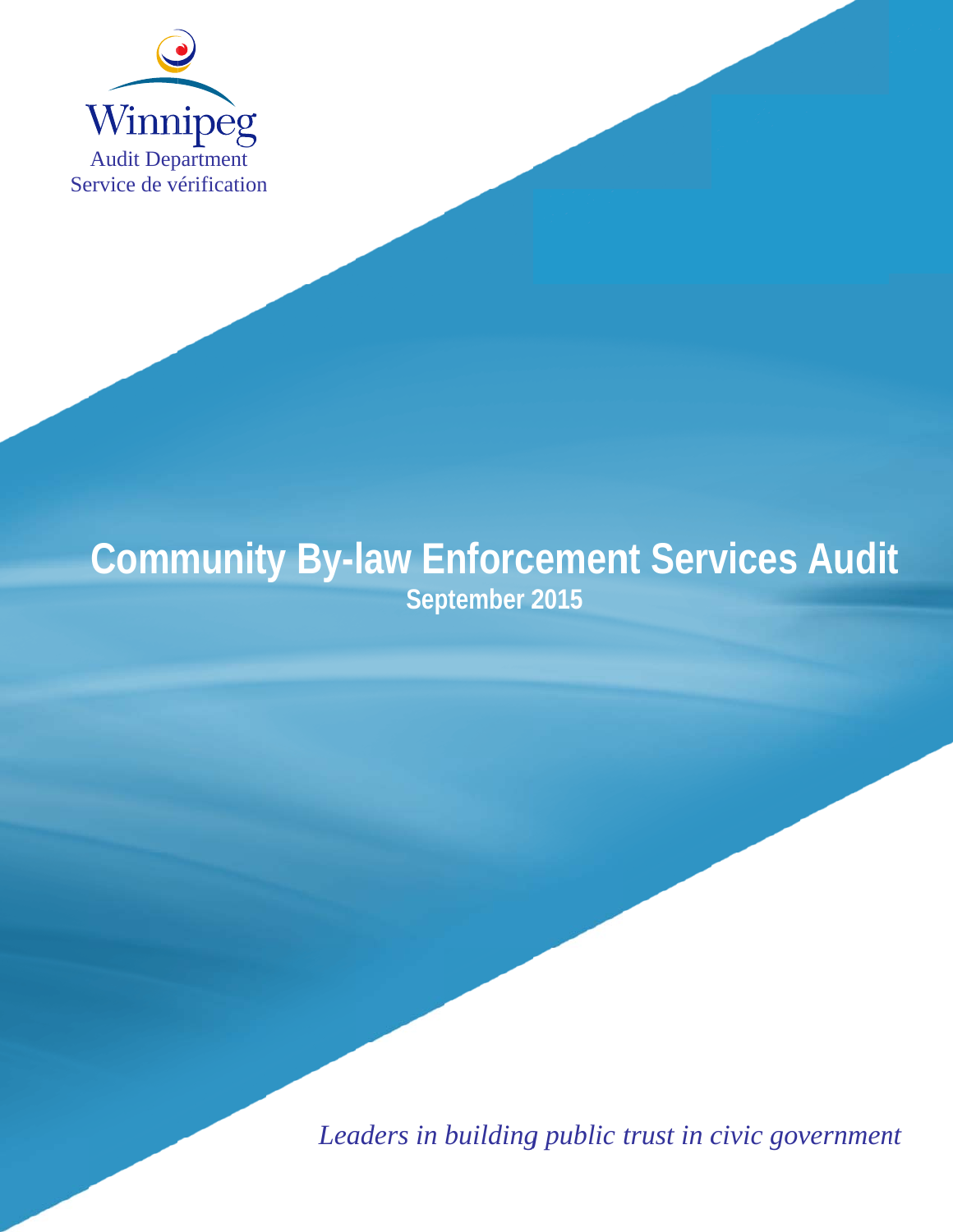# **Table of Contents**

| <b>MANDATE OF THE CITY AUDITOR</b>                               | 1              |
|------------------------------------------------------------------|----------------|
| <b>AUDIT BACKGROUND</b>                                          | 1              |
| <b>AUDIT OBJECTIVES</b>                                          | 1              |
| <b>RISK ANALYSIS</b>                                             | $\overline{2}$ |
| <b>AUDIT SCOPE</b>                                               | $\overline{2}$ |
| AUDIT APPROACH AND CRITERIA                                      | 3              |
| <b>AUDIT CONCLUSIONS</b>                                         | 4              |
| <b>ACKNOWLEDGEMENT</b>                                           | $\overline{7}$ |
| <b>Community By-law Enforcement Services Division Background</b> | 8              |
| <b>Performance Evaluation</b>                                    | 15             |
| <b>Operational Management Evaluation</b>                         | 26             |
| APPENDIX 1 – Risk Assessment Worksheet                           | 42             |
| <b>APPENDIX 2 - Audit Process</b>                                | 43             |
| APPENDIX 3 – Summary of Recommendations                          | 44             |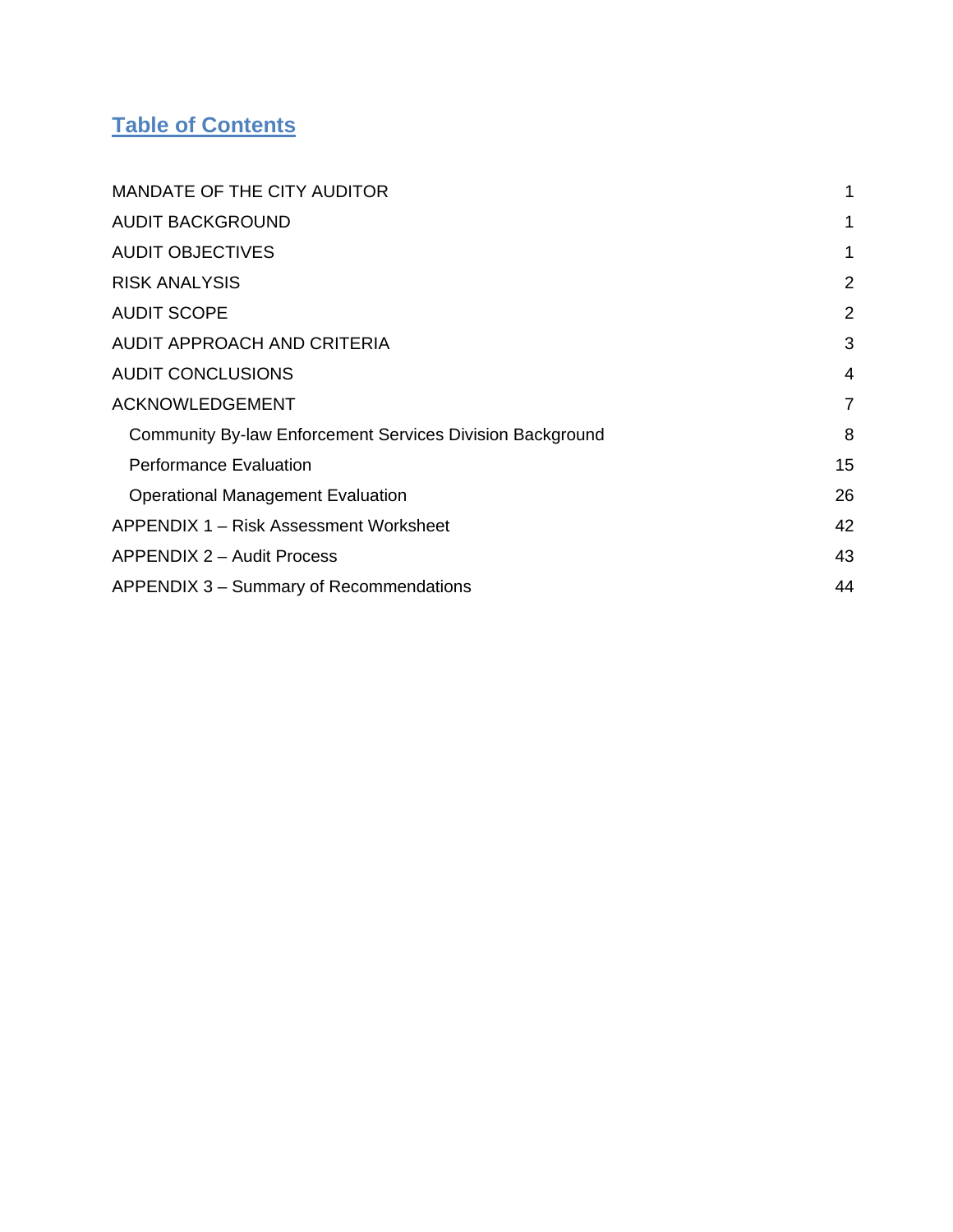## **MANDATE OF THE CITY AUDITOR**

- The City Auditor is a statutory officer appointed by City Council under *The City of Winnipeg Charter*. The City Auditor is independent of the Public Service and reports directly to Executive Policy Committee, which serves as the City's Audit Committee.
- The City Auditor conducts examinations of the operations of the City and its affiliated bodies to assist Council in its governance role of ensuring the Public Service's accountability for the quality of stewardship over public funds and for the achievement of value for money in City operations.
- Once an audit report has been communicated to Council, it becomes a public document.

## **AUDIT BACKGROUND**

- The Community By-law Enforcement Services Division ("CBES" or "the Division") of the Community Services Department was established in November 2008.
- At that time Council identified inefficiencies and red tape in the City's approach to by-law enforcement that could be eliminated by creating an identifiable, stand-alone enforcement unit.
- ◆ An audit of the Community By-law Enforcement Services Division was endorsed by the Audit Committee in the City Auditor's *Audit Plan 2011–2014*.

**AUDIT OBJECTIVES**

- The objectives of our audit were:
	- o To assess the efficiency and effectiveness of the Community By-law Enforcement Services Division.
	- o To assess whether adequate systems, processes, practices and controls are in place for the Division to achieve its goals and objectives.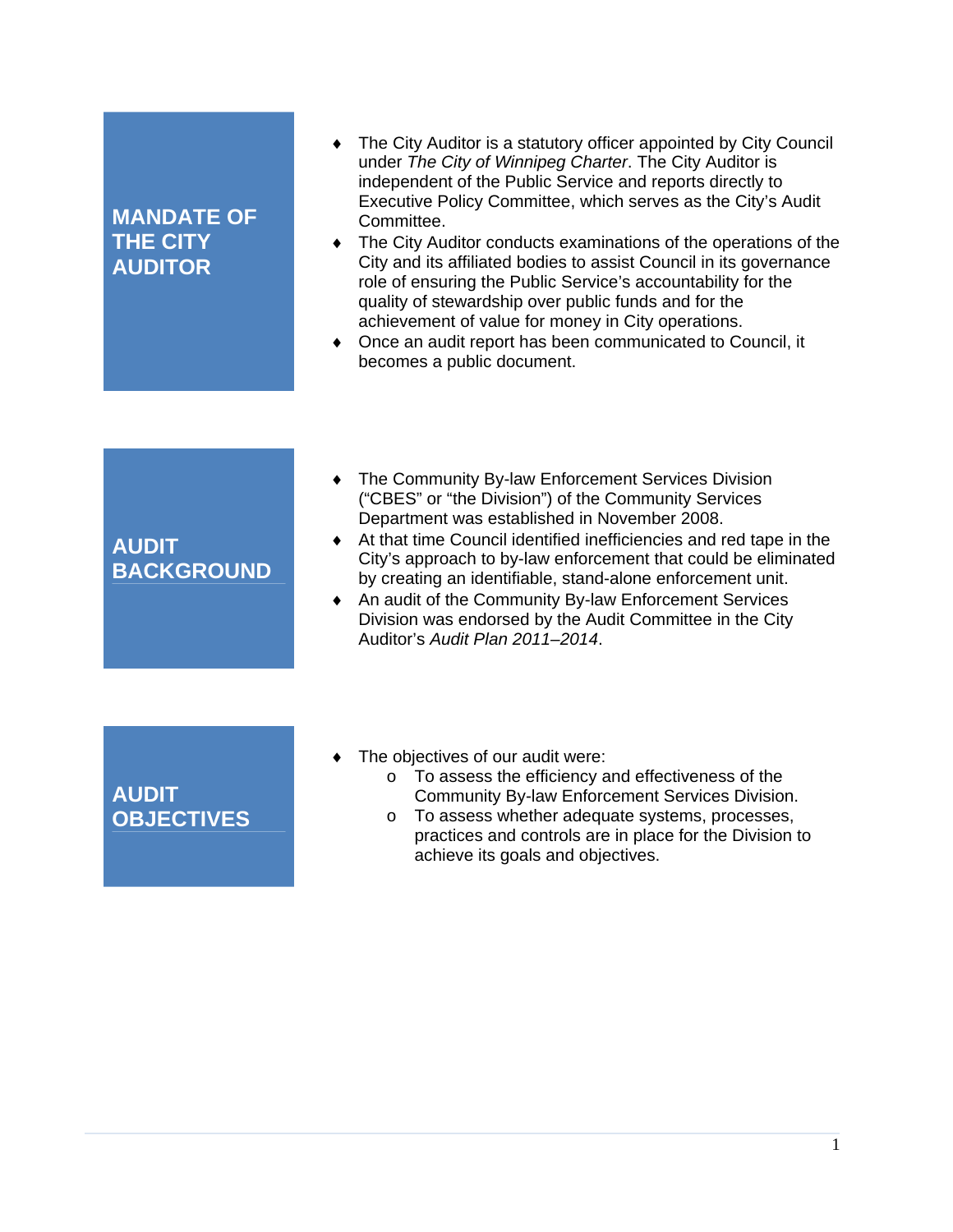- The Audit Department conducts audits using a risk based methodology. We considered the following *potential* risks and focused our resources where they could provide the greatest value:
	- o Are the goals and objectives for the Division clearly defined and communicated to all staff?
	- o Have policies and procedures been developed, documented and communicated?
	- o Have strategic plans and planning documents for the Division been developed and communicated?
	- o Have human resource policies and procedures been developed that are consistent with the ethical values established by the City?
	- o Is staff appropriately trained?
	- o Does staff have the necessary knowledge, skills and tools to support the achievement of the Division's objectives?
	- o Is sufficient and relevant information identified and communicated in a timely manner?
	- o Are information needs and information systems reassessed as the objectives and goals of the Division change?
	- o Have clear performance indicators and targets been developed?
	- o Is performance evaluated?
	- o Have control activities been designed and integrated into the Division?
	- o Are both organizational and community needs monitored to obtain information that signals when reevaluation of the Division's objectives or controls is required?

# **AUDIT SCOPE**

- The scope of our audit included performance, administrative, and regulatory information related to the Division's operations from 2010 to 2013.
- We also compared the Division's services and performance information to other municipal by-law enforcement services based on reports from the Ontario Municipal Benchmarking Initiative.

# **RISK ANALYSIS**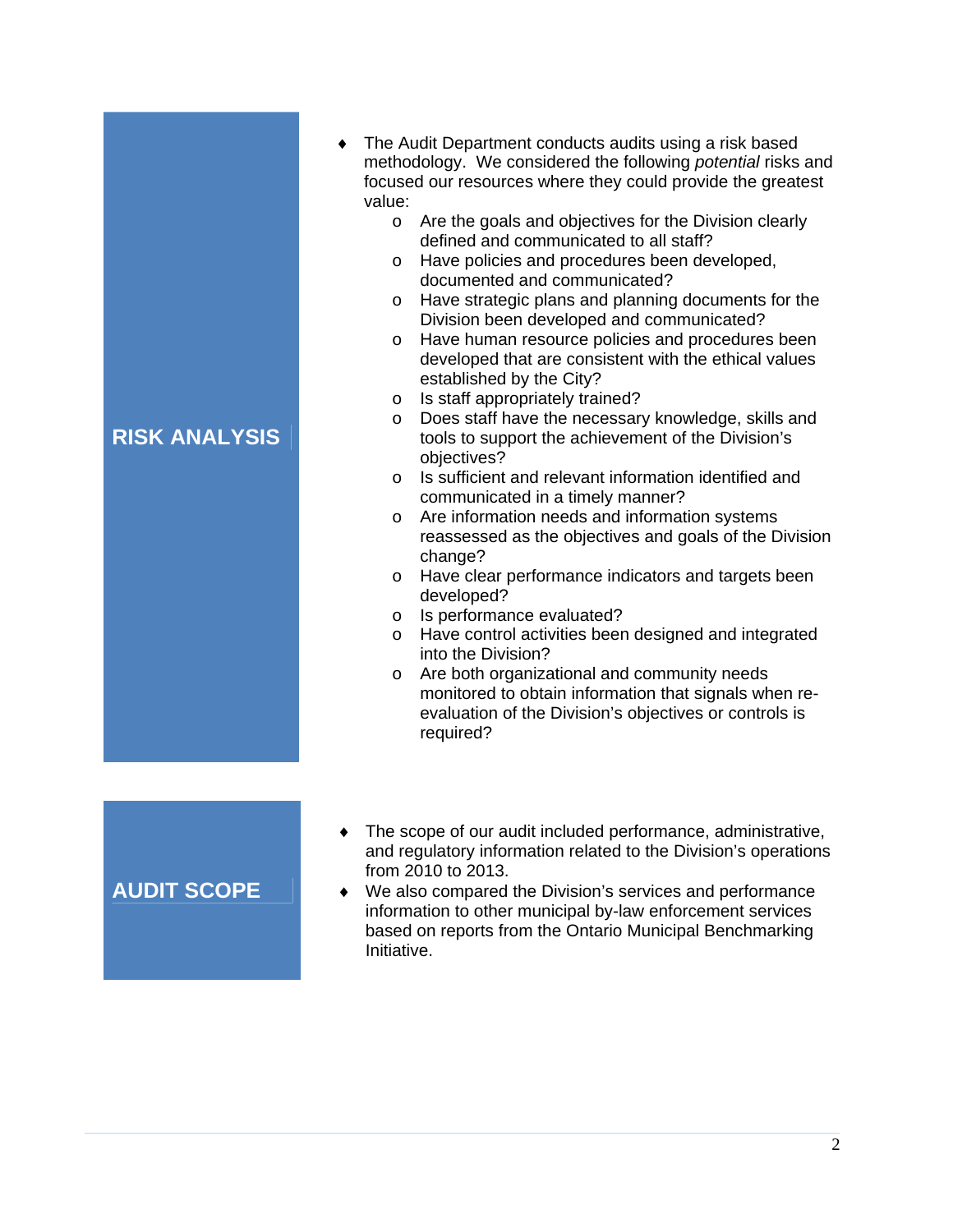## **AUDIT APPROACH AND CRITERIA**

- We conducted our audit in accordance with generally accepted government auditing standards. Those standards require that we plan and perform the audit to obtain sufficient appropriate evidence to provide a reasonable basis for our observations and conclusions, based on our audit objectives. We believe the evidence we have obtained provides a reasonable basis for our observations and conclusions.
- To gather sufficient appropriate evidence for our audit we conducted interviews with the management, supervisors and staff of the CBES to gain an understanding of the current services, policies, procedures and practices, and changes to the City's enforcement processes since the Division was created. We also conducted interviews with community group representatives with whom the Division has developed partnerships. We obtained and evaluated financial and performance data from the Division. We reviewed the training manuals and standard operating procedures maintained by the Division. We also surveyed other jurisdictions about the vehicles that their by-law enforcement officers use.
- Our fieldwork compared the operations of the Community Bylaw Enforcement Services Division to the City's standards and guidelines, and to industry performance information.
- The City's planning documents and policies used to evaluate the Division included:
	- o *OurWinnipeg: It's Our City, It's Our Plan, It's Our Time*
	- o *LiveSAFE in Winnipeg An Interconnected Crime Prevention Strategy*
	- o *Open for Opportunity: Final Report of the Mayor's Red Tape Commission*
	- o The Audit Department's *Integrated Risk Management "Building Bridges"* Report (2004)
- Industry information used to evaluate the Division included:
	- o *Guidance on Control* issued by CPA Canada
	- o *Statement of Recommended Practice #2: Public Performance Reporting* issued by CPA Canada
	- o *Reporting Principles: Taking Public Performance Reporting to a New Level* issued by the Canadian Comprehensive Auditing Foundation (CCAF)
	- o Performance Measurement Reports of the Ontario Municipal Benchmarking Initiative (OMBI)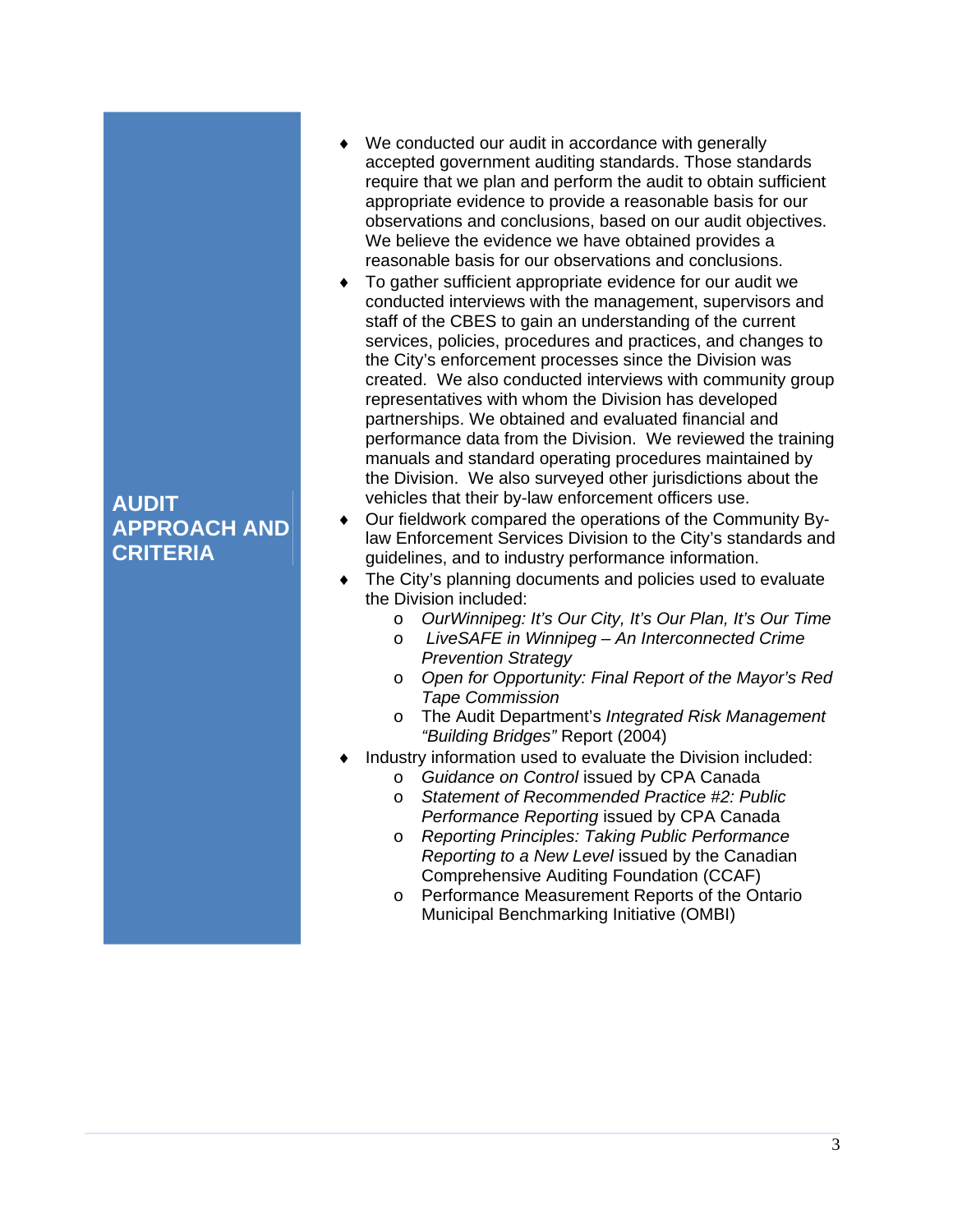# **AUDIT CONCLUSIONS**

*The Community By-law Enforcement Services Division is operating efficiently and effectively overall. Division management demonstrated a desire to continually improve the Division's performance measurement system; we have made recommendations where we believe improvements can be made.*

- The City's approach to by-law enforcement has significantly transformed through the creation of the Community By-law Enforcement Services Division in 2008.
	- Since creation of the Division, CBES management has:
		- o Aided in consolidating seventeen different City by-laws into one *Neighbourhood Liveability By-law.*
		- o Aided in creating the *Doing Business in Winnipeg By-law*, which reduced the number of businesses requiring City licenses by 12,000 since 2008.
		- o Successfully negotiated the transfer of public health inspection and enforcement activities to Manitoba Health effective April 1, 2012.
		- o Increased public awareness of the *Neighbourhood Liveability By-law* by developing numerous partnerships with community organizations in neighbourhoods with the highest numbers of service requests.
		- o Made significant progress in decreasing the number of vacant and derelict buildings in the City, garnering the bylaw compliance of 554 properties since October 2010.
		- o Increased the numbers of compliance orders issued under the *Neighbourhood Liveability By-law* by 85% between 2010 and 2013.
		- o Achieved a median response time of eleven days for its neighbourhood liveability enforcement in 2013 (which is very close to its ten day response time goal), and also reported a two day median response time for vacant building enforcement, and a four day median response time for vegetation control.
		- o Achieved a customer satisfaction rating of 87% through the Public Service's annual Citizen Survey in 2013.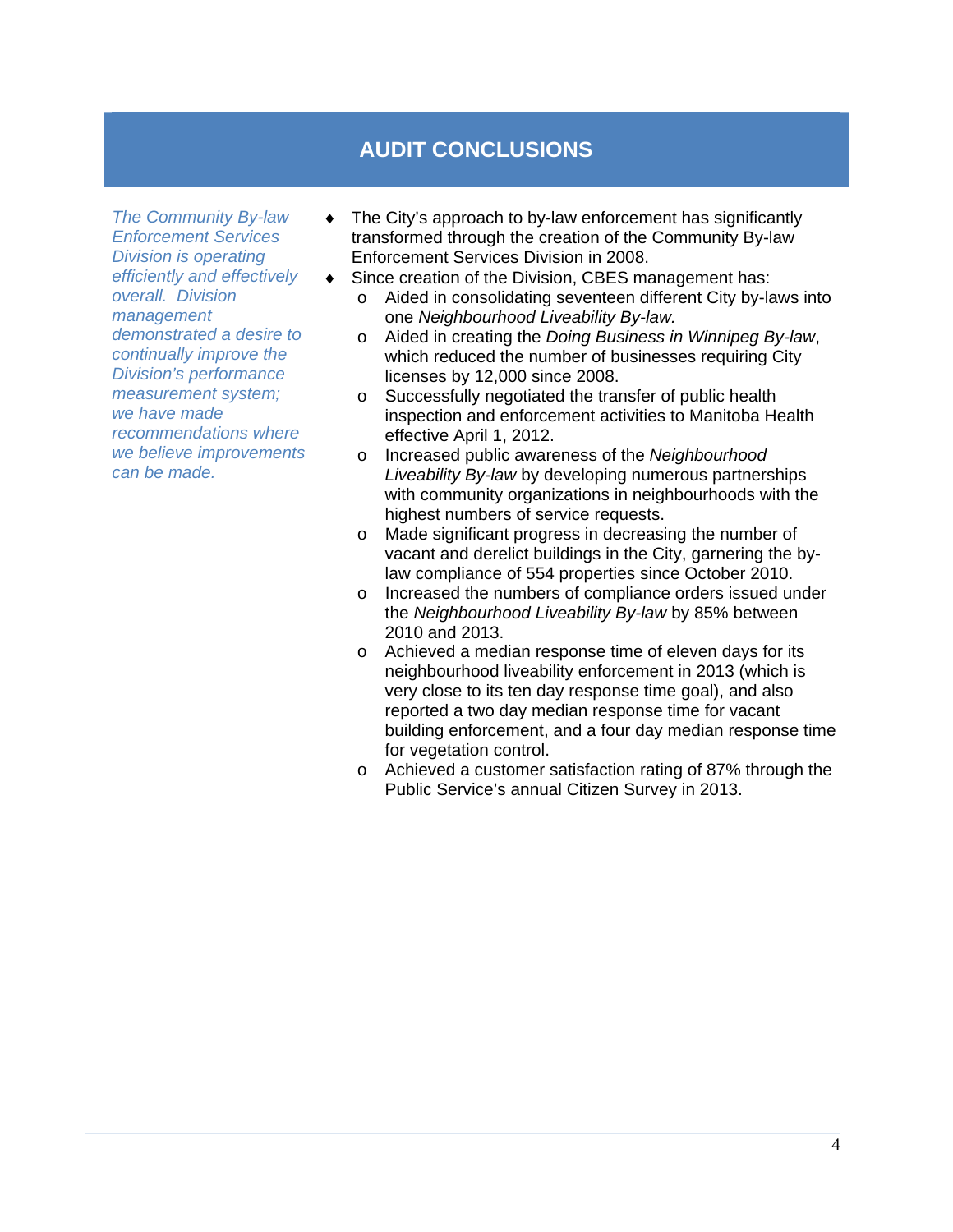- Emerging risks and areas of improvement that we identified in our performance evaluation included:
	- o By-law enforcement officer workloads are increasing due to rising awareness and neighbourhood liveability enforcement activities in the community. The annual median response time in 2013 was eleven days; however, the median response times for the autumn months increased significantly, with a high of twenty-three days in September 2013, due to seasonal staff terms ending. CBES management is aware of the increased workload during these periods, and has developed strategies to avoid officer burnout. CBES management had also attempted to update 311 scripts to appropriately communicate seasonal response time expectations to citizens but the changes were not implemented due to the newness of the 311 systems at the time of request. Script changes can now be accommodated by 311. The scripts should now be updated to inform citizens of possible seasonal delays for by-law enforcement in years when increases in response times are experienced. Further monitoring and review of processes to increase efficiencies in workloads is also warranted.
	- o In the Division's 2013 internal strategic plan, the long-term goal of enhancing civic engagement and continuing to develop community partnerships was established with exploratory output measures such as number of partnerships developed, enhanced neighbourhood pride and the number of community sweeps conducted. As the Division has continued to focus on developing the work in this area, a leading edge outcome indicator measuring the compliance in high risk areas has been developed, and information collected will be used to further evaluate the Division performance surrounding this goal. The Division should continue to develop and implement measurable goals and targets in order to continue to evaluate community outreach achievements.
- Key features in the Division's control systems include:
	- o A documented strategic plan with long and short-term goals, and processes for continual development of divisional strategies and management team engagement. The plan is updated annually.
	- o Robust performance measurement and accountability systems that measure program performance and individual staff performance.
	- o Regular internal performance reporting for CBES management to assess its own performance, and to provide performance information to Community Services senior management.
	- o Annual reports to Council on the Division's performance on its *Neighbourhood Liveability* and *Vacant Buildings By-law*  enforcement activities.

*The Community By-law Enforcement Services Division has adequate systems, processes, practices, and controls to achieve its goals and objectives. CBES management actively pursues continuous improvement in the Division's operations. We have provided recommendations that we believe can improve the Division's control systems.*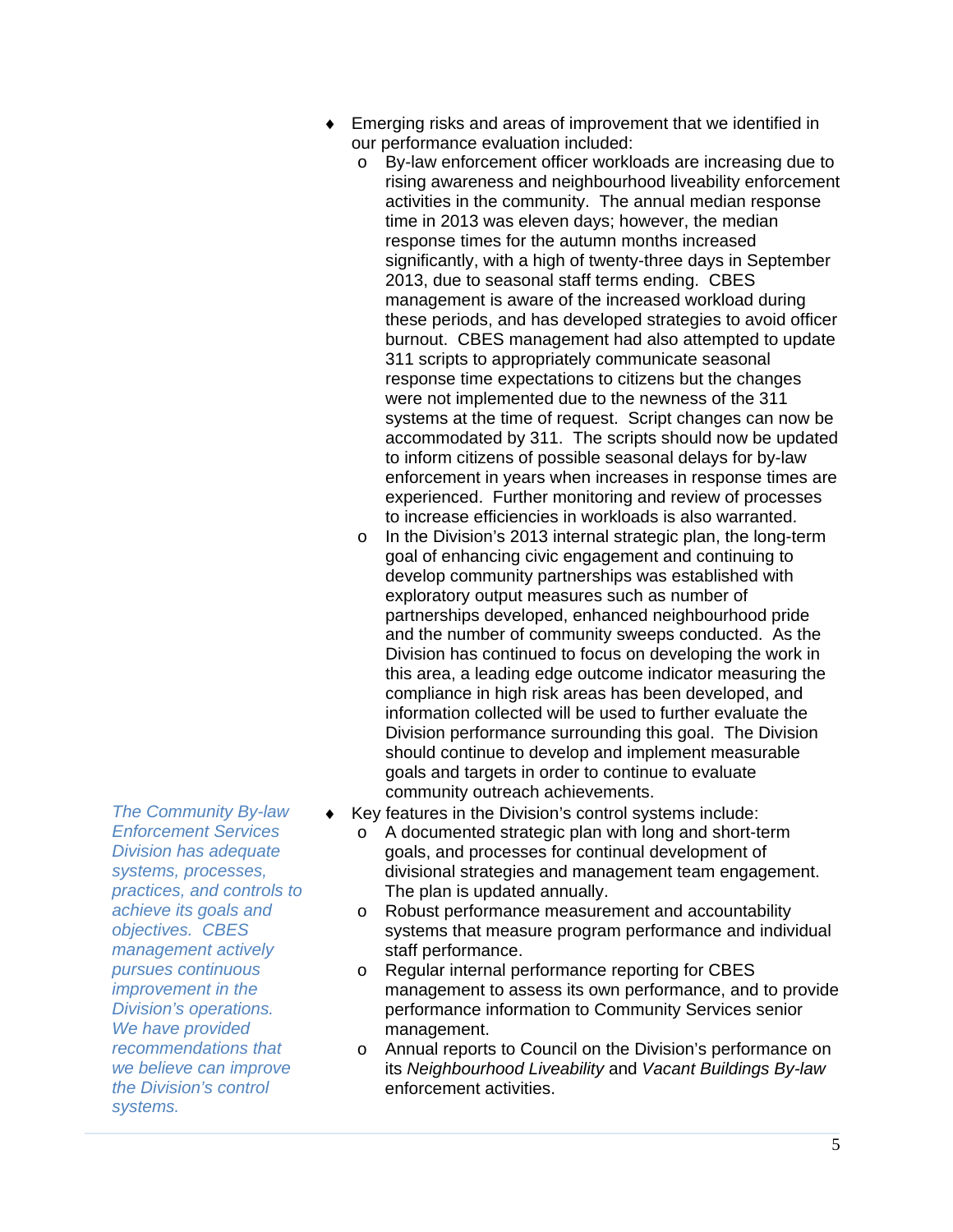- o Directional guidance containing twenty-three standard operating procedures and twenty-seven safe working procedures to facilitate a safe and consistent approach to enforcement.
- o A training program, including training manuals and standard operating procedures. The training program includes a comprehensive safety training component, which is a primary concern for Division management. Community Bylaw Enforcement Officers are required to participate in a prescribed regimen of safety training courses, which is periodically reviewed and updated.
- Areas of improvement that we identified include:
	- o Division management, with cooperation from the Human Resources division of the Community Services Department, should create a refresher schedule for de-escalation and conflict resolution safety training for CBEOs. Division management should also create opportunities for CBEOs to practice and reinforce the techniques learned during safety training sessions.
	- o Providing conspicuously marked City fleet vehicles to Community By-law Enforcement Officers would be an investment in the Division that would contribute to officer safety. The annual incremental cost of providing fleet vehicles for CBEOs is estimated to be about \$70,000 for compact vehicles or about \$91,000 for compact hybridtechnology vehicles.
	- o Mobile tablet technology may be able to increase efficiencies in operations by allowing CBEOs to reduce duplication of work, and to complete more administrative work in the field. Division management will need to collect more information on the efficiencies that could be achieved to provide a business case on the return on this technology investment.
	- o The Division may be able to find ways to improve its public performance reports by incorporating the *Public Performance Reporting Principles* issued by the Canadian Comprehensive Auditing Foundation to highlight the most significant impacts of the Division's operations for stakeholders.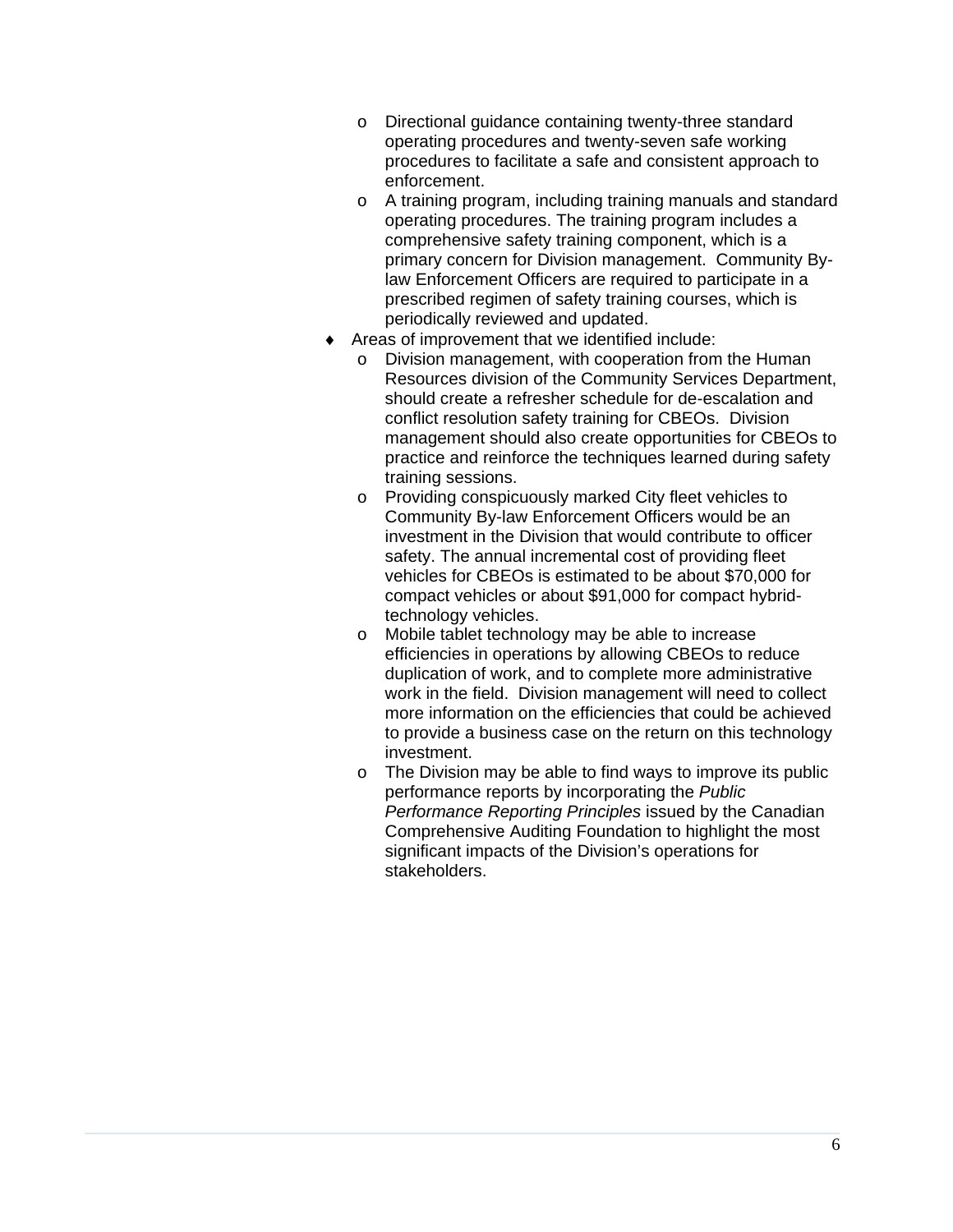# **INDEPENDENCE**

The team members selected for the audit did not have any conflicts of interest r subject matter of the audit.

## **A ACKNOW WLEDGEM MENT**

The Audit Department extends its appreciation to the management and staff in the Commun By-law Enforcement Services Division for their time and cooperation in this engagement. of interest related to the<br>and staff in the Commun<br>in this engagement.<br>5 e<br>inity

**The Audit Team** 

Micheal Giles, CPA, CA, CIA Project Leader

Larissa Klimchak, CPA, CMA, CIA Project Leader

 $\preceq$  $\overline{\mathscr{Q}}$  $\sim$ \_\_\_\_\_\_\_

Bryan R. Mansky, M BA, CPA, C MA, CIA Acting C ity Auditor

September 2015

**Date**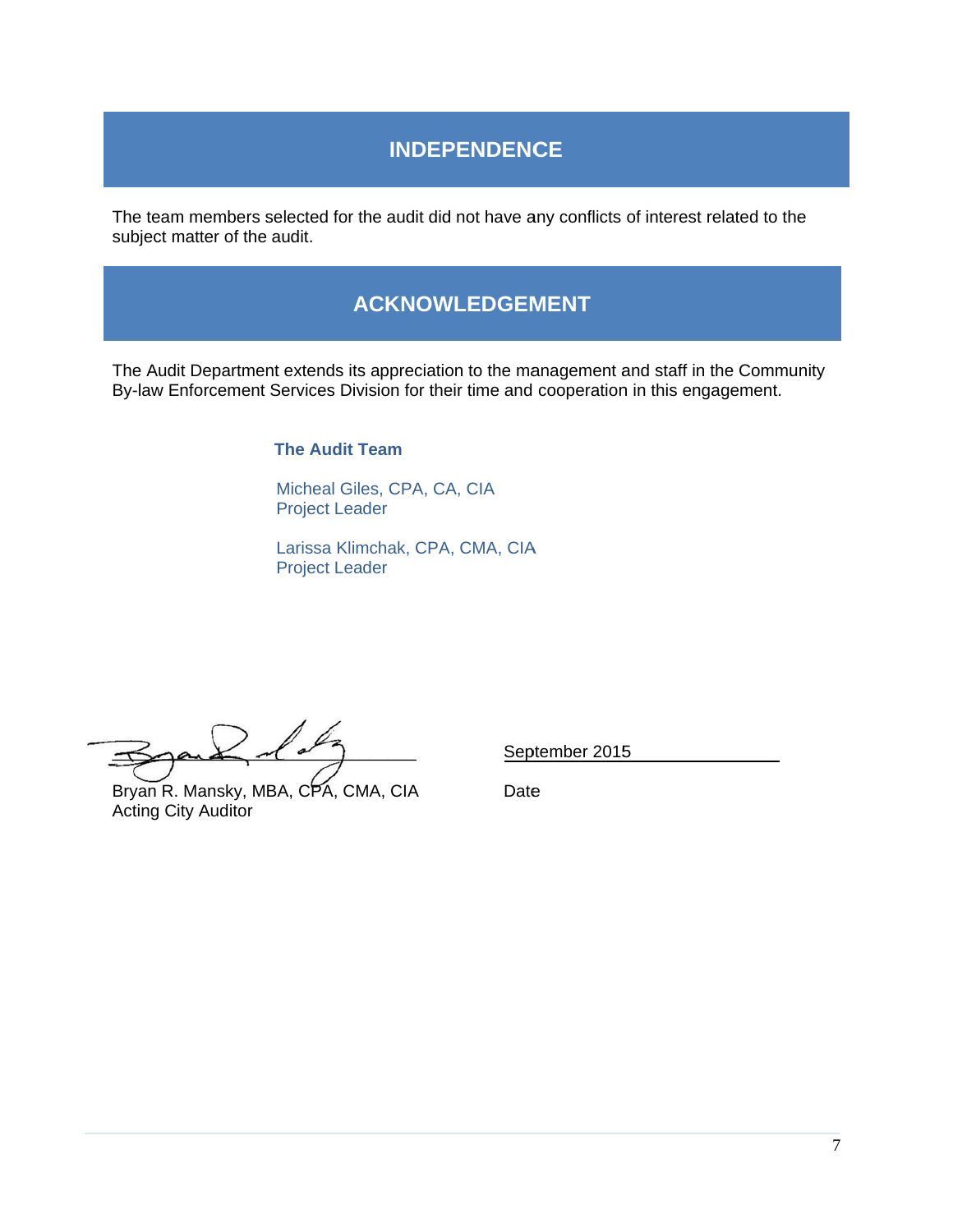**Community By‐law Enforcement Services Division Background**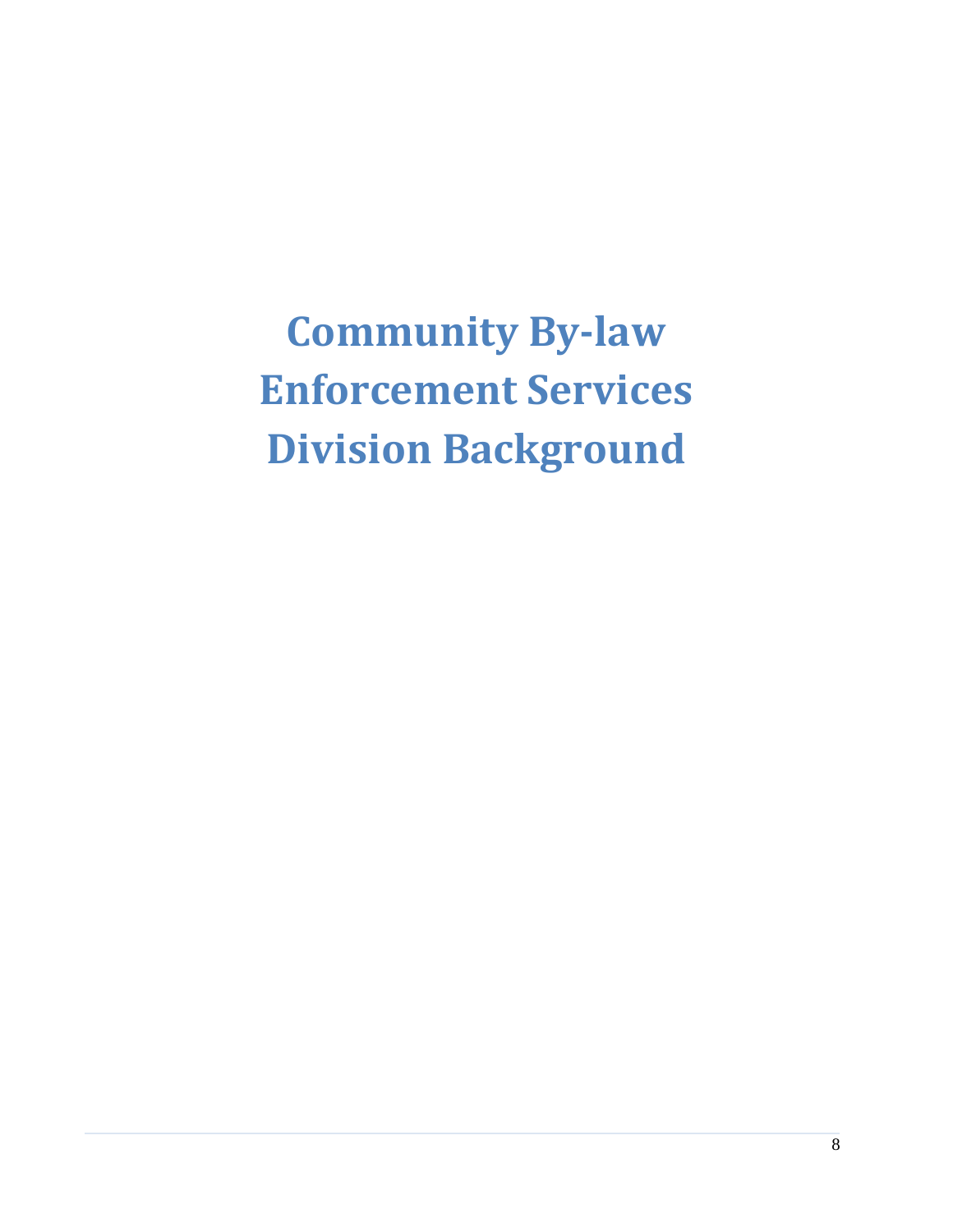#### **1.1 Why the Community By‐law Enforcement Services Division was Created**

#### *By-law enforcement is the process of ensuring compliance with by-laws that protect and enhance the health, safety and well-being of people and property.*<sup>1</sup>

- Prior to 2008, the responsibilities for enforcing City by-laws relating to neighbourhood liveability, and protecting and enhancing the health, safety and well-being of people and property, were divided among various departmental divisions of the Public Service. Almost every department, was involved in enforcing particular by-laws, or sections of by-laws.
- At that time, the Public Service's by-law enforcement approach was primarily reactive, occurring mostly after complaints had been received from the public. Little enforcement was proactively carried out through planned efforts to assess neighborhood compliance with the by-laws. Coordination between departments was required when critical issues or special initiatives required immediate attention.
- The Community By-law Enforcement Services Division ("CBES" or "the Division") was established on November 1, 2008, stemming from the recommendations of *Open for Opportunity: Final Report of the Mayor's Red Tape Commission* ("the Red Tape Commission"). The following two recommendations specifically contributed to improving and reducing red tape around the City's by-law enforcement approach:
	- o *Recommendation #3: Eliminate business licenses in the City of Winnipeg. Merge important public safety requirements now in the business license system into the occupancy permit system, and consolidate others within a simpler* Doing Business in Winnipeg By-Law*.*
	- o *Recommendation #21: Make it an intergovernmental priority to eliminate cases of intergovernmental overlap within Winnipeg's jurisdiction. Negotiate agreements with the Government of Manitoba to eliminate jurisdictional conflicts and inconsistencies, especially with respect to by-law enforcement and health inspections.*
- According to the Red Tape Commission, the City had an extensive list of eighty-four types of business licenses (with "often tenuous" linkages to the requirement for obtaining licenses), and *The City of Winnipeg License By-Law* required updating.
- Neighbourhood liveability by-law enforcement (which encompasses property standards, littering, public signage, noise control, and other neighbourhood considerations) was split between the City of Winnipeg and the Province of Manitoba. The City of Winnipeg was responsible for enforcing by-laws within the "Metro" area (which was the boundaries of the City of Winnipeg prior to Winnipeg's 1972 amalgamation), and the Province of Manitoba enforced by-laws everywhere outside of the Metro area. CBES management informed us that this jurisdictional division resulted in varying levels of service between the inner-city and the city's suburban areas.
- As a result of the preceding, the City embarked on two significant initiatives:

- o The *Doing Business in Winnipeg By-law* was adopted by Council on April 23, 2008 to re-envision the licensing regulation of businesses in the city.
- o The stand-alone Community By-law Enforcement Services Division was created in the Community Services Department. The *Neighbourhood Liveability By-law* was also created to consolidate many of the by-laws that the CBES would be responsible to enforce.

<sup>&</sup>lt;sup>1</sup> The City of Winnipeg. Council Minutes. Minute No. 156. "Re: Consolidation of Responsibility for By-law Enforcement". 23 January 2008. 8.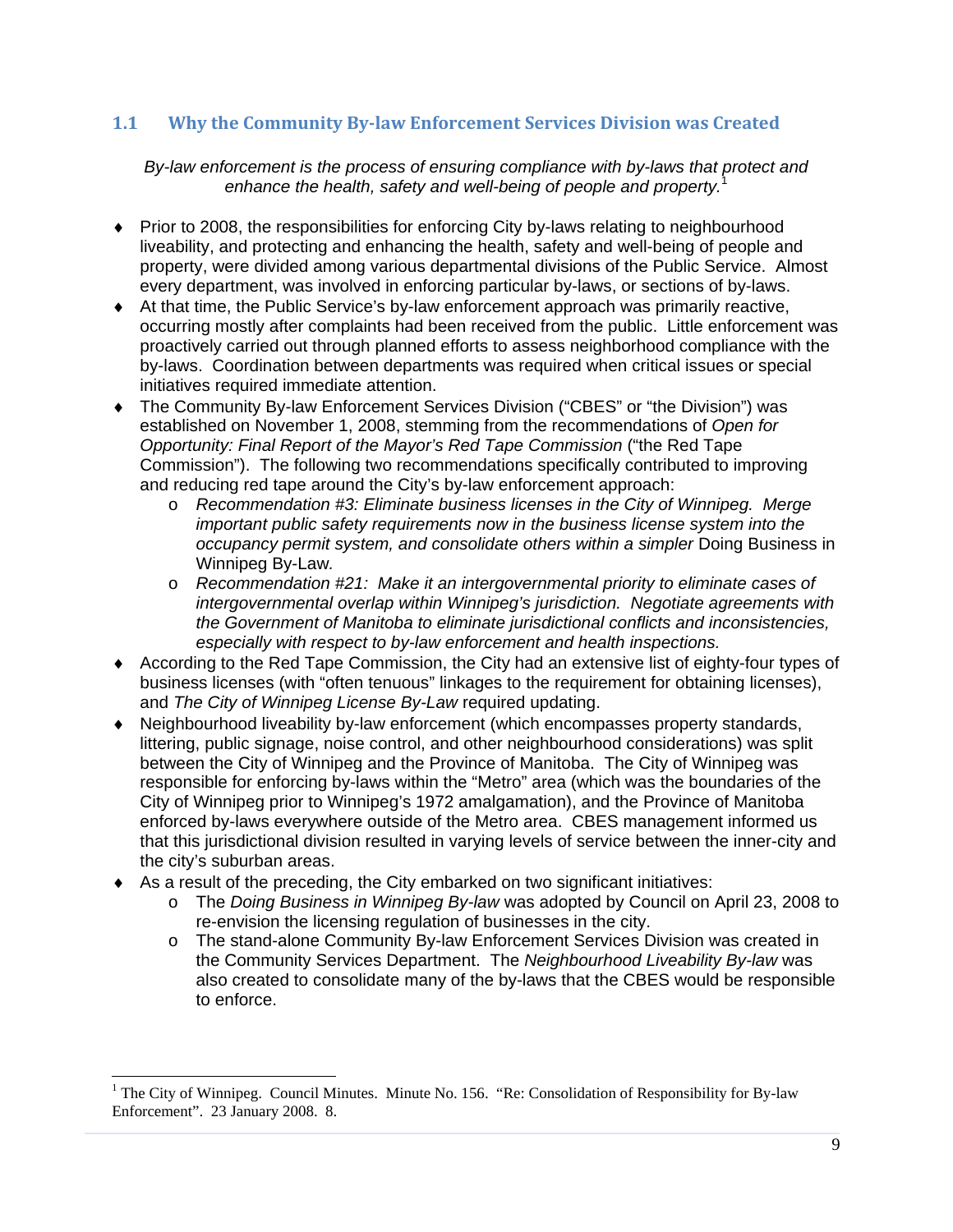#### **1.2 Guiding Documents for the CBES**

- Council has provided direction on the Division's purpose and mission through *OurWinnipeg*, *LiveSAFE in Winnipeg – An Interconnected Crime Prevention Strategy* ("LiveSAFE"), and other Council motions.
- *OurWinnipeg*, as it relates to the Division, focuses on developing safe and sustainable communities, and promotes beautification and safety of city spaces. It aims to increase neighbourhood vitality by supporting housing renewal through education and enforcement of building codes and property by-laws. The following by-law education and enforcement directions are provided in *OurWinnipeg*:
	- o *Strive to eliminate derelict buildings*
	- o *Work in partnership with communities and address neighbourhood issues*
	- o *Promote cleanliness and beautification*
- LiveSAFE is a Council policy that provides a clear and inclusive vision for an integrated crime prevention strategy focused on collective action. It is based on a strategy of interconnected and cross-sectoral partnerships with citizens, neighbourhoods, community organizations, businesses, and other levels of government. LiveSAFE is based on the following guiding principles: prevention; leadership and coordination; interconnectedness and partnerships; and sustainability and accountability. It also recognizes that crime prevention must involve long-term action.
- Another important direction for the Division emerged from a Winnipeg Housing Steering Committee motion that was adopted by Council in April 2010.<sup>1</sup> The motion required that the Public Service "together with the leadership of Liveability, Zoning, and Vacant and Derelict Building By-law enforcement groups, develop a clear strategy related to the active and timely enforcement of these by-laws with a view to allocating and/or prioritizing enforcement resources towards focused neighbourhoods and areas of specific distress".
- CBES management has integrated the direction provided by these documents into the purpose and mission of the Division defined in their strategic plan.

#### **1.3 Goals and Strategies**

- The Division's internal strategic plan recognizes that the purpose of the Division is to enforce the maintenance of properties, and other aspects of neighbourhood liveability, in order to develop and maintain safe, orderly, viable, and sustainable communities, and to promote and maintain the health, safety, and well-being of residents. Its overall goal is to achieve compliance with the City's property standard by-laws.
- The Division's 2014 Strategic Plan identifies the following three long-term goals:
	- $\circ$  To continue to enhance civic engagement/outreach by strengthening partnerships and developing new partnerships.
	- o To continue to build and enhance divisional performance measurement/ accountability systems in order to improve service quality including inspection consistency, operational due diligence, and customer/client service.
	- $\circ$  To maintain the number of vacant buildings at 390 or lower (plus or minus 15%) through the continued delivery of a comprehensive program designed to accelerate property restoration and re-occupancy.
- The strategies employed to achieve these goals include educating and collaborating with property owners first, achieving civic engagement through relationships with neighbourhood groups, and enforcing property standard by-laws when determined to be appropriate.
- The principles of interconnectedness and partnerships, utilizing a balanced approach, and community outreach and engagement guide CBES in its day-to-day operations.

<sup>&</sup>lt;sup>1</sup> The City of Winnipeg. Council Minutes. Minute No. 304. Recommendation 4. 28 April 2010.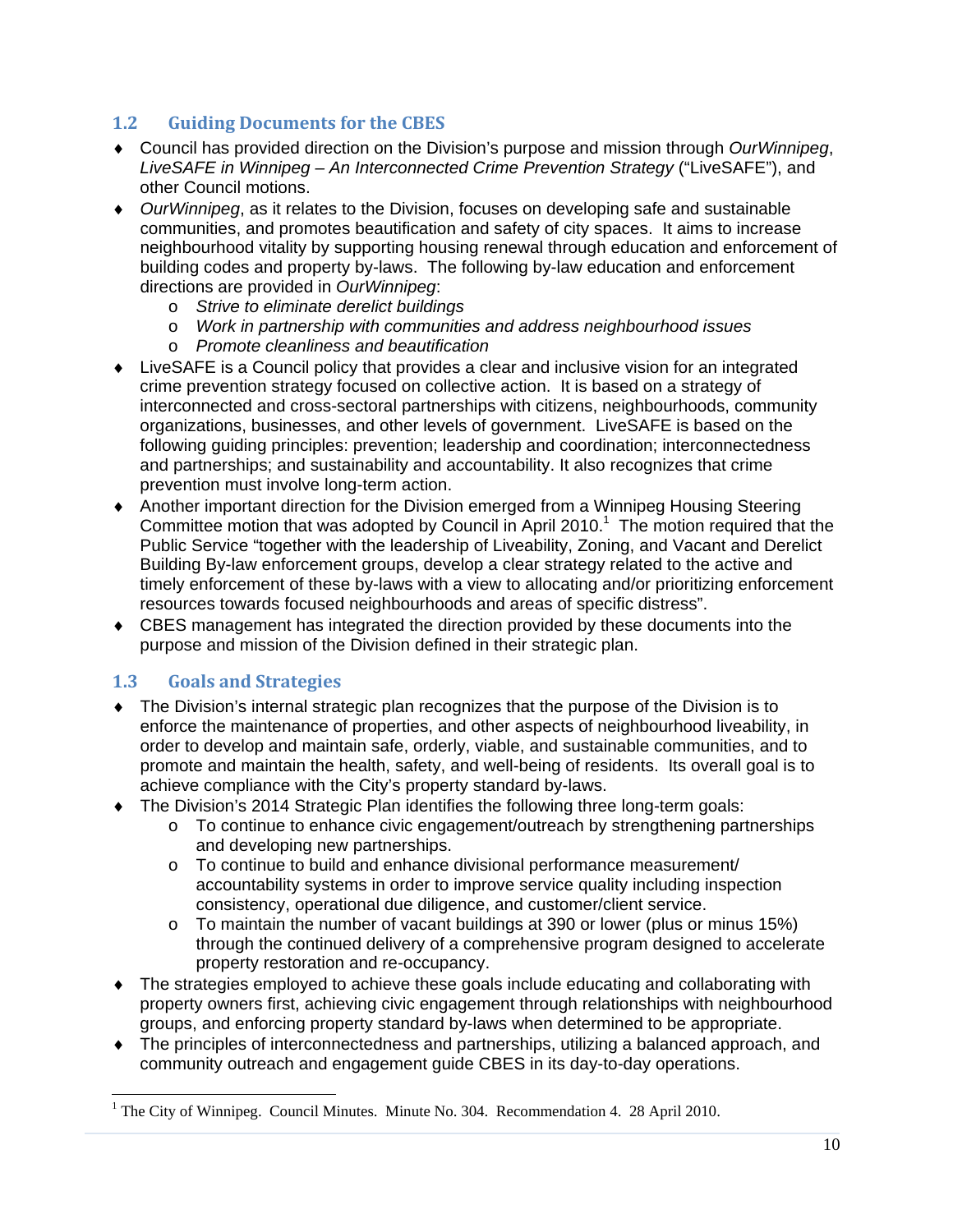#### **1.4 Division Resources and Organizational Structure**

- The Division operates with a total of 35.09 Full Time Equivalent (FTE) positions. Reporting to the Manager of CBES are three Coordinators:
	- o The Enforcement Coordinator is responsible for maintaining and streamlining the Division's data and performance information, as well as coordinating all notices that go to the courts by providing the necessary information and evidence.
	- o The Field Operations Coordinator is responsible for supervising all enforcement staff in the three key enforcement areas for the Division (noted below), developing policies and training for employees, and conducting analyses of the operations together with the Enforcement Coordinator.
	- o The Licensing Coordinator is responsible for all operations of the licensing function, including policy development and supervising the licensing staff.

#### **Community By-Law Enforcement Services – Operational Reporting Structure as of March 2014**



Source: Community By-law Enforcement Services Division

- CBES operates three main programs: Neighbourhood Liveability; Vacant Buildings; and Licensing:
	- o The Neighbourhood Liveability Unit promotes and enforces compliance with the *Neighbourhood Liveability By-law*, which contains property standards for the city. All complaints related to the *Neighbourhood Liveability By-law*, and other by-laws enforced by the Division (except for vacant buildings and vegetation service requests between May and September) are handled by this unit. Neigbourhood Liveability is the largest program operated by the Division.
		- Vegetation service requests inherently increase significantly during the spring and summer months. Due to the volume of vegetation service requests received, the Division has created a Vegetation Control Unit that is solely dedicated to vegetation service requests, and is staffed by seasonal employees.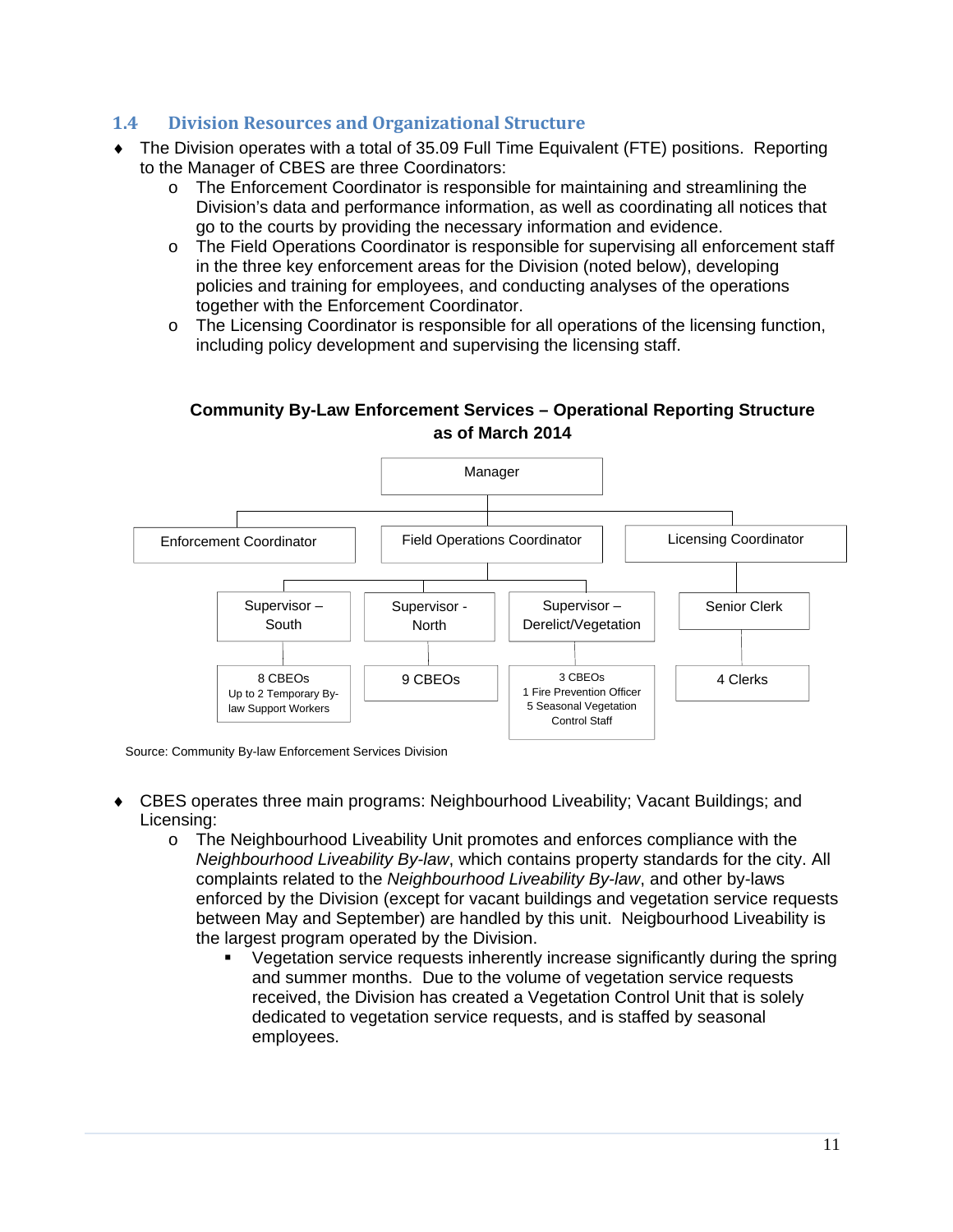- o The Vacant Buildings Unit promotes and enforces the *Vacant Buildings By-law*, which outlines the maintenance requirements for vacant buildings. Staff conduct Schedule A inspections<sup>1</sup> on compliance with maintenance standards for vacant buildings, and provide enforcement on buildings that do not pass inspection.
- o The Licensing Unit provides licensing services under the *Doing Business in Winnipeg By-law*, which governs the business licensing requirements for Winnipeg.

#### **1.5 By‐law Enforcement Process**

• The Division is responsible for enforcing the following ten by-laws:

| Neighbourhood Liveability By-law                     | Graffiti Control By-law     |
|------------------------------------------------------|-----------------------------|
| Doing Business in Winnipeg By-law                    | Outdoor Smoking By-law      |
| Taxicab License Fee By-law                           | Solid Waste By-law          |
| Vacant Buildings By-law                              | Pesticide Management By-law |
| Winter Parking Ban By-law                            | Incinerator Control By-law  |
| (in partnership with the Winnipeg Parking Authority) |                             |

- The Division responds both proactively and reactively to enforcement needs in the city:
	- o Reactive: Service requests are received through 311 from citizens who report a variety of concerns related to the neighbourhood liveability, vacant buildings, and other by-laws. Service requests are forwarded to CBES and are assigned to Community By-law Enforcement Officers ("CBEO") on a rotational basis, which they follow up on through property inspections. Service requests are prioritized by severity of the item requested: safety-related issues are first priority, including calls for lack of heat and/or water; interior and exterior contraventions are second priority; and service requests about derelict vehicles, fire pits, and long grass or weeds are third priority. CBEOs that respond to a service request will investigate the property in question, as well as scan the surrounding areas for any other by-law violations.
	- o Proactive: The Division also conducts proactive yard-by-yard sweeps of neighbourhoods. CBEOs will scan properties for violations of property standard bylaws. Sweeps are generally concentrated in neighbourhoods that regularly receive the highest numbers of service requests.
- Confirmation of a by-law infraction through investigation will lead to the issuance of either a "compliance order" or a "common offence notice":
	- $\circ$  Compliance orders are written instructions detailing what property owners must do to bring their properties into compliance with the by-laws. They are not punitive in nature. Compliance orders are used to educate property owners when an issue is first identified and the situation is not determined to be gross neglect. The nature of the orders is discussed with property owners at the time of issuance. The orders detail the by-law infractions, the steps required to remediate the issue, and the timeframes allowed for owners to comply. Resources and/or services that are available to aid property owners in achieving compliance are also discussed when compliance orders are issued.

<sup>&</sup>lt;sup>1</sup> Schedule A of the City of Winnipeg's *Vacant Buildings By-law* lists all maintenance standards a vacant building must comply with. Standards relate to exterior walls; roofs; foundations, walls and floors; porches and stairs; guards, balustrades and handrails; floors, walls and ceilings; fire protection systems; yards; walks and driveways; fences and accessory buildings; and storage of combustible material.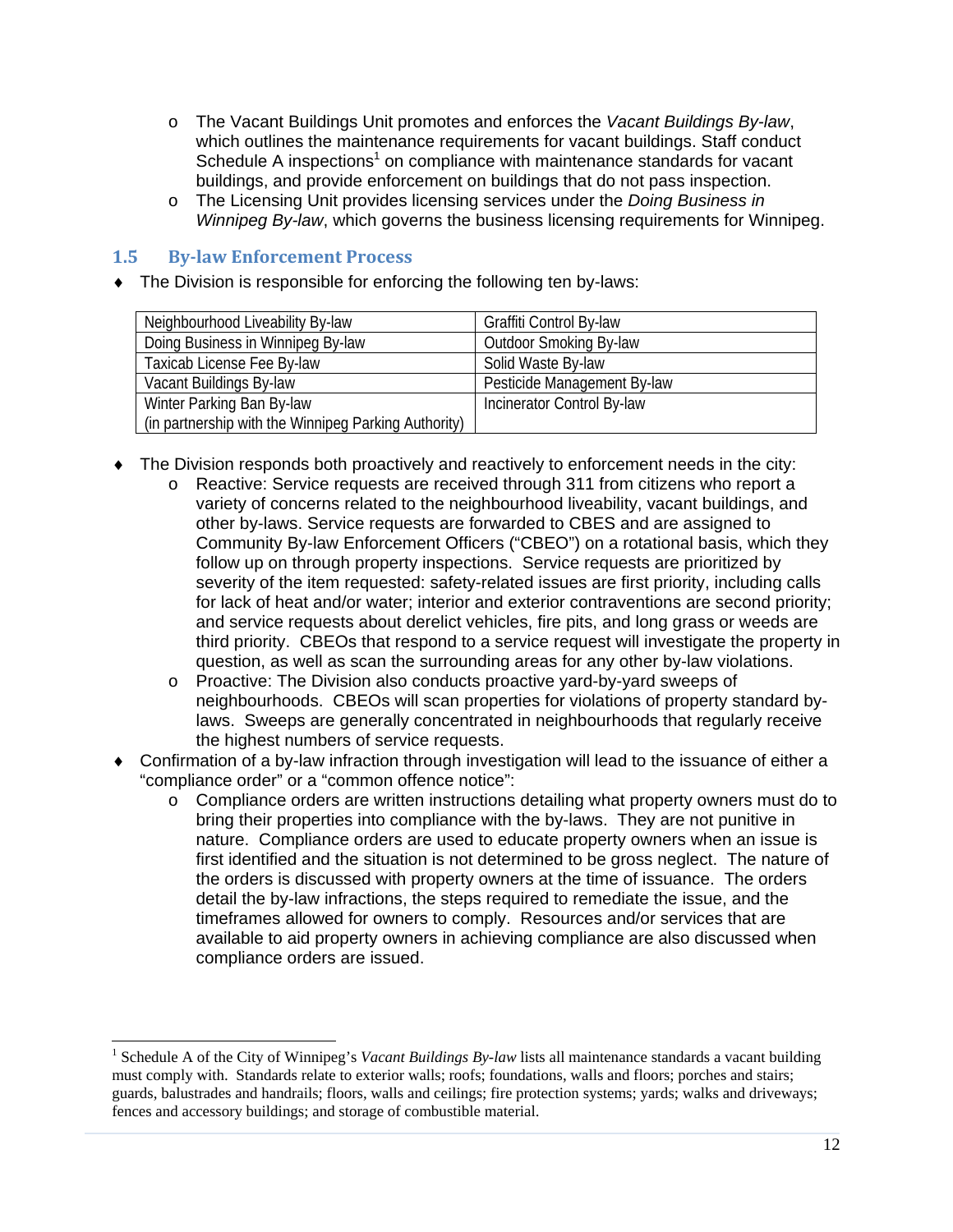- $\circ$  Common offence notices are issued for instances of gross neglect, public safety concerns, failure to correct a no heat/lack of heat situation, repeat offenders, and failure to achieve reasonable progress on compliance orders in a reasonable timeframe. Common offence notices are punitive in nature and require property owners to attend provincial court under *The Summary Convictions Act*. All fines collected by provincial court are remitted to the City after court costs have been deducted.
- CBEOs conduct vacant buildings inspections regularly, including annual inspections to ensure all vacant buildings are in compliance with the *Vacant Buildings By-law*, and meet the safety and maintenance requirements outlined in Schedule A of the by-law.
- The Division's licensing role is primarily administrative. CBES processes license applications, coordinates license approvals, and issues the licenses. (Depending on the license type, approvals may also be issued from the Planning, Property & Development Department, the Winnipeg Fire Paramedic Service, or Manitoba Health.) Licenses are required to be renewed on an annual basis. The CBES issues eighteen license categories in six key areas: used material yards; businesses dealing with used goods and precious metals; escort agencies; hostels; body rub practitioners and parlours; and multiple family dwellings. Division management continues to review the licensing operations for improvement on an ongoing basis.

#### **1.6 Partnerships**

 To achieve the Division's goals, CBES management has identified that strong interdepartmental relationships are key to efficiently resolving citizen complaints and by-law issues. Furthermore, they recognize that forming strong partnerships with community organizations and neighbourhood associations is a strategy to efficiently and effectively educate citizens on by-law enforcement, identify and resolve by-law violations, and decrease the numbers of violations in the long-term.

#### *Interdepartmental Relationships*

- Other Public Service departments play important roles in achieving the Division's goals and objectives. These roles include:
	- o The Legal Services Department aids in policy development and represents the City for common offense notices that go to court.
	- o The Planning, Property & Development Department assists with property issues such as zoning, taking title to vacant and derelict buildings, demolitions, policy development, and building inspections.
	- o The Water & Waste Department is responsible for issues related to garbage pickups on collection routes and *The Lot Grading By-law*.
	- o The Winnipeg Police Service assists in crime prevention, and works with CBES at the policy level. CBES also requests police assists when attending properties that have been identified as posing risks to CBEO safety.
	- o The Public Works Department is responsible for addressing issues relating to illegal signs, special events with small tents, garbage cleanup of items not on collection routes or in ditches, parks, graffiti control, vegetation control in public spaces, and insect control. The Public Works Department refers issues that require enforcement to CBES.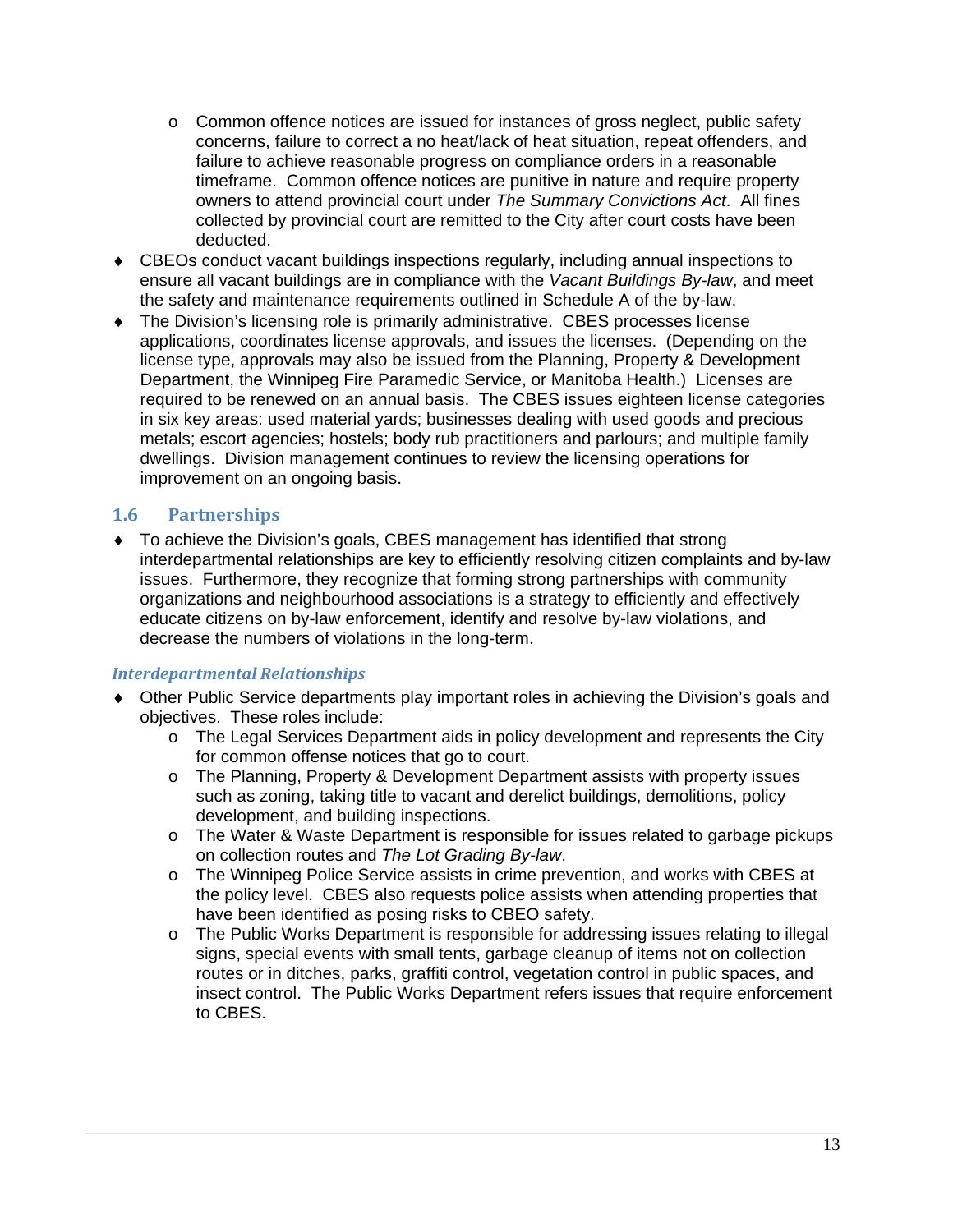Division management has worked extensively with the other City departments to increase communication and coordination, to eliminate duplicative efforts, and to clarify the roles and responsibilities of each department. The environment of open communication between departments helps to ensure that new issues are resolved efficiently.

#### *Community Relationships*

- The Division has focused on developing relationships and partnerships with community groups and neighbourhood associations in the areas of the city with the highest numbers of service requests over the past few years. The Division has worked to increase awareness of by-law requirements and to educate citizens on the property standards. The Division's ultimate goal is increasing compliance with the by-laws while decreasing the number of service requests (i.e. to reach a natural state of compliance with the by-laws).
- Community groups also provide CBES with detailed information about where problem properties exist in their communities, and where the Division should be focusing resources.
- Division management believes that CBES has developed strong partnerships with community groups by participating in community association meetings, encouraging communication of issues affecting their neighbourhoods, and assisting community associations with their cleanup programs. Partnerships have been developed with the following community groups:
	- o William Whyte Residents Association
	- o Dufferin Residents Association
	- o North End Community Renewal Corporation
	- o North End Housing Network Spence Neighbourhood Association
	- o Daniel McIntyre Residential Association
	- o Central Neighbourhoods Development Corporation
	- o Manitoba Bed Bug Coalition
	- o Winnipeg Rental Network and Landlord Association
	- o Manitoba Housing
- We spoke with the leaders of some of these community groups, who informed us that they have noticed positive impacts from the increase in enforcement in their communities. These representatives have also stated that CBEOs and Division management are extremely good to deal with, and listen to their needs.
- The Division also works with the Winnipeg Regional Health Authority on complex housing issues that are identified through investigations. Complex housing issues may involve providing service to citizens with varying mental health concerns, who require special care to successfully and compassionately handle these situations.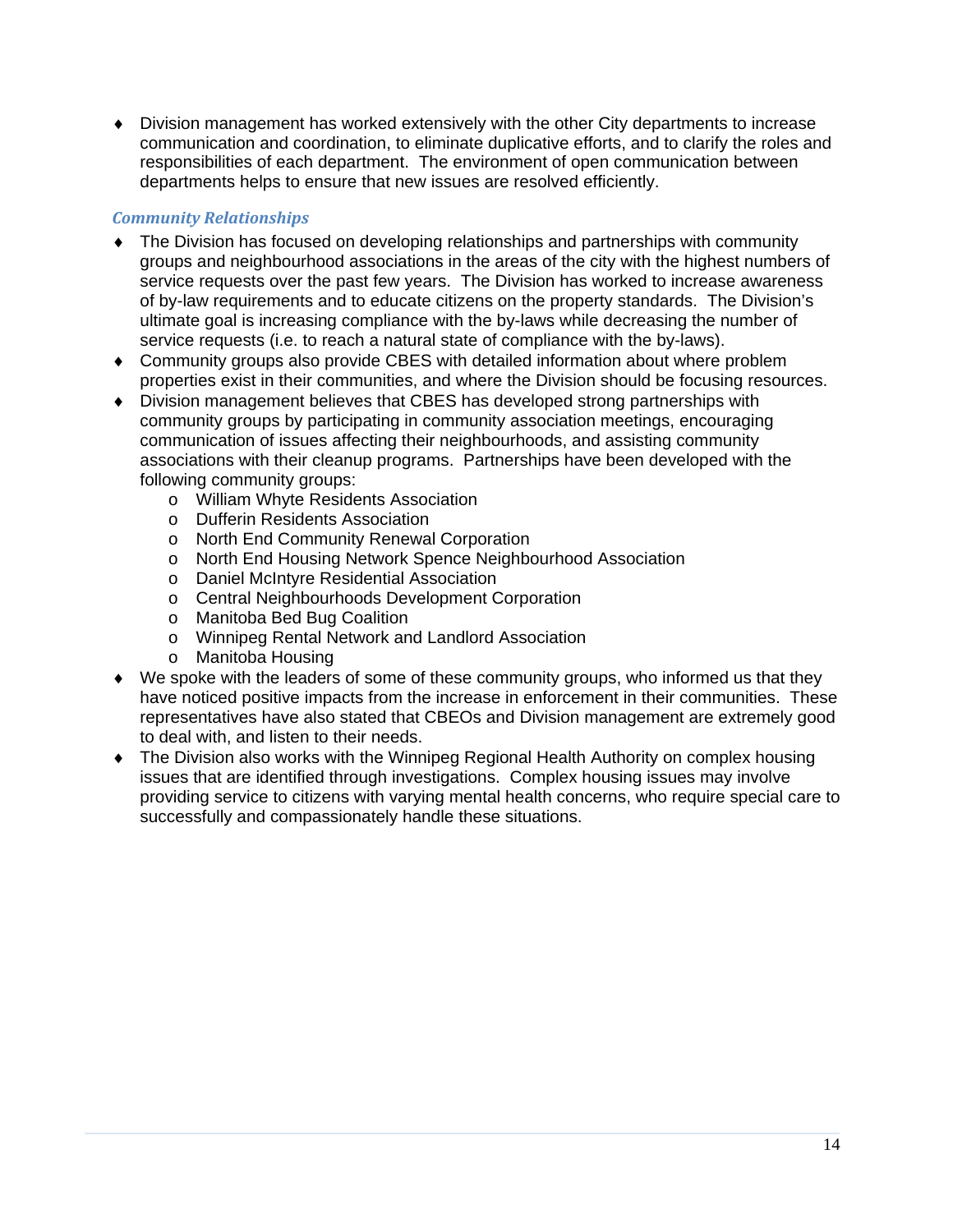# **Performance Evaluation**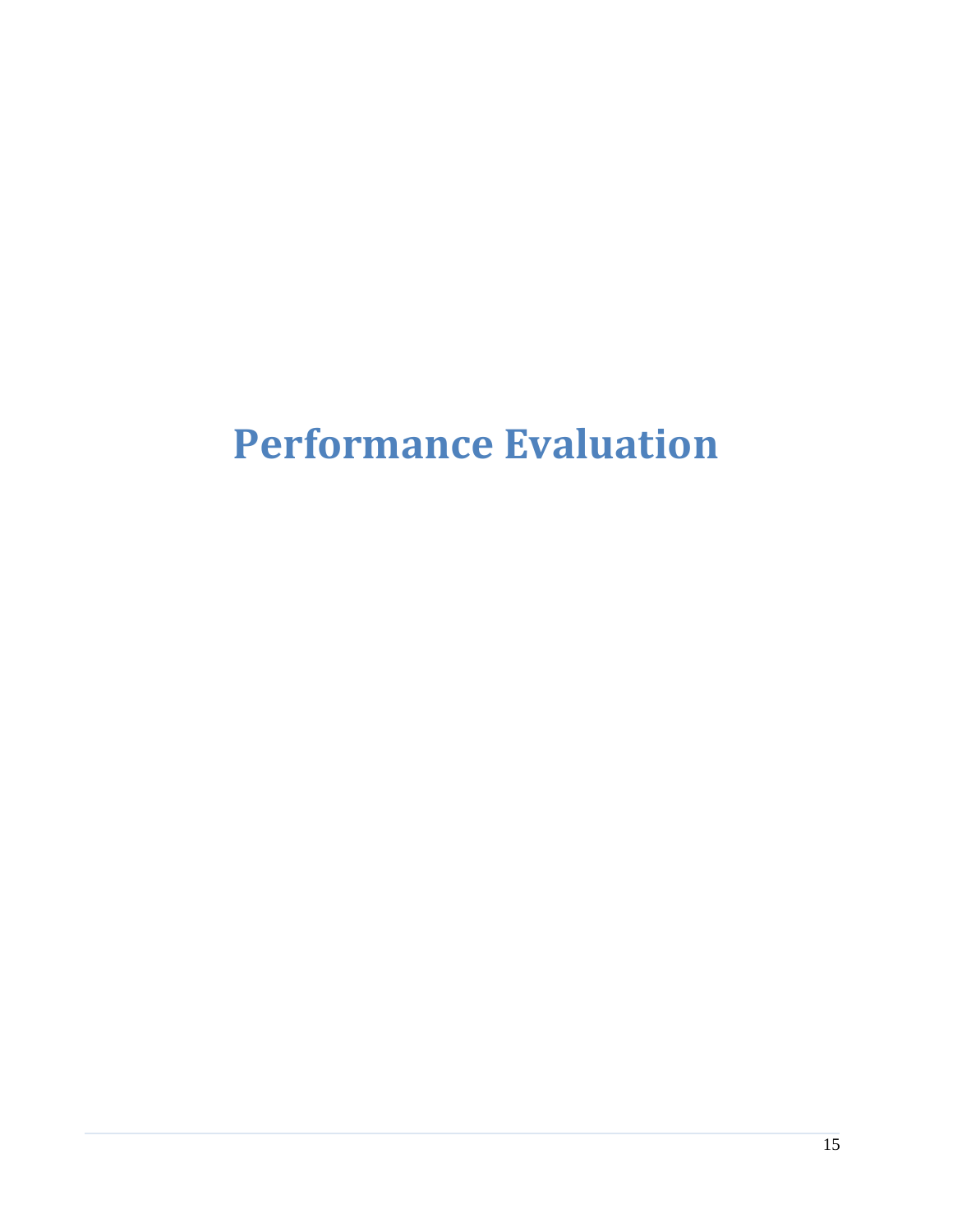#### **2.1.1 How We Evaluated the Performance of the Division**

 The Community By-law Enforcement Services Division prepares annual performance reports for Council containing multiple performance measures. We focused in on a few of these measures, and some other measures common to by-law enforcement agencies, in order to evaluate the effectiveness and efficiency of the Division. We evaluated the performance measures in terms of their ability to provide meaningful information towards achievement of the Division's goals.

#### **2.1.2 Overview of Service Level Demand**

 $\bullet$  The table below summarizes the demand for service:

|                             | 2010   | 2011   | 2012   | 2013   |
|-----------------------------|--------|--------|--------|--------|
| Investigations              |        |        |        |        |
| 311 Service Requests        | 11,546 | 11,279 | 14,448 | 14,183 |
| Proactive Investigations    | 2,337  | 2,049  | 1,506  | 2,277  |
| <b>Total Investigations</b> | 13,883 | 13,328 | 15,954 | 16,460 |
| Licenses Issued             | 6,069  | 6,025  | 6,290  | 6,229  |
| Vacant Buildings (Note 1)   | 535    | 431    | 397    | 390    |

#### **Exhibit 1: Service Level Statistics**

*Note 1. As at December 31*

Source: CBES internal performance/accountability report

 The investigations carried out by the Division comprise a majority of the Division's efforts. The investigations are categorized by the following service areas:

#### **Exhibit 2: Investigation Types**

|                             | 2010   |      | 2011   |      | 2012   |      | 2013   |      |
|-----------------------------|--------|------|--------|------|--------|------|--------|------|
| <b>Investigations</b>       |        |      |        |      |        |      |        |      |
| NLB Investigations (Note 1) | 9,869  | 71%  | 10,260 | 77%I | 12,847 | 80%l | 13,263 | 80%  |
| Vegetation Investigations   | 3,025  | 22%  | 2,113  | 16%  | 2,832  | 18%  | 2,569  | 16%  |
| <b>Vacant Buildings</b>     | 989    | 7%   | 955    | 7%l  | 275    | 2%   | 628    | 4%   |
| <b>Total Investigations</b> | 13,883 | 100% | 13,328 | 100% | 15,954 | 100% | 16,460 | 100% |
|                             |        |      |        |      |        |      |        |      |

*Note 1. "NLB" = Neighbourhood Liveability By-law*

Source: CBES internal performance/accountability report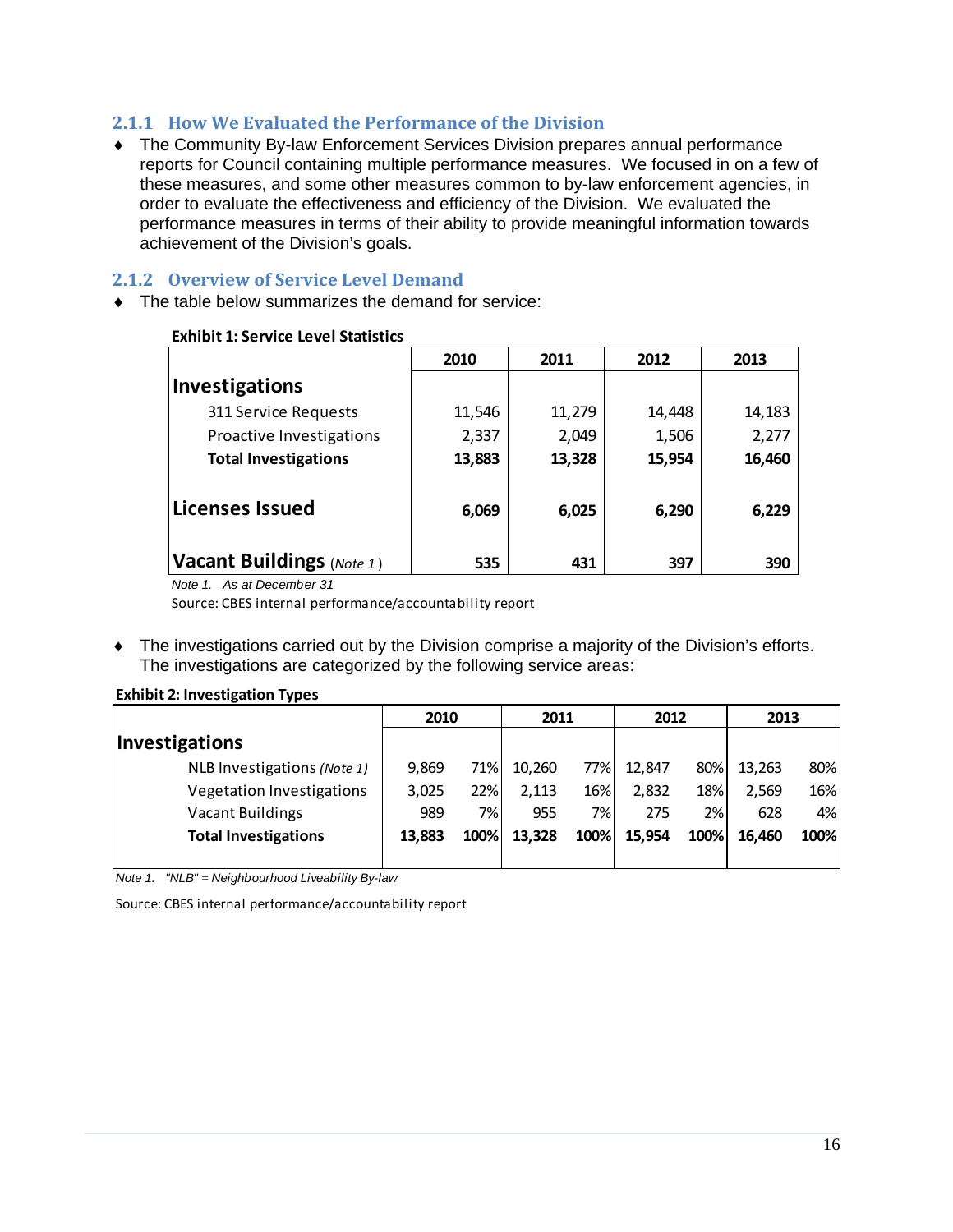Exhibit 2 shows that Neighbourhood Liveability Investigations comprise the majority of the Division's activities. Vegetation issues (items relating to yard maintenance) are a part of the *Neighbourhood Liveability By-law*, but are tracked separately in CBES performance reports due to the seasonality of the investigations. Since vegetation issues only occur in warmer months when plant life is growing, one would expect the Division to be much busier in those months than at other times of the year. This is reflected in Exhibit 3:

|                             | 2010   | 2011   | 2012   | 2013   |
|-----------------------------|--------|--------|--------|--------|
| <b>Investigations</b>       |        |        |        |        |
| January                     | 528    | 543    | 608    | 578    |
| February                    | 527    | 558    | 499    | 547    |
| March                       | 858    | 716    | 906    | 679    |
| April                       | 1,039  | 1,164  | 1,076  | 1,307  |
| May                         | 1,366  | 1,502  | 1,749  | 2,215  |
| June                        | 2,543  | 2,264  | 2,213  | 2,978  |
| July                        | 1,863  | 1,584  | 2,465  | 2,137  |
| August                      | 1,696  | 1,818  | 2,705  | 1,773  |
| September                   | 1,349  | 1,203  | 1,339  | 1,297  |
| October                     | 984    | 875    | 1,160  | 1,484  |
| November                    | 726    | 655    | 773    | 994    |
| December                    | 404    | 446    | 461    | 471    |
| <b>Total Investigations</b> | 13,883 | 13,328 | 15,954 | 16,460 |

#### **Exhibit 3: Investigation Timing**

Source: CBES internal performance/accountability report

 The seasonal fluctuation in Exhibit 3 indicates the importance of having management strategies to accommodate peak periods. It also shows that heavy workloads could be a risk in the peak periods if service strategies do not take seasonal fluctuations into account. This is discussed further in Section 2.1.4 of this analysis.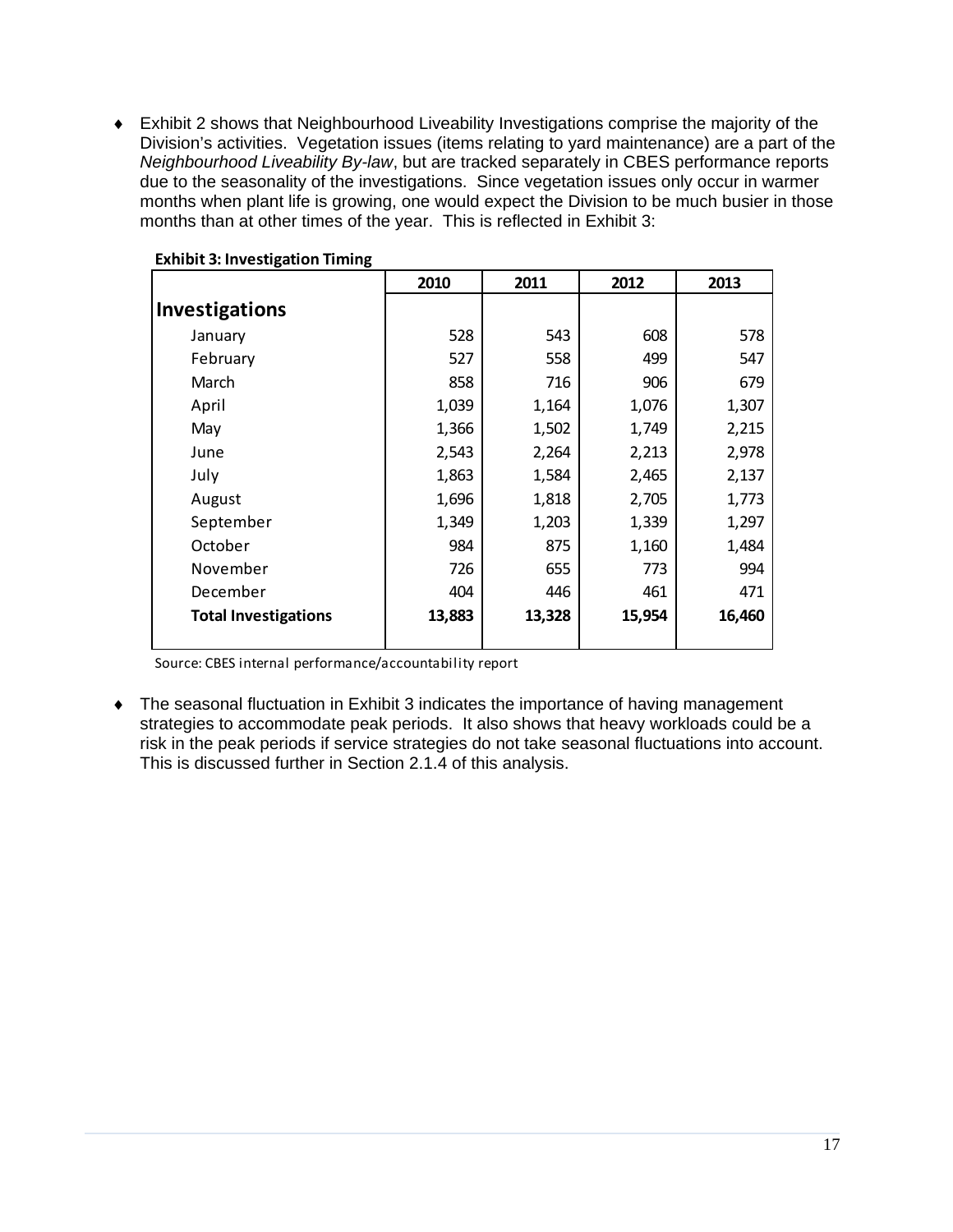The Division tracks its investigations in each of Winnipeg's 236 different neighbourhoods. For simplicity, we have categorized the investigations by wards. The investigations have occurred in the following wards, arranged by the number of investigations conducted:

|                                 | 2010   | 2011   | 2012   | 2013   |
|---------------------------------|--------|--------|--------|--------|
| <b>Investigations</b>           |        |        |        |        |
| Mynarski                        | 2,924  | 3,140  | 4,464  | 4,617  |
| Daniel McIntyre                 | 2,135  | 1,741  | 1,949  | 2,164  |
| Point Douglas                   | 1,245  | 1,248  | 1,274  | 1,327  |
| Fort Rouge-East Fort Garry      | 1,195  | 1,178  | 1,395  | 1,183  |
| Elmwood-East Kildonan           | 960    | 1,054  | 1,090  | 1,178  |
| St. James-Brooklands            | 916    | 908    | 977    | 940    |
| St. Boniface                    | 690    | 656    | 777    | 822    |
| St. Norbert                     | 583    | 469    | 805    | 892    |
| St. Vital                       | 611    | 529    | 612    | 631    |
| Old Kildonan                    | 546    | 474    | 519    | 602    |
| <b>River Heights-Fort Garry</b> | 482    | 489    | 549    | 540    |
| Transcona                       | 488    | 474    | 478    | 486    |
| Charleswood-Tuxedo              | 439    | 356    | 357    | 397    |
| North Kildonan                  | 389    | 311    | 416    | 399    |
| St. Charles                     | 267    | 296    | 290    | 282    |
| Area not recorded               | 13     | 5      | 2      |        |
| <b>Total Investigations</b>     | 13,883 | 13,328 | 15,954 | 16,460 |

**Exhibit 4: Investigation Locations**

Source: CBES database

#### **2.1.3 Effectiveness of the Division**

- The effectiveness of the Division can be evaluated based on its success in achieving the directives given in the Division's guiding documents. Key guidance statements for the Division include:
	- $\circ$  Eliminate red tape in by-law enforcement and business licensing<sup>1</sup>
	- o Develop a clear strategy on the active and timely enforcement of by-laws in order to prioritize efforts on areas of specific distress<sup>2</sup>
	- $\circ$  Strive to eliminate derelict buildings<sup>3</sup>

<sup>&</sup>lt;sup>1</sup> Derived from The City of Winnipeg's "Open for Opportunity: Final Report of the Mayor's Red Tape Commission" Recommendation 3 (adopted by Council on December 19, 2007: Council Meeting Minute No. 98) and Recommendation 21 (adopted by Council on July 18, 2007: Council Meeting Minute No. 555).

 $2^2$  The City of Winnipeg. Council Minutes. Minute No. 304. Recommendation 4. 28 April 2010.

<sup>&</sup>lt;sup>3</sup> The City of Winnipeg. *OurWinnipeg*. Page 80. Section 03-2 Vitality: Direction 1 (adopted by Council on July 20, 2011: Council Meeting Minute No. 491).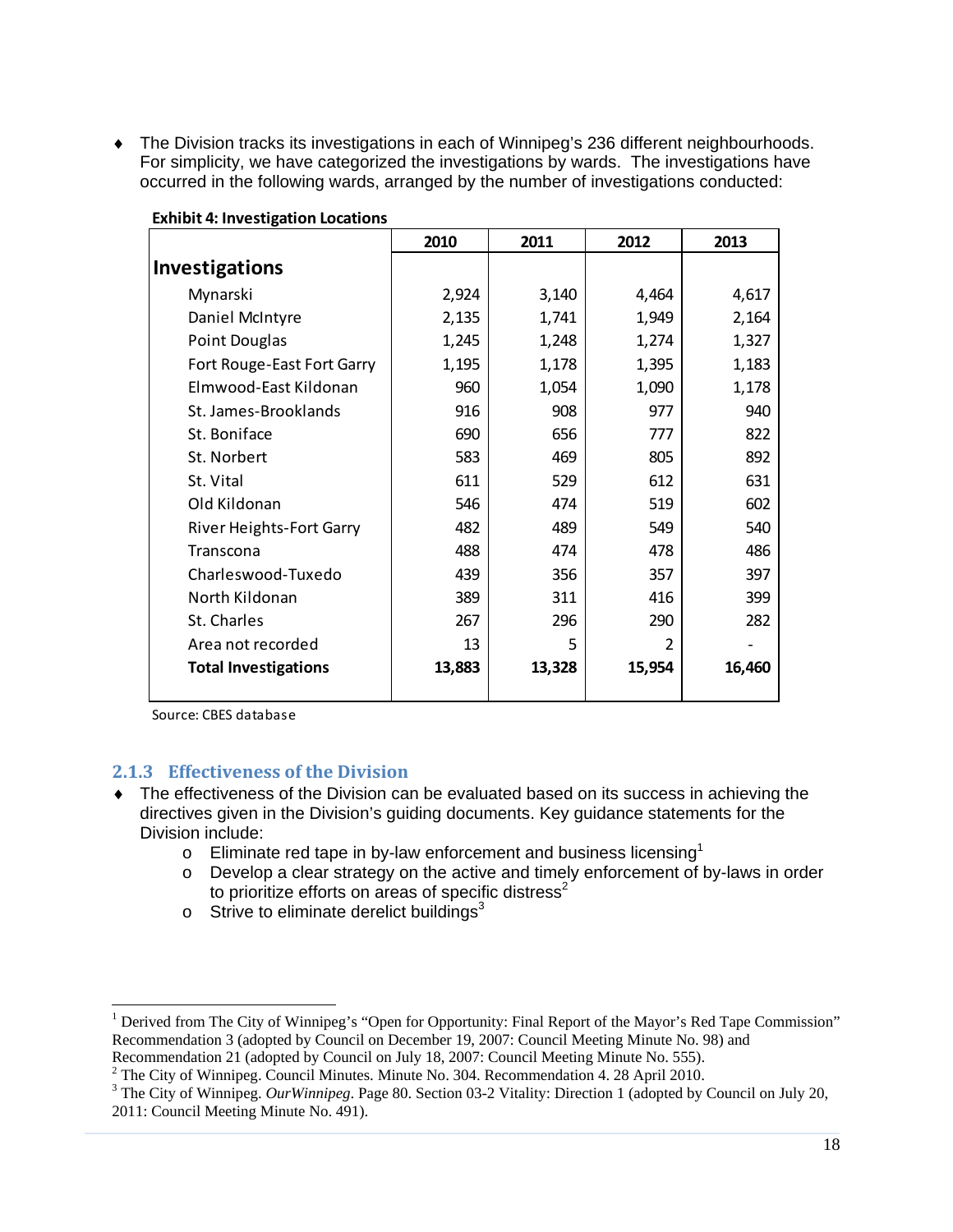#### *Eliminate Red Tape*

- Since the Division was created, the following red tape and duplication has been eliminated:
	- o Establishment of a single enforcement body: Prior to the creation of the Division, the City of Winnipeg only enforced by-laws within Winnipeg's "Metro" area, defined as the City of Winnipeg boundaries prior to the creation of Unicity in 1972. After successful discussions with the Province, the Division is now the single entity responsible for enforcing the by-laws in all fifteen wards of the city.
	- o Rationalization of by-law enforcement activities: The City is now responsible for enforcing all of the by-laws within the city, except for the *Food Service Establishment By-law* and the *Body Modification By-law*, which will be enforced by the Province until 2020.
	- o Consolidation of departmental enforcement staff: By-law enforcement functions have been consolidated from Public Works, Water & Waste, Planning, Property & Development, the Winnipeg Police Service, and the Winnipeg Fire Paramedic Service, into the Community By-law Enforcement Services Division. By-law enforcement functions that involve significant expertise from other departments (such as fire code inspections) require representatives from the related departments to assist CBES in those by-law enforcement tasks.
	- o Reduction in number of by-laws: In conjunction with the creation of the Division, seventeen by-laws were updated and consolidated into the *Neighbourhood Liveability By-law*.
	- $\circ$  Reduction in number of business licenses: In conjunction with the release of the *Doing Business in Winnipeg By-law* the number of business types requiring licenses was reduced from 80 to 31. The intent was to require a license from only those businesses that posed specific health or safety risks to the public. This reassessment also reduced the number of licenses from approximately 16,000 to 6,000. While this reduced the overall revenues for the City, it was a significant benefit to small businesses that logically connected licensing to businesses that have the potential to affect public health and safety.
- These results show that the creation and operation of the Division has succeeded in eliminating a significant amount of red tape surrounding the by-law enforcement processes.

#### *Active By‐law Enforcement*

- At the highest level, effectiveness in by-law enforcement is marked by the community's overall compliance with the by-laws. By-laws only need to be enforced when there is a lack of compliance.
- The Division reports a compliance rate in its annual performance reports which is defined as "the percentage of service requests that did not require the issuance of a common offense notice". This definition is consistent with a similar measure used by the Ontario Municipal Benchmarking Initiative ("OMBI"). It effectively defines the percentage of citizens who complied with orders issued to them and where no further action (legal or issuing a common offence notice) had to be taken. A comparison of several similar OMBI communities is shown in Exhibit 5: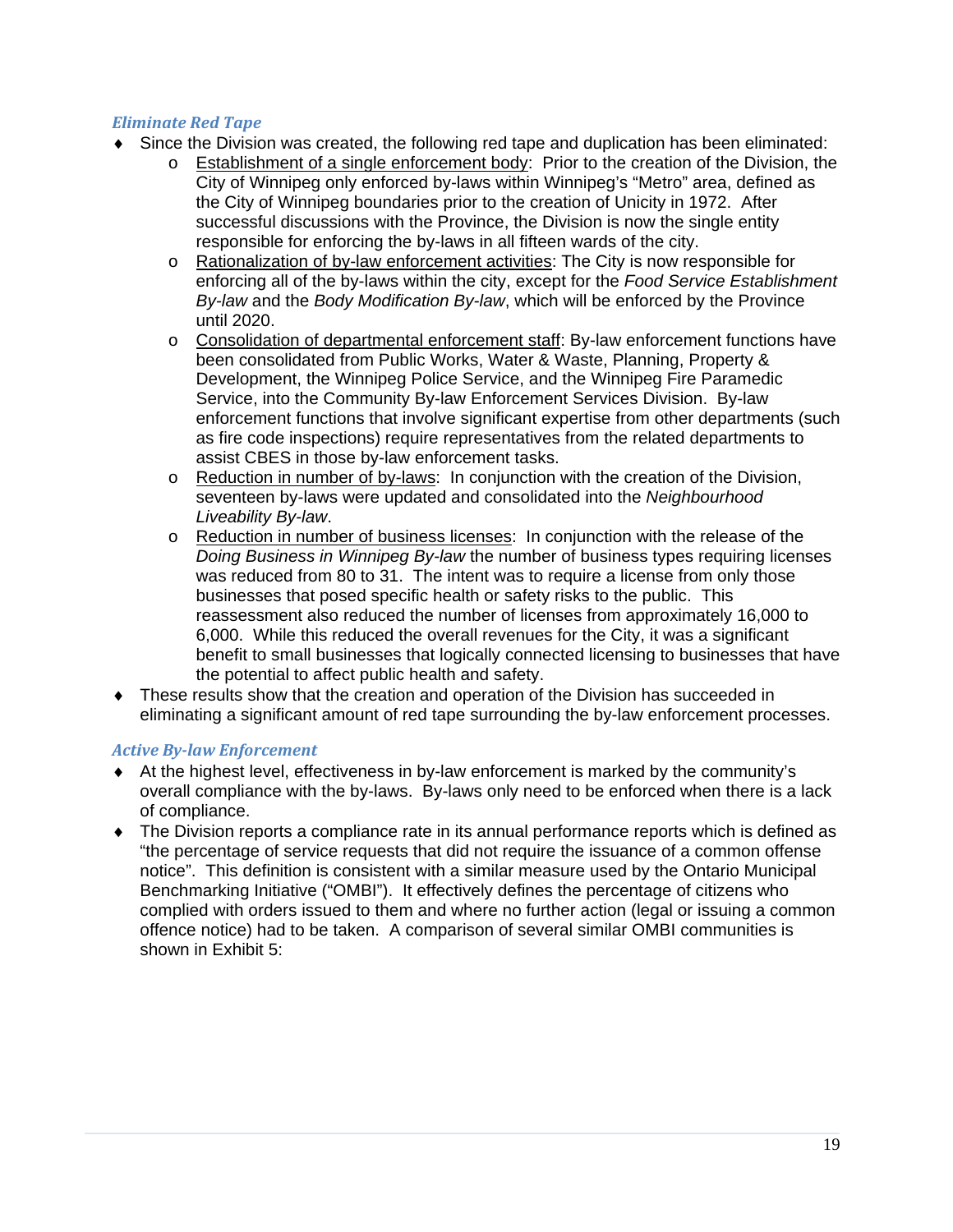| Community                         | 2012 | 2013 |
|-----------------------------------|------|------|
|                                   |      |      |
| Calgary                           | 97%  | 97%  |
| Toronto                           | 97%  | 93%  |
| Winnipeg                          | 95%  | 93%  |
| Hamilton                          | 86%  | 92%  |
| London                            | 83%  | 87%  |
| <b>Median (all OMBI partners)</b> | 94%  | 95%  |
|                                   |      |      |

**Exhibit 5: Comparative Compliance Rates**

*Note 1. Winnipeg did not measure compliance before 2012*

Source: OMBI annual reports

- The chart shows that Winnipeg performs close to the median rate of all OMBI partners.
- The ability to get the community to cooperate with enforcement activities is a very important effectiveness measure. The chart shows that the CBES has achieved a very high rate of cooperation from the community.
- The Division is working on developing a measure to estimate the overall compliance rate in the community that is based on a combination of neighbourhood-specific requests for service, and the results of the Division's 21-block sweeps. Developing this measure is a leading-edge initiative in Canada.

#### *Prioritization of Efforts*

- Over the last three years, the Manager of CBES has consciously increased the number of proactive investigations in neighbourhoods with the highest numbers of service requests.
- Below is a chart of the ten most highly enforced neighbourhoods in 2012 by the number of service requests ("SR") and number of investigations identified by Community By-law Enforcement Officers ("CBEO"):

|                             | Ward                       | <b>SRs</b> | <b>CBEO</b> | <b>Total</b> |
|-----------------------------|----------------------------|------------|-------------|--------------|
| <b>Focus Neighbourhoods</b> |                            |            |             |              |
| William Whyte               | Mynarski                   | 1,506      | 148         | 1,654        |
| St. John's                  | Mynarski                   | 862        | 56          | 918          |
| Daniel McIntyre             | Daniel McIntyre            | 527        | 69          | 596          |
| Chalmers                    | Elmwood-East Kildonan      | 394        | 66          | 460          |
| Dufferin                    | Mynarski                   | 394        | 58          | 452          |
| North Point Douglas         | Mynarski                   | 384        | 50          | 434          |
| Spence                      | Daniel McIntyre            | 363        | 22          | 385          |
| St. Matthews                | Daniel McIntyre            | 299        | 69          | 368          |
| Inkster-Faraday             | Mynarski                   | 313        | 20          | 333          |
| West Broadway               | Fort Rouge-East Fort Garry | 266        | 39          | 305          |

#### **Exhibit 6: Areas of Focus**

Source: CBES Annual Performance Report (Appendix C)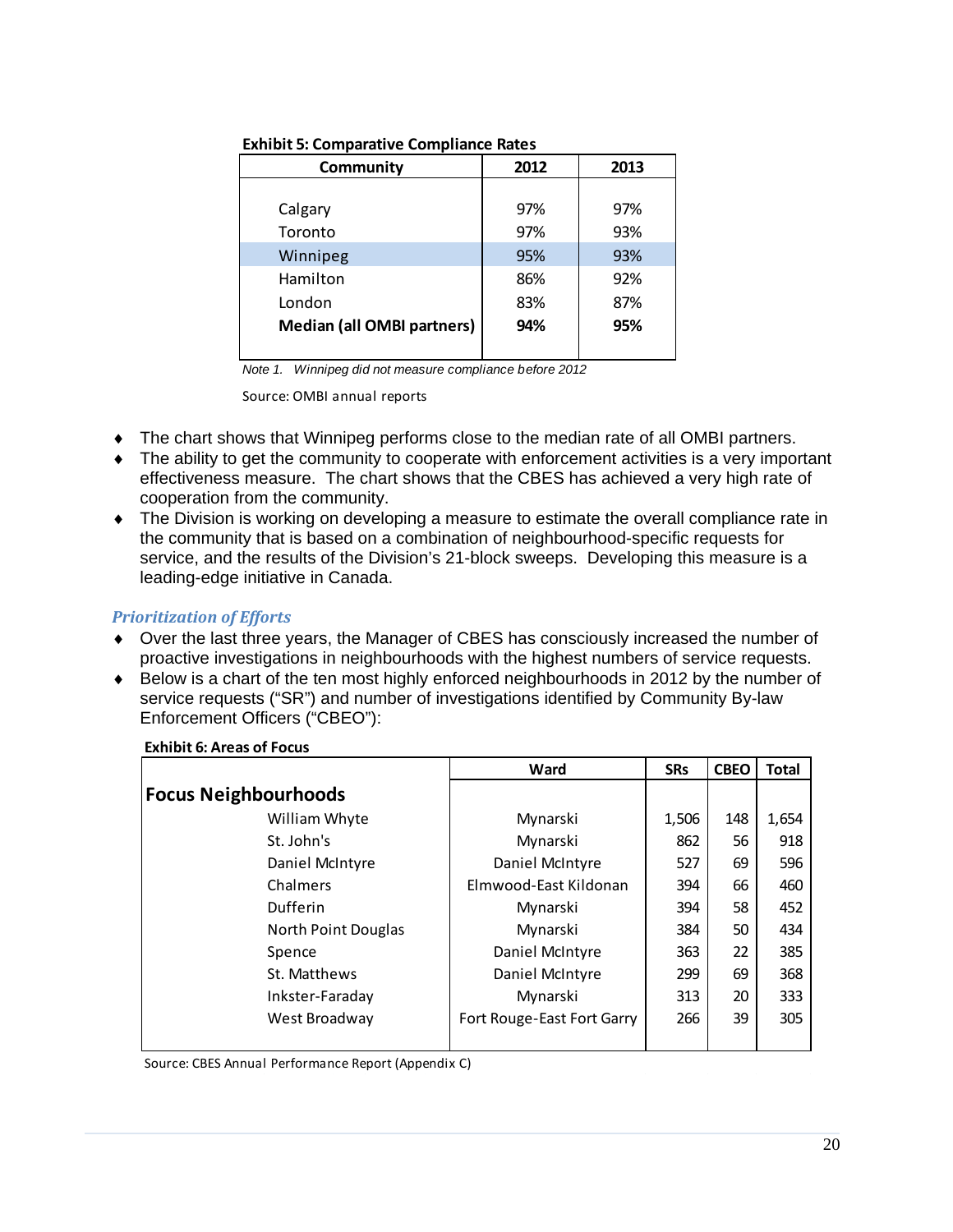- The Division also initiated a 21-block sweep in the William Whyte, Dufferin, and Dufferin Industrial<sup>1</sup> neighbourhoods in 2013, where it assessed every property for compliance with the by-laws. The intent of this ongoing initiative is to educate neighborhood citizens about the by-laws in the hopes of garnering higher compliance, while requiring less enforcement in the future. Since the initiative only began in 2013, it is too soon to be able to determine the long-term impact that it has generated in these neighbourhoods.
- Overall, the Division is focusing on the highest demand areas in the city.

#### *Eliminate Derelict Buildings*

-

- The Division presents information on both the "vacant" buildings and the "derelict" buildings that it is aware of in its Annual Performance Report. A vacant building is a building that is not currently occupied but still may be in full compliance with all of the City's property standards. A derelict building is a vacant building that does not meet the standards of the *Vacant Buildings By-law* due to one or more safety and/or health deficiencies.
- The Division's performance in relation to vacant buildings is shown below:



Source: CBES Annual Performance Report (2010‐2012) & internal data (2013)

- The exhibit shows that, while the numbers of buildings being taken off the list have grown to about 200 per year, the numbers of buildings on the list remain around the 400 mark. This is due in part to the fact that vacant buildings that are in compliance with the *Vacant Buildings By-law* are included in the listing; these vacant buildings are inspected annually by the CBES to ensure that they remain in compliance with the by-law, but no further actions can be taken on the buildings. The number of vacant buildings is also not decreasing because of the lengthy process of either getting the properties back into compliance with the by-law, or taking title to them through the *Taking Title Without Compensation By-law* (which can take years to complete), while buildings are continually being added to the list.
- The Division's Annual Performance Report for 2012-2013 identifies that 146 of the vacant buildings were in compliance with the by-law; 204 were "work-in-progress", for which the Division was working with the property owners to get the buildings in compliance with the bylaw; 11 buildings were in the process of having title taken to the buildings without compensation; and the remaining 31 were in queue to be inspected due to the recency of the requests for service.

<sup>&</sup>lt;sup>1</sup> The Dufferin Industrial neighbourhood was part of the sweep because it is adjacent to the William Whyte and Dufferin neighbourhoods. It is not one of the ten most highly enforced neighbourhoods shown in Exhibit 6.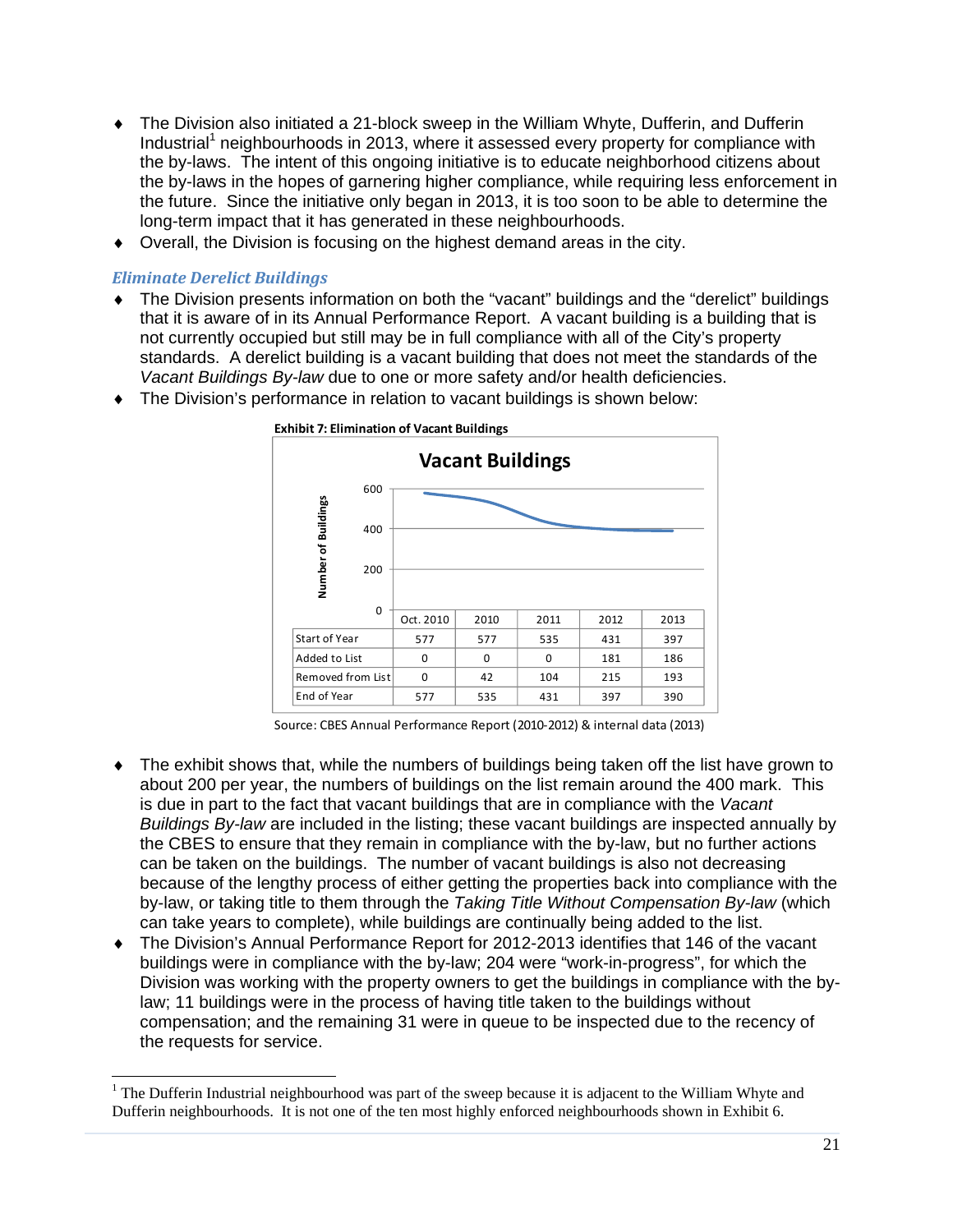Overall, the Division has successfully decreased the number of vacant buildings between 2010 and 2013 by 32%, monitored vacant buildings that are in compliance with relevant bylaws, and managed the process for the buildings that are not in compliance with the by-laws.

#### **2.1.4 Efficiency of the Division**

 Efficiency of an organization is marked by its ability to achieve or surpass its goals with the least resources necessary. Signs of efficiency are marked by high productivity with low levels of error and rework. Indicators used to evaluate the Division's efficiency include financial performance, staff workloads and response times.

#### *Financial Performance*

 A simple measure of efficiency is the financial performance of an organization in relation to the expectations set in the budget. The financial performance is shown below:

|                             |    | 2011            | 2012            |   | 2013      |
|-----------------------------|----|-----------------|-----------------|---|-----------|
| Revenues                    | \$ | 2,946,678       | 1,767,986       |   | 1,256,440 |
| Expenses                    |    | 4,020,335       | 3,246,010       |   | 2,895,104 |
| <b>Actual Net Expenses</b>  |    | 1,073,657       | 1,478,024       |   | 1,638,664 |
| <b>Budgeted Net Expense</b> | -  | 1,669,967       | 1,663,223       | - | 1,718,741 |
| Variance (under budget)     | \$ | $(596, 310)$ \$ | $(185, 199)$ \$ |   | (80,077)  |

#### **Exhibit 8: Financial Performance**

Source: City of Winnipeg PeopleSoft Database

 The Division has performed under budget in each of the last three years. The variances are mostly due to higher-than-expected revenues for business health licenses. The City is no longer issuing these types of licenses as of April 1, 2015. We also noted that the actual expenses for the Division have come in slightly under budget for the last three years, indicating that the Division would also have been under budget if it had excluded the health license revenues from its financial figures. The budget variance has steeply decreased over the last three years, and CBES management will need to watch the effects of eliminating the health licensing operations in 2015. For now, the financial results show that the Division is operating at least as efficiently as was expected from a purely financial perspective.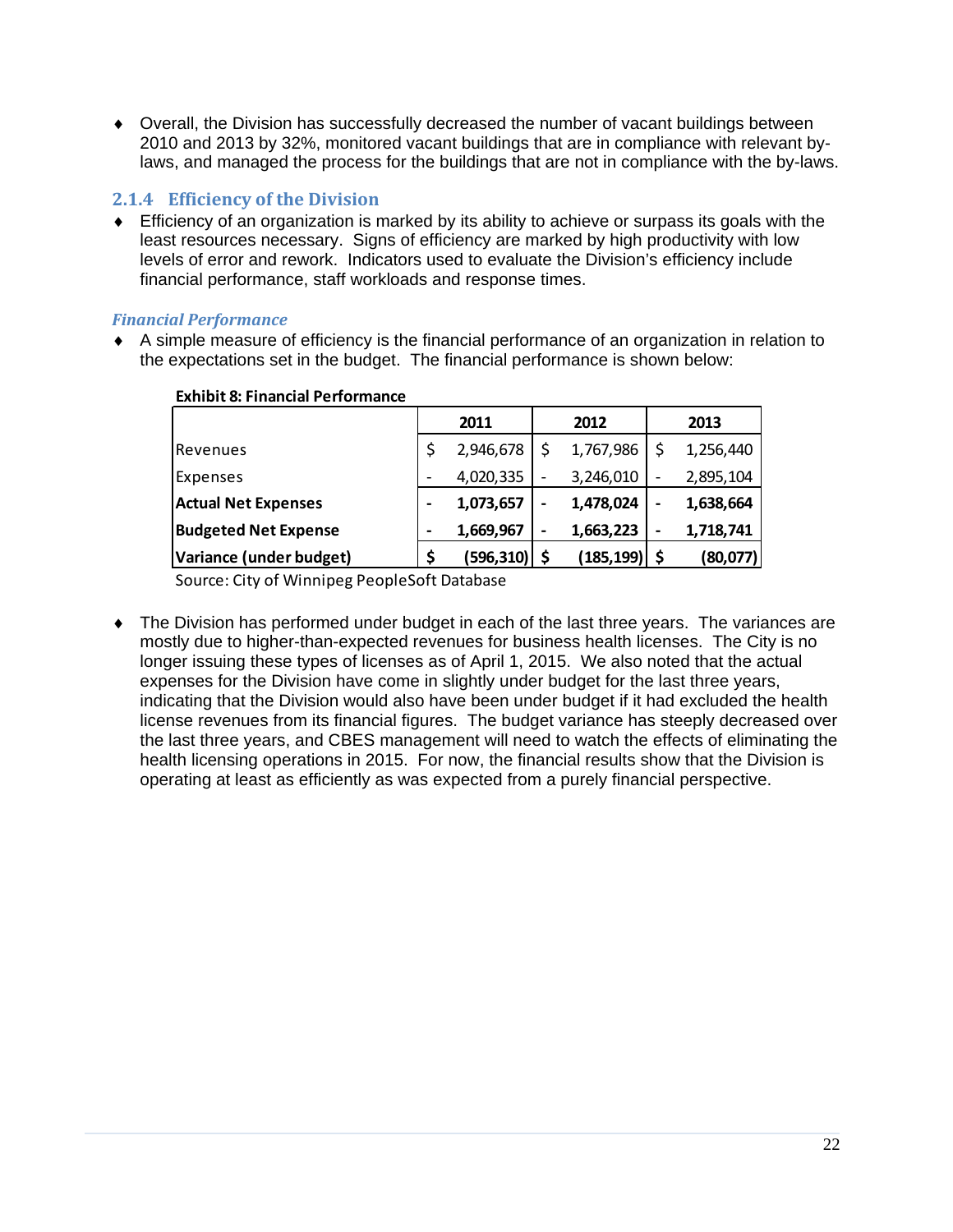#### *Officer Workloads*

 Exhibit 2 (page 16) showed the numbers of investigations conducted by Community By-law Enforcement Officers from 2010 to 2013. Analyzing this against the Division's staff levels provides insight into staff workloads.



**Exhibit 9: Community By‐law Enforcement Officer Workloads**

\**based on weighted average of full time and seasonalstaff*

Source: CBES 2012‐2013 Performance Measurement Report

 Exhibit 9 shows that the number of investigations conducted increased by 2,597 from 2010 to 2013, and CBEO workloads have also increased on average by 53 investigations per officer since 2010. To compare Winnipeg's workloads to other communities, we obtained information from OMBI.

| Community                         | 2012 | 2013 |
|-----------------------------------|------|------|
|                                   |      |      |
| Winnipeg                          | 772  | 798  |
| Toronto                           | 582  | 620  |
| Calgary                           | 598  | 595  |
| Hamilton                          | 563  | 554  |
| London                            | 518  | 412  |
| <b>Median (all OMBI partners)</b> | 541  | 575  |
|                                   |      |      |

**Exhibit 10: Comparative Workloads (Investigations/CBEO)**

Source: OMBI community reports

 Exhibit 10 shows that Winnipeg CBEOs' workloads are higher than those of other communities.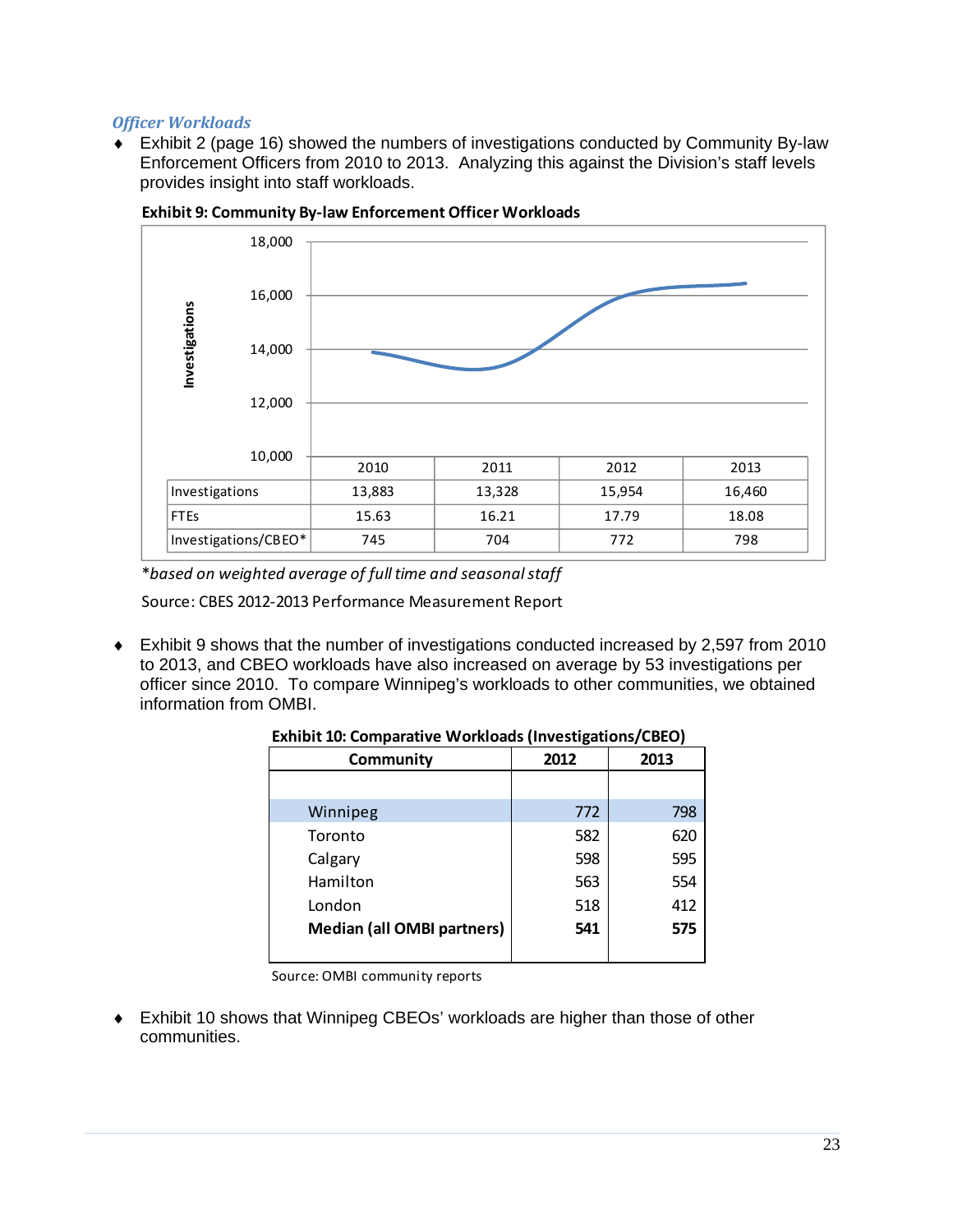Examining staff workloads by themselves, however, does not give a complete picture of whether officer workloads may be too high. To get a better idea of how the increasing workloads are affecting operations, response times also need to be analyzed. From the trend displayed in Exhibit 9, we would expect to see the best response times in 2011, and a gradual increase in response times as the workloads increase in 2012 and 2013.

#### *Timely Enforcement (Response Times)*

 CBES management has set a 10 day median response time target for service requests. Exhibit 10 shows the monthly median response times for the Division from 2011 to 2013.

|           | THE TE. INDITION INCORT RESPONSES |      |      |  |  |
|-----------|-----------------------------------|------|------|--|--|
|           | 2011                              | 2012 | 2013 |  |  |
|           |                                   |      |      |  |  |
| January   | 2                                 | 3    | 5    |  |  |
| February  | 3                                 | 3    | 4    |  |  |
| March     | 4                                 | 4    | 3    |  |  |
| April     | 4                                 | 9    | 7    |  |  |
| May       | 5                                 | 8    | 16   |  |  |
| June      | 4                                 | 8    | 8    |  |  |
| July      | 3                                 | 8    | 8    |  |  |
| August    | 5                                 | 13   | 12   |  |  |
| September | 7                                 | 10   | 23   |  |  |
| October   | 5                                 | 13   | 22   |  |  |
| November  | 3                                 | 7    | 14   |  |  |
| December  | 3                                 | 6    | 5    |  |  |
| Annual    | 4                                 | 8    | 11   |  |  |
|           |                                   |      |      |  |  |

**Exhibit 11: Monthly Median Responses**

Source: 311 Reports

- Exhibit 11 shows that median response times have increased over the past three years, especially during the late summer and autumn months. Division management informed us that this was due to the numbers of vegetation calls received in warmer months. Management also explained that the high response time numbers experienced in September and October 2013 were due to favourable weather conditions at the time of the normal seasonal staff reduction that occurs in September.
- The Division's *2012-2013 Annual Performance Measurement Report* stated a goal of developing a measure for the percentage of service request responses within certain benchmarks (a common measure for emergency service operations and call centres.) We have analyzed this in Exhibit 12, using the benchmarks of the Division's target response time for service requests, and double and triple that time.

#### **Exhibit 12: Cumulative Response Times**

|                         | 2011 | 2012 | 2013 |
|-------------------------|------|------|------|
| <b>Responded within</b> |      |      |      |
| 10 Days                 | 78%  | 56%  | 50%  |
| 20 Days                 | 91%  | 77%  | 68%  |
| 30 Days                 | 96%  | 85%  | 79%  |
|                         |      |      |      |

Source: 311 Reports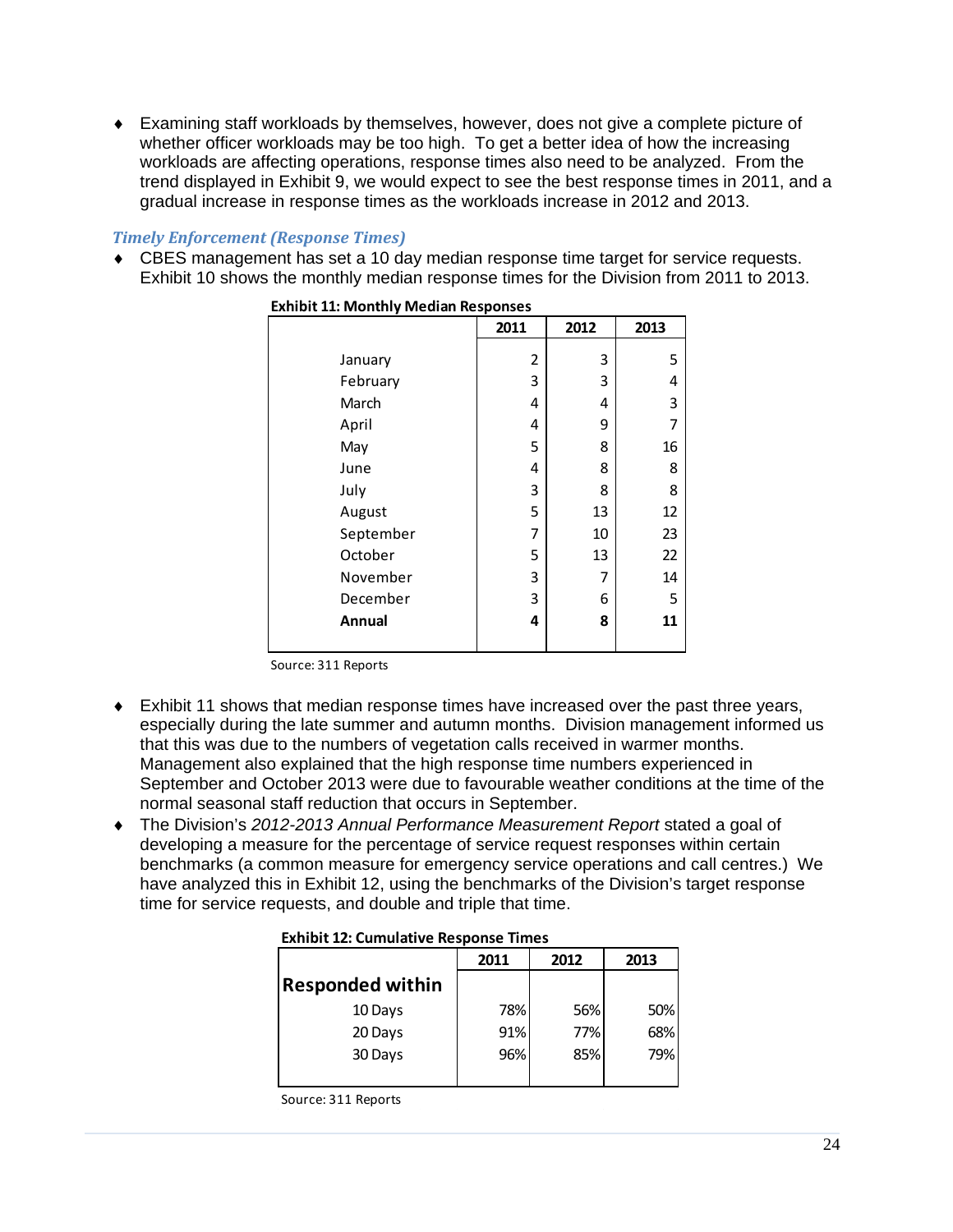- Exhibit 12 shows a gradual increase in response times, and that only 50% of the service requests were responded to within the Division's 10 day target in 2013. The Division's ability to respond to service requests within the target has deteriorated as workloads have increased. The Division had responded to 78% of its calls within 10 days in 2011; in 2013 only 79% of calls were responded to in 30 days.
- Division management has reported to us that the median response times for vacant buildings enforcement and for vegetation requests were two and four days respectively. However, we were unable to test the accuracy of these numbers due to limitations in the information that could be produced from the Division's information systems.
- The increased workload combined with a drop in response time beyond the Division's targets does reveal some risks that the Division may be facing (especially if service requests continue to rise). The Division highly values fair enforcement and quality work. However, if workloads continue to increase without an increase in either efficiencies or resources, Community By-law Enforcement Officer morale may drop, placing risks on the fairness of enforcement activities, and on the quality of work being completed. This is discussed further in our Operational Management Evaluation section.

#### **2.1.5 Overall Conclusions**

- Since its creation, the Division has successfully navigated through a very large transformative process, and has made large strides in achieving efficiency and effectiveness in its operations. This is impressive, given that the Division is still very new relative to other City services.
- The Division is performing well: the Division has consistently operated under-budget, has eliminated red tape, has an excellent compliance rate for enforcement, and has contributed to a very low level of vacant and derelict buildings in the city.
- Areas of concern that have emerged from our performance analysis relate to the increasing response times and officer workloads. The Division has developed, and is continuing to develop strategies to address these risks, which are discussed in our Operational Management Evaluation section.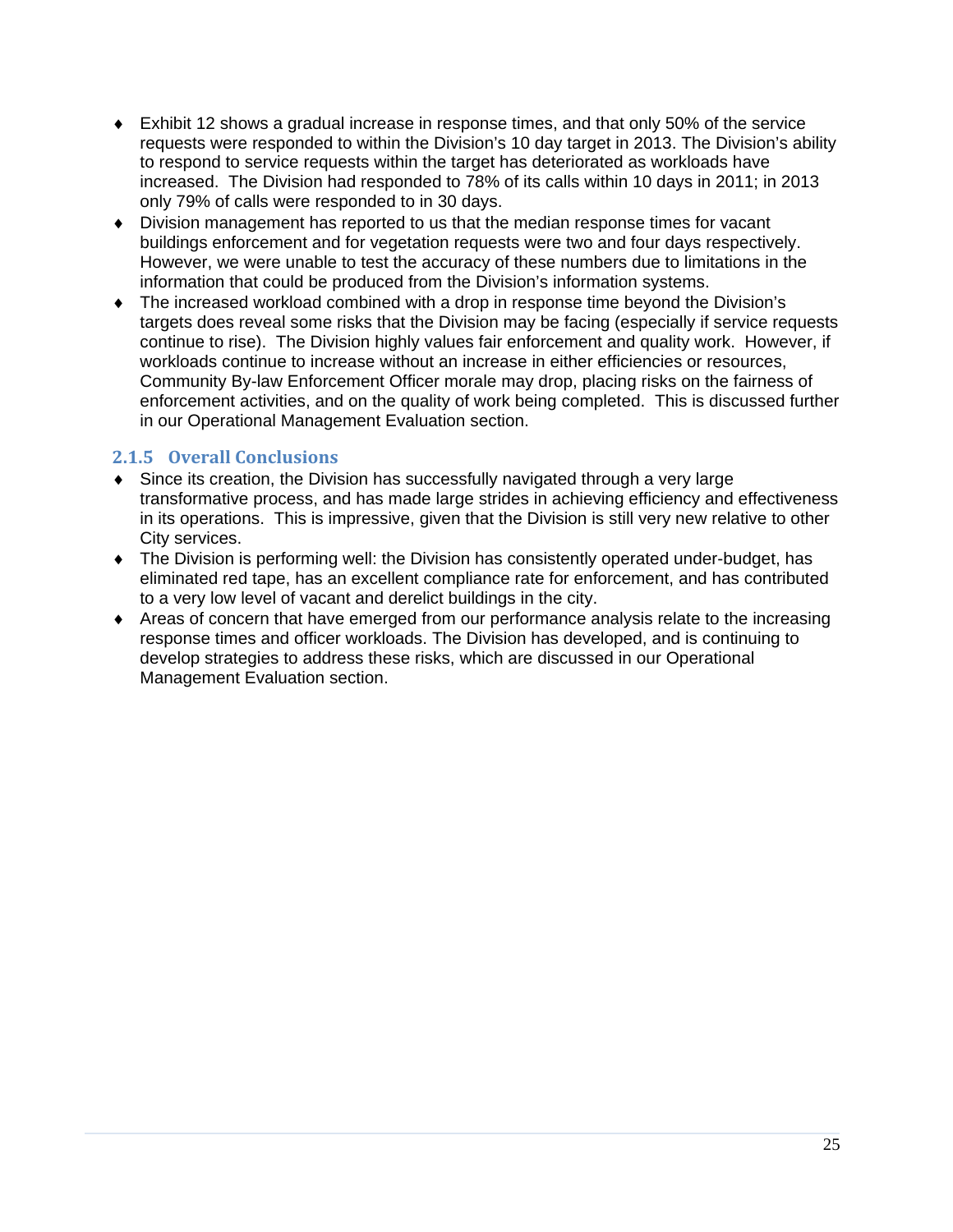# **Operational Management Evaluation**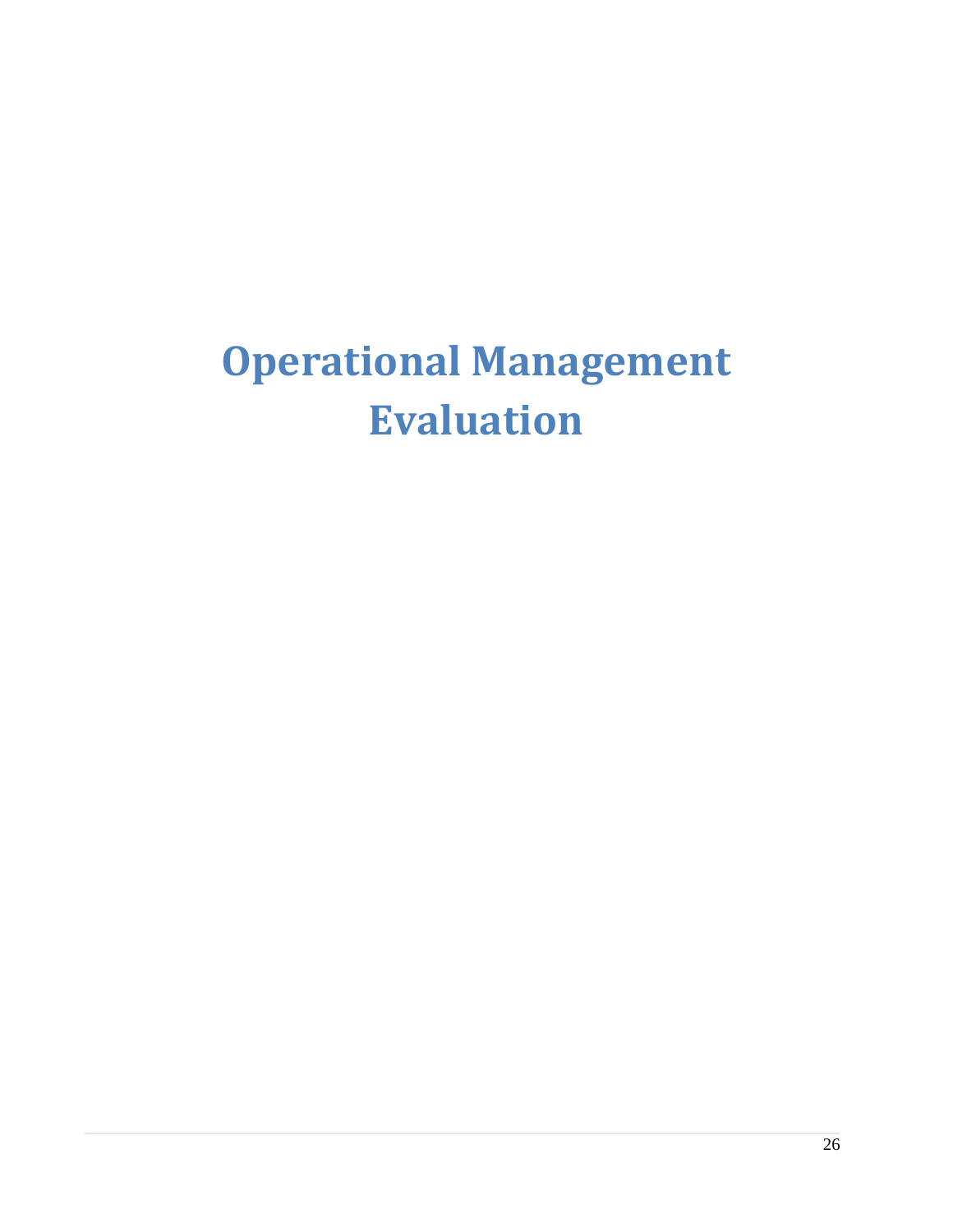#### **3.1 Strategic Planning and Management Systems**

#### **Issue**

 Has Division management created strategic plans and implemented appropriate management systems to support the plans?

#### **Conclusions**

- Division management has developed a continually evolving strategic plan with clearly defined objectives, goals, risk assessments, and strategies for service. The objectives and strategies contained in the plan are clearly connected to both *OurWinnipeg* and the City's LiveSAFE crime prevention strategy. The strategic plan is effectively communicated to Division staff.
- Division management has developed effective systems to support the achievement of the strategic plan.

#### **Analysis**

- Division management has developed a continually evolving strategic plan with clearly defined objectives, goals, and priorities for service. The plan has many positive features, including: high-level descriptions of the Division and its services; references from guiding documents, including *OurWinnipeg* and LiveSAFE, relevant to the Division; "customer" descriptions; operational goals; enforcement approach priorities; operating principles, values and ethics; areas of responsibility; assessment of risks that could impede performance; and operational priorities, strategies, and performance measures for service. The plan is communicated to Community Services senior management, as well as Division staff.
- The Division has developed relationships with other City departments to coordinate efforts in service areas outside of the Division's scope of responsibility.
- The Division has grown partnerships with community associations to help educate communities on responsible citizenship, increase cleanups conducted, and gather feedback on areas of the community that required further enforcement efforts.
- Division management has developed an employee training manual, a Standard Operating Procedures Manual containing twenty-three procedures, and an intranet website containing twenty-seven Safe Working Procedures to help direct staff in their performance. All divisional employees are required to sign off that they have read these materials.
- Division management also monitors staff performance measures, conducts reviews of service request files to provide feedback to staff on their performance, and provides opportunities for professional development courses in areas where they believe staff would benefit.
- These strategies and systems have created an effective service that has quickly been able to adapt to emerging risks in the community, such as illegal dumping, bed bug inspections, basement occupancies, outdoor smoking, illegal temporary signs, and roadside memorials, while still maintaining performance levels in its other enforcement responsibilities.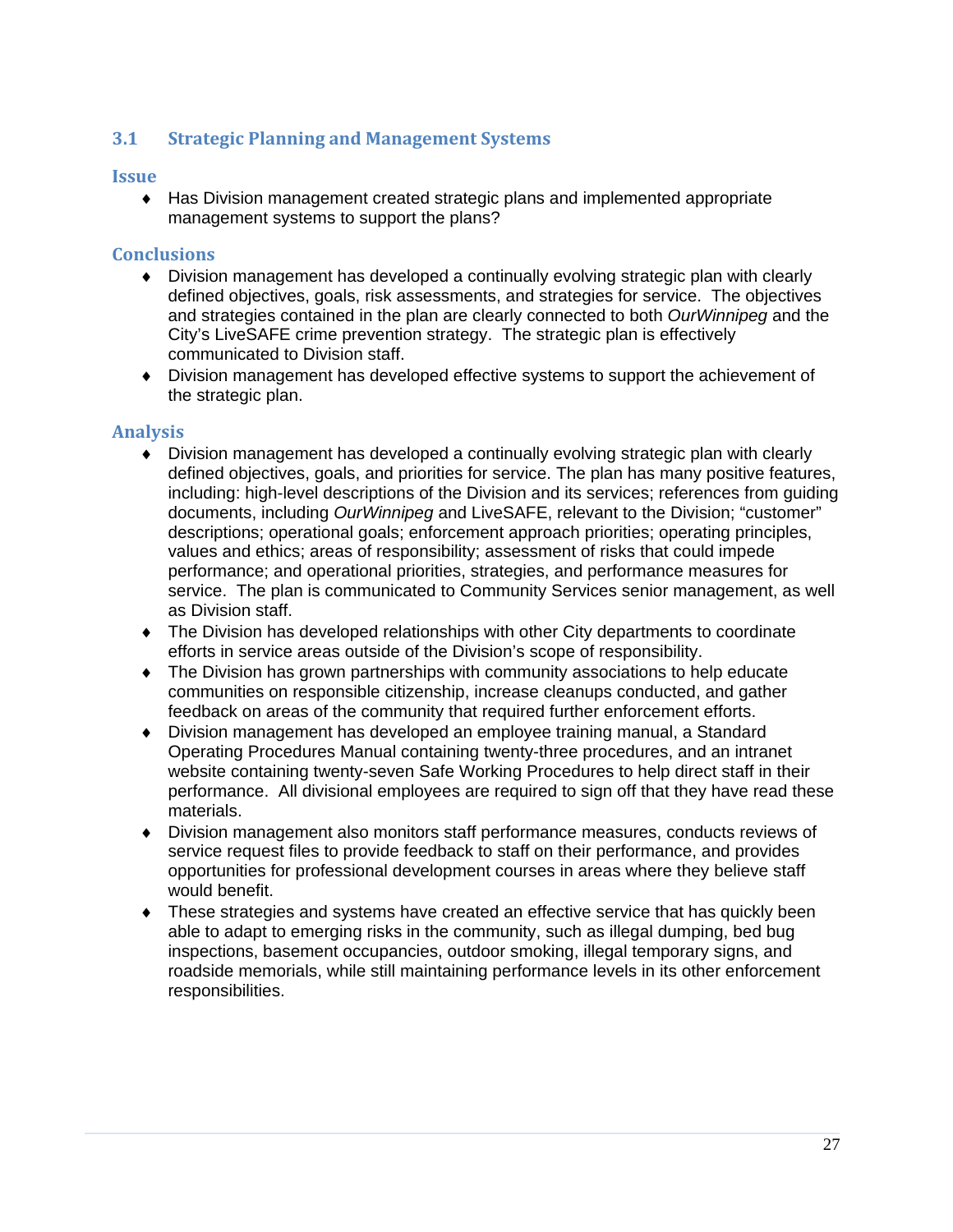### **RECOMMENDATION**

*No recommendation accompanies this analysis.* 

| <b>RISK AREA</b>  | Organizational Culture &                                           | <b>ASSESSMENT</b> | Low |  |
|-------------------|--------------------------------------------------------------------|-------------------|-----|--|
|                   | <b>Business Process</b>                                            |                   |     |  |
| <b>BASIS OF</b>   | The Division has developed a clear service strategy and management |                   |     |  |
| <b>ASSESSMENT</b> | systems to support the strategy.                                   |                   |     |  |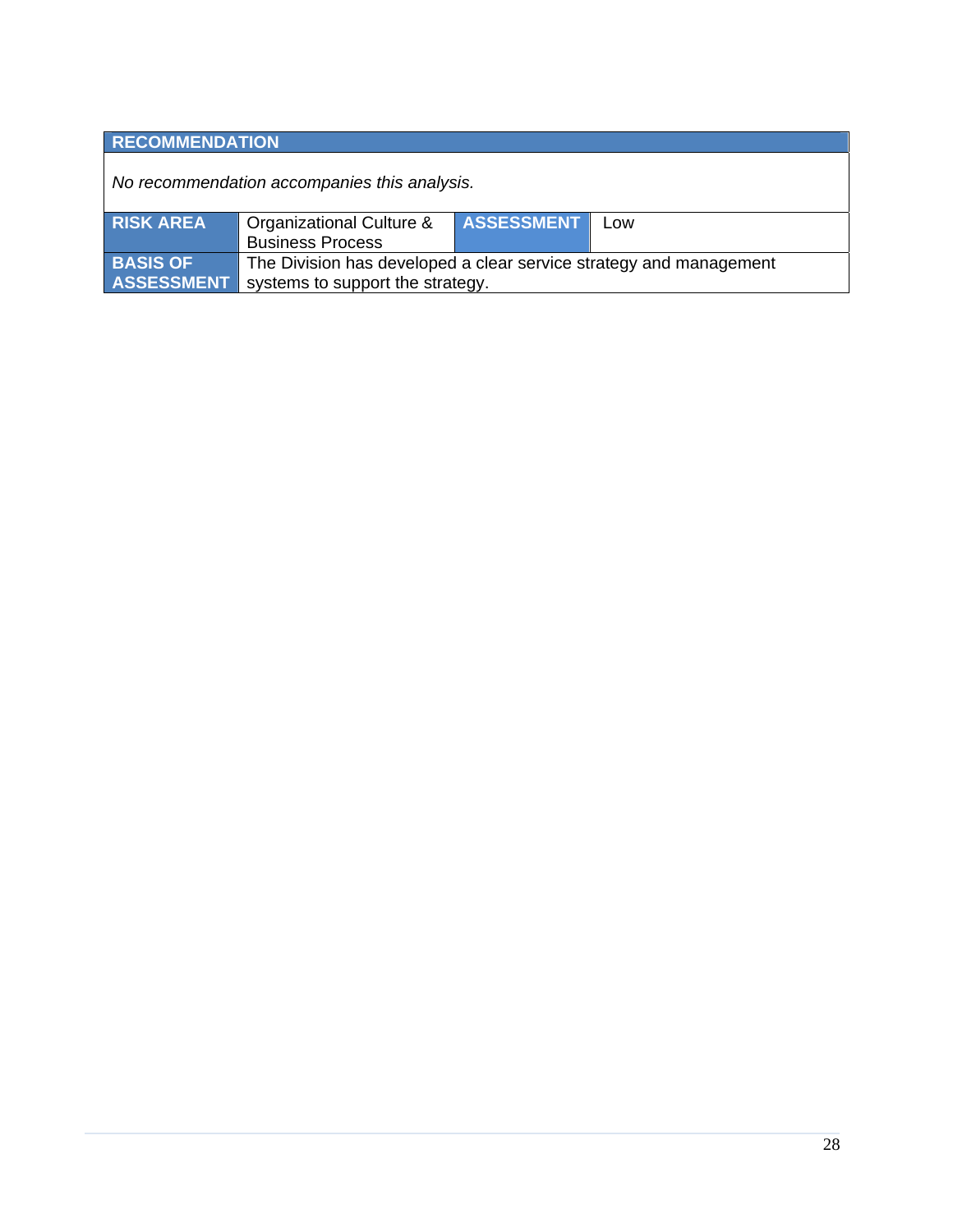#### **3.2 Performance Measurement System**

#### **Issue**

Does the Division have an adequate performance measurement system?

#### **Conclusions**

- The Division has a robust performance measurement system that Division management regularly updates and improves.
- Further improvements can be made in the community partnership measurements, and by updating customer service scripts in the service level agreement with 311 to communicate possible delays in response times during seasonal peak periods.

#### **Analysis**

#### *Overall Performance Measurement Systems*

- Division management has created a performance measurement system that collects statistics on operations and productivity, including:
	- o Activities filterable by service stream, by-law applicable, neighbourhood, month, day, and response time.
	- o Effectiveness statistics: compliance rates; numbers of investigations completed, compliance orders issued, and common offence notices issued.
	- o Efficiency statistics: response times; productivity rates; workloads for staff; common offense notice court results.
	- o Human resource statistics: individual staff performance measures; training hours, turnover rates, disciplinary events.
	- o Financial information related to service streams.
- Division management uses the information generated by the performance measurement system to generate timely internal reports to adjust operations as necessary. The performance information is also used to create an annual performance evaluation used by Division management and Community Services senior management to assess the performance of the Division. The performance evaluation is also used in strategic planning for the future.

#### *Community Outreach and Civic Engagement*

- Division management has made community outreach a service priority, and has developed relationships with ten community groups to strengthen the bond between the service and the community.
- When this priority was developed, the Division's goals relating to the relationships were exploratory, and related performance measures were limited to number of partnerships developed, number of cleanups completed, and number of community forums attended. No specific targets for intended outcomes from these partnerships were developed.
- The Division has anecdotally described several outcomes resulting from the relationships, including increased neighbourhood awareness of the Division and its services, increased opportunities for community education on maintaining homes in accordance with property standards, and increasing (and subsequently decreasing) service request trends in areas where the Division has created relationships. We have also been informed of better community relationships from community group leaders who have verbally expressed their appreciation for what the Division has been doing.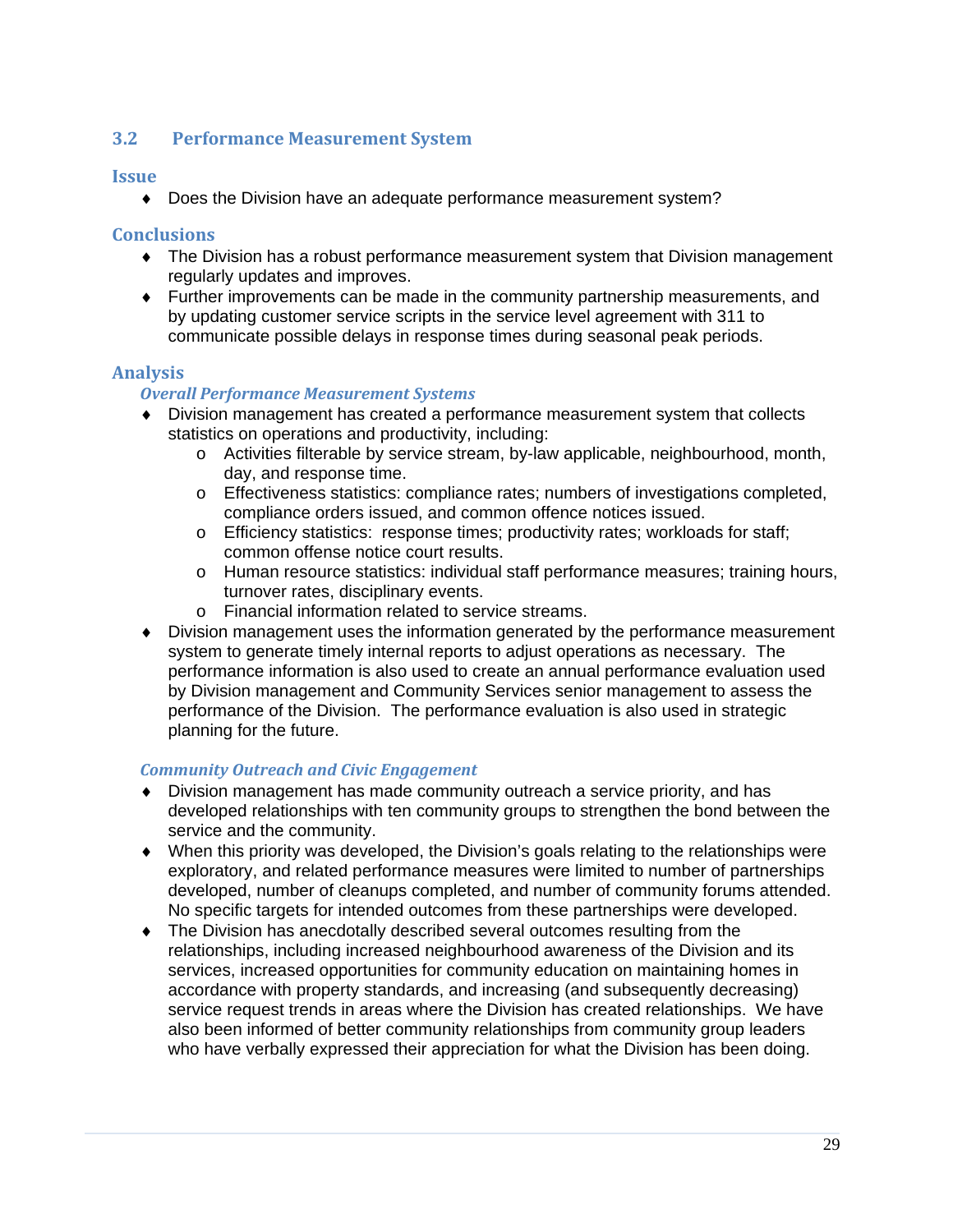$\bullet$  Now that the Division has strengthened these relationships, it is an opportune time for the Division to further refine its performance measurement systems by developing measures and targets for the outcomes desired from continuing to invest in community relationships.

#### *Response Time Measurement*

- As we had discussed in our Performance Evaluation section, the Division significantly exceeded its ten day response time goal in September and October of 2013. Division management has informed us that the high response time medians were due to a combination of good weather, increased 311 calls from higher public awareness of the Division, a backlog of service requests from July and August, and the fact that seasonal staff (mainly students) finished their terms at the end of August, reducing the overall staff available to respond to the service requests.
- Division management has informed us that they have developed numerous strategies to ensure a fair and equitable division of work among staff during peak periods. Requests for additional resources have been submitted through the operating budget approval process but to date have not been successful when evaluated against other competing priorities. Knowing this, Division management is still faced with the possibility of experiencing similar peak periods in the future, since good weather during late summer and autumn months is an annual possibility. Peak periods can pose risks to staff morale, and to citizen satisfaction when response times are significantly exceeded. Division management has informed us that they closely monitor staff performance and division of labour to ensure that any one CBEO is not overworked during these times.
- $\bullet$  It would also be prudent to ensure that 311 scripts appropriately communicate seasonal response time expectations to citizens making service requests to ensure satisfaction levels are maintained. Management informed us that they had attempted this in the past but were unable to update the scripts due to the fact that 311 had only just been created. The Acting Manager of 311 at the time of our audit informed us that the 311 systems would now be able to accommodate this change.

#### **RECOMMENDATION 1**

*We recommend that the Community By-law Enforcement Services Division further refine the performance measurement system by creating outcome measures and targets relating to intended outcomes for community group partnerships.* 

| <b>RISK AREA</b>  | <b>Information Resources</b>                                                 | <b>ASSESSMENT</b> | Moderate                                                                       |
|-------------------|------------------------------------------------------------------------------|-------------------|--------------------------------------------------------------------------------|
| <b>BASIS OF</b>   | The Division invests a significant amount of time and energy into developing |                   |                                                                                |
| <b>ASSESSMENT</b> |                                                                              |                   | strong community relationships in order to increase goodwill in the community, |
|                   | increase compliance with property standards, and ultimately decrease the     |                   |                                                                                |
|                   | need for enforcement actions in the community. Not having a way of           |                   |                                                                                |
|                   | determining the impact and outcomes of this time and energy leaves the       |                   |                                                                                |
|                   | service without any empirical information on how well the investment is      |                   |                                                                                |
|                   | performing.                                                                  |                   |                                                                                |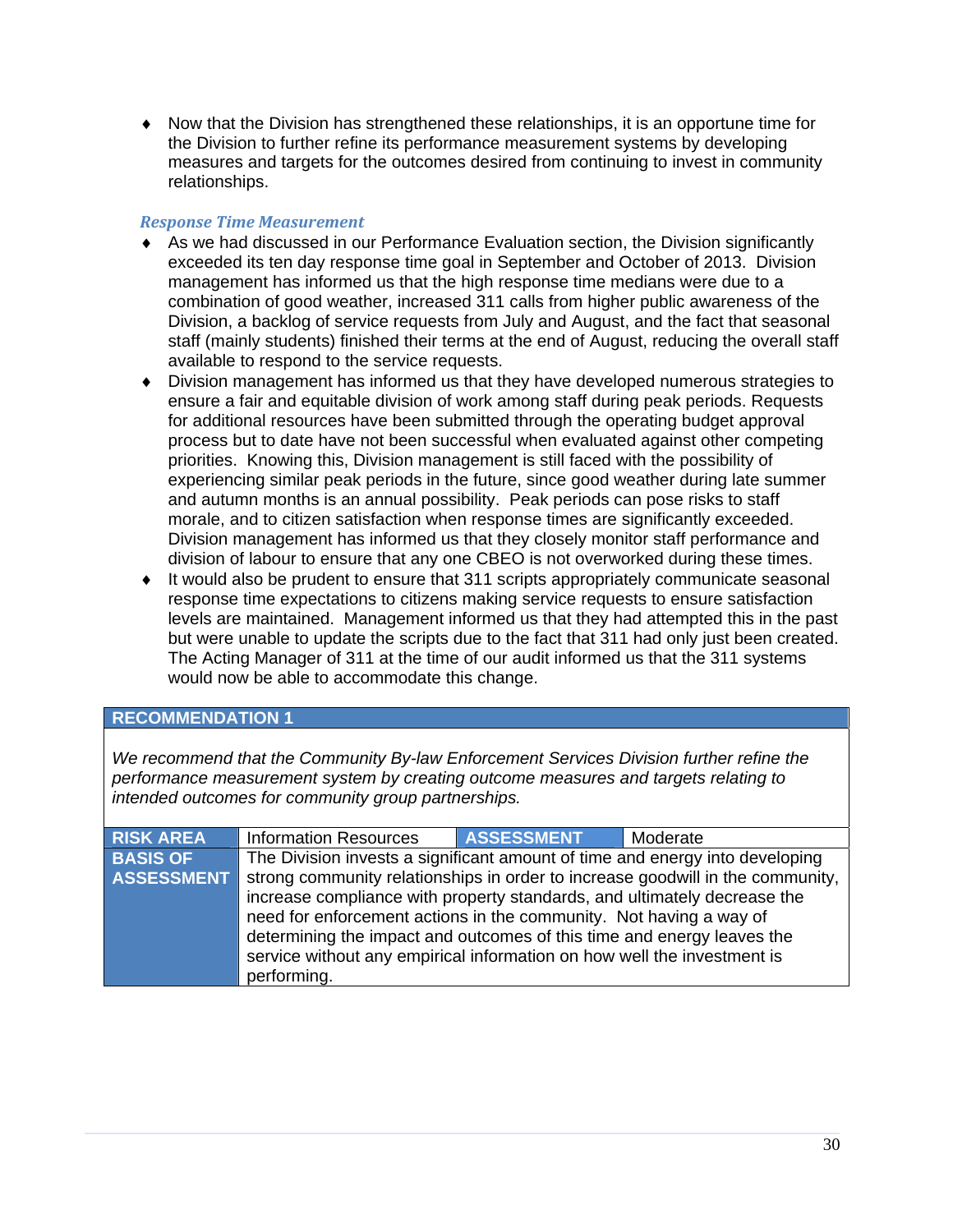#### **MANAGEMENT RESPONSE**

The Public Service agrees with the recommendation.

In 2014, CBES developed and implemented a leading edge Neighbourhood Liveability community outreach outcome compliance rate indicator. These compliance results were reported in the 2014 Performance Report to Council. This performance report also identified that the 2014 results will be the base benchmarks in order to measure performance. The report further indicates to Council that CBES - working together with communities – will develop goals and strategies in order to improve neighbourhood liveability compliance.

CBES will also develop an Actionable Items outcome indicator that is used to track performance of community outreach meetings.

Timeframe:

- *a.* Development of Targets for the Neighbourhood Liveability outreach outcome compliance rate indicator – Second Quarter of 2016.
- *b.* Development and Implementation of Actionable Items Outreach outcome indicator Fourth Quarter of 2016

**IMPLEMENTATION DATE** 4<sup>th</sup> Quarter, 2016

#### **RECOMMENDATION 2**

*We recommend that the Community By-law Enforcement Services Division ensure that 311 service scripts take into account expected seasonal fluctuations in service demand.* 

| <b>RISK AREA</b>  | <b>Business Process</b>                                                     | <b>ASSESSMENT</b> | l Moderate |
|-------------------|-----------------------------------------------------------------------------|-------------------|------------|
| <b>BASIS OF</b>   | The circumstances experienced that lead to high monthly response times in   |                   |            |
| <b>ASSESSMENT</b> | September and October 2013 could occur again in the future. Not taking into |                   |            |
|                   | account seasonal fluctuations in communications to citizens could lead to a |                   |            |
|                   | moderate loss of trust for the service in key community areas.              |                   |            |

#### **MANAGEMENT RESPONSE**

The Public Service agrees with the recommendation.

During the Fall of 2014, 311 scripts were changed to reflect response time delays due to heavy workloads. Service requests were prioritized to ensure that all high priority investigations were conducted within the 10-day SLA.

**IMPLEMENTATION DATE Implemented 4<sup>th</sup> Quarter, 2014**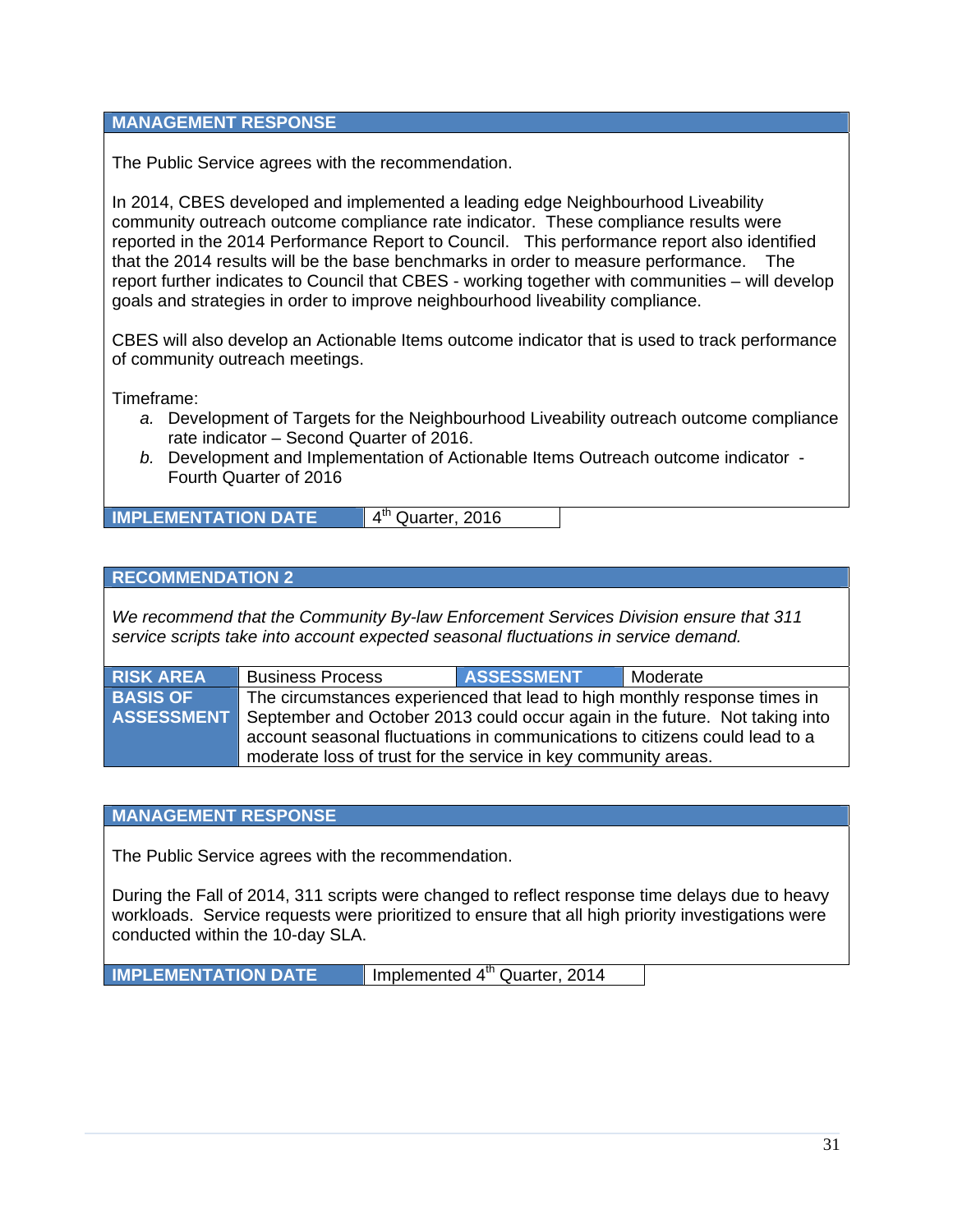#### **3.3 Performance Reporting**

#### **Issue**

 Does the annual performance measurement report appropriately communicate the Division's performance to Council?

#### **Conclusions**

- The Division's annual performance measurement report does achieve the directive for reporting given by Council.
- Further enhancements to the annual performance measurement report are possible based on the Canadian Comprehensive Auditing Foundation's Public Performance Reporting Principles.

#### **Analysis**

- Community By-law Enforcement Services, in cooperation with the Planning, Property & Development Department, submits an annual performance report to Council through the Executive Policy Committee that communicates the Division's performance in relation to neighbourhood liveability, and vacant and derelict buildings operations.
- The requirement for this divisional performance report originated from a motion in a Winnipeg Housing Steering Committee meeting, stating that the Public Service "together with the leadership of Liveability, Zoning, and Vacant and Derelict Building By-law enforcement groups, develop a clear strategy related to the active and timely enforcement of these by-laws with a view to allocating and/or prioritizing enforcement resources towards focused neighbourhoods and areas of specific distress, with semi annual reporting to Council of said enforcement."<sup>1</sup> The intent of the report, as discussed in that meeting was to provide Council with information on the City's efforts to prevent neighbourhoods from declining into the "major improvement" and "rehabilitation" conditions that several neighbourhoods experienced in the 1990s. $2$  The reporting frequency was subsequently changed to annually by Council. $3$
- We reviewed the Division's *Vacant Buildings, Taking Title to Vacant and Derelict Buildings, Neighbourhood Liveability, and Zoning By-laws – 2012 and 2013 Year-To-Date (October 31) Performance Measurement Report* to determine whether it achieved the direction for reporting given by Council. The annual report achieves the directive by reporting the overall achievements of the Division. Furthermore, the report has many positive features, including communication of:
	- o vision statement, long and short-term goals, and service approach
	- o operational results for vacant buildings and neighbourhood liveability
	- o highlighted results for neighbourhoods where significant operational achievements were made (which could also be considered as areas of focus)
	- o significant effectiveness and efficiency performance measures
	- o improvements to management systems and quality control systems during the year

<sup>&</sup>lt;sup>1</sup> The City of Winnipeg. Winnipeg Housing Steering Committee Disposition. Minute 2. 6 April 2010.

<sup>&</sup>lt;sup>2</sup> Neighbourhood characteristic terminology referenced from "Plate D" of *Plan Winnipeg: 2020 Vision and Beyond.*  $3 \text{ The City of Winning } G$  Cauncil Minutes, Minute 401, 18 July 2012

<sup>&</sup>lt;sup>3</sup> The City of Winnipeg. Council Minutes. Minute 491. 18 July 2012.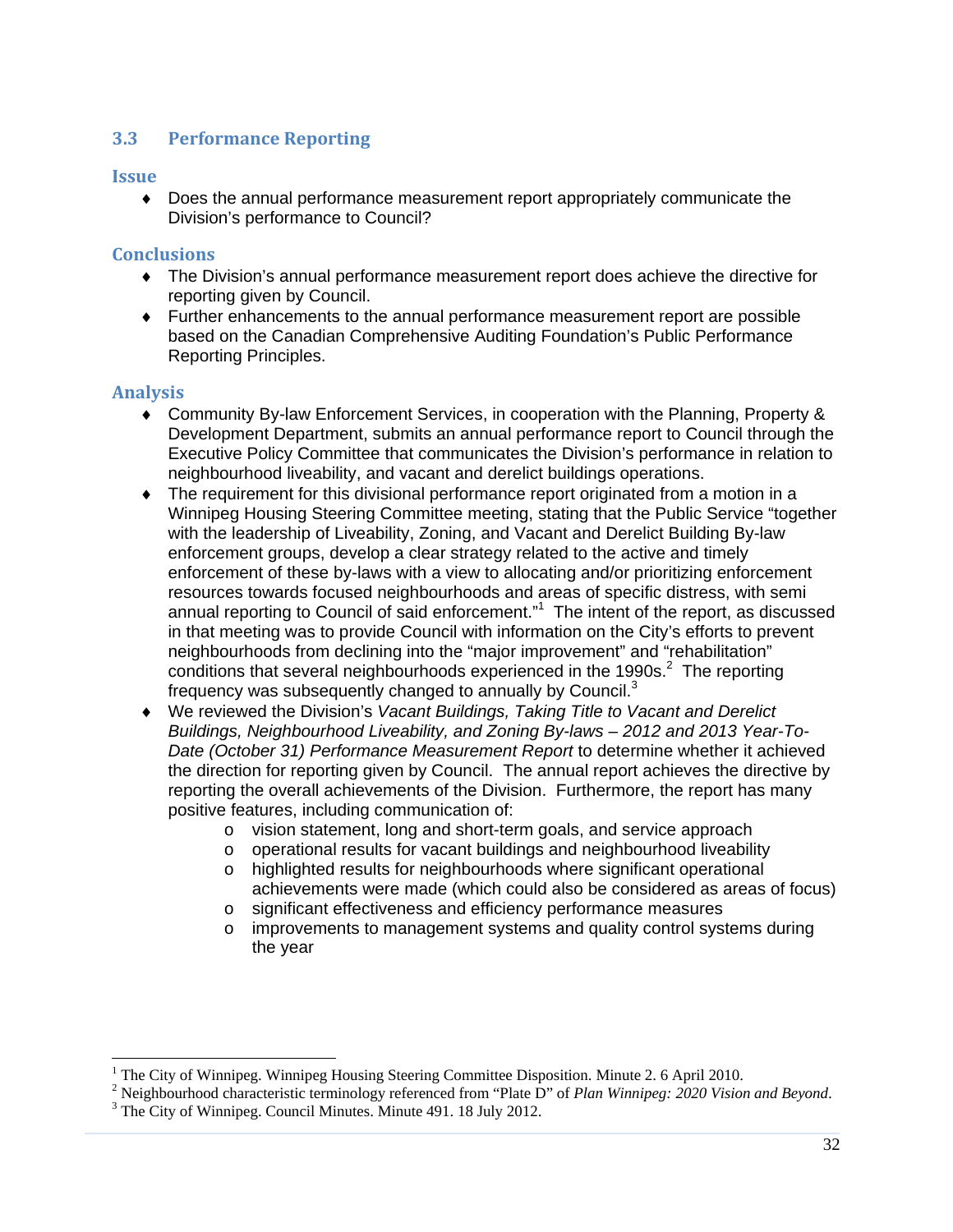#### *Public Performance Reporting Principles*

- We also evaluated the Division's 2012/2013 performance report based on the Canadian Comprehensive Auditing Foundation's<sup>1</sup> Public Performance Reporting Principles.<sup>2</sup> These nine principles are aimed at helping governments and other public sector institutions bring public performance reporting to a new level of excellence. They are:
	- $\triangleright$  Principle 1 Focus on a Few Critical Aspects of Performance
	- $\triangleright$  Principle 2 Look Forward as Well as Back
	- $\triangleright$  Principle 3 Explain Key Risk Considerations
	- $\triangleright$  Principle 4 Explain Key Capacity Considerations
	- $\triangleright$  Principle 5 Explain Other Factors Critical to Performance
	- $\triangleright$  Principle 6 –Integrate Financial and Non-Financial Information
	- $\triangleright$  Principle 7 Provide Comparative Information
	- $\triangleright$  Principle 8 Present Credible Information Fairly Interpreted
	- $\triangleright$  Principle 9 Disclose the Basis for Reporting
- We observed that the Division's performance report provides information that addresses all of the relevant above-noted principles to varying degrees.
- Our observations on the report led us to the following conclusions for items that could be improved in the report:
	- $\circ$  The report could identify the significant criteria for determining how focused neighbourhoods and areas of specific distress are determined.
	- o The report could identify why the performance measures chosen are key measures for the service.
	- o The report could communicate the key risk/capacity constraints affecting the achievement of the goals.
	- o The report could discuss how the Division's activities impacted the achievement of goals (outcomes).
- We believe, however, that these observations are relatively low priority improvements, as the report appears to meet the intent of the original directive for reporting.

#### **RECOMMENDATION 3**

*We recommend that the Community By-law Enforcement Division review the Public* Performance Reporting Principles *issued by the Canadian Comprehensive Auditing Foundation for guidance in potential further improvements in its public performance reports.* 

| <b>RISK AREA</b> | <b>Information Resources</b>                                                            | <b>ASSESSMENT</b> | Low |  |  |
|------------------|-----------------------------------------------------------------------------------------|-------------------|-----|--|--|
| <b>BASIS OF</b>  | The information reported to Council may not adequately communicate key                  |                   |     |  |  |
|                  | ASSESSMENT risks in focused neighbourhoods and areas of distress to allow appropriately |                   |     |  |  |
|                  | informed resource allocation decisions to be made.                                      |                   |     |  |  |

<sup>&</sup>lt;sup>1</sup> The Canadian Comprehensive Auditing Foundation is a not-for-profit organization governed by a consortium of federal and provincial elected officials, public servants, and accounting professionals that provides research knowledge and guidance on public performance reporting, and performance auditing.

<sup>2</sup> CCAF-FCVI Inc. (2002). *Reporting Principles: Taking Public Performance Reporting to a New Level*. Ottawa. Print.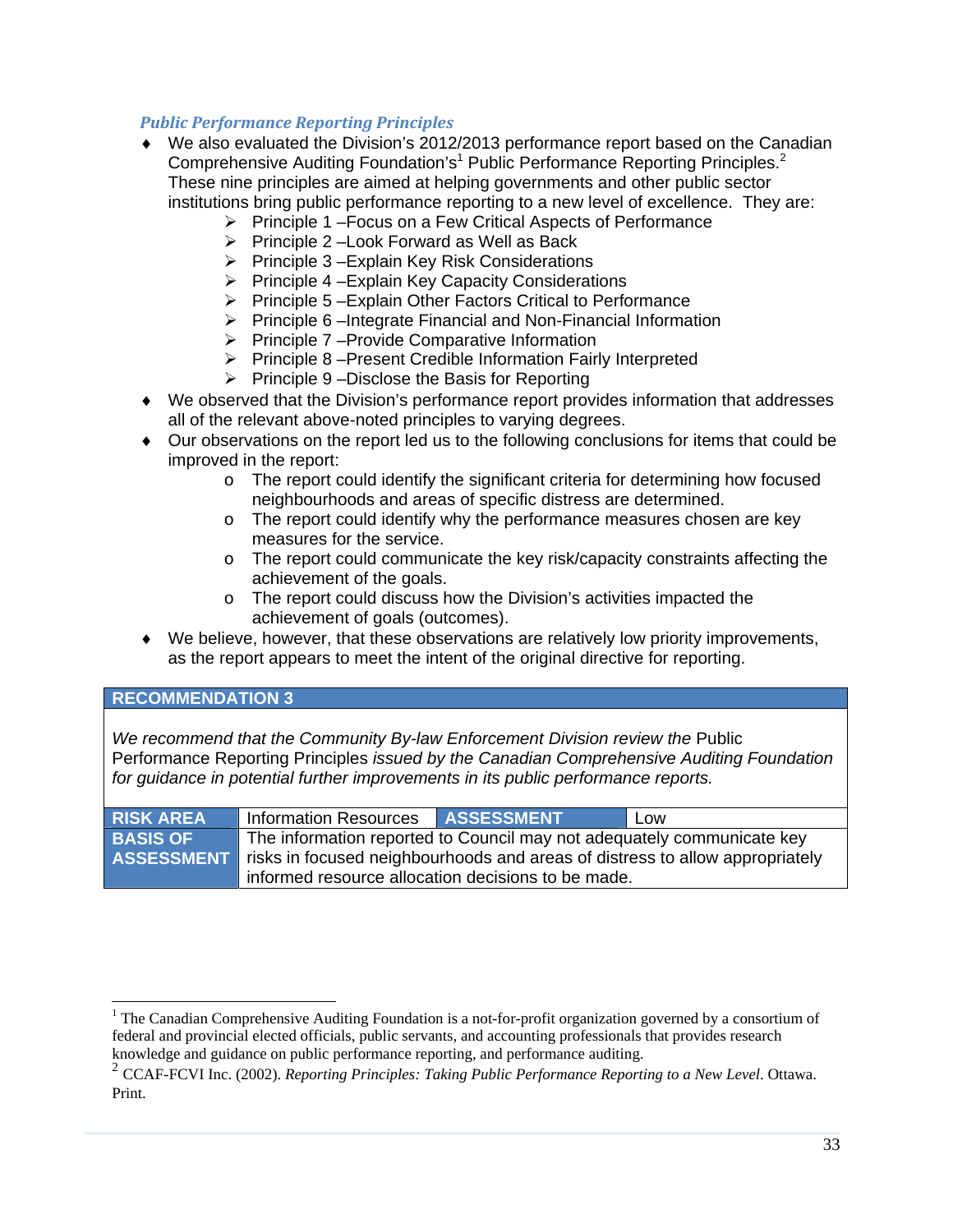#### **MANAGEMENT RESPONSE**

The Public Service agrees with the recommendation.

The conclusion of this Audit report acknowledges the following key feature in the Division's control system: 'Robust performance measurement and accountability systems that measure program performance and individual staff performance.'

In order to guide and continuously improve performance measurement and accountability, CBES will review the *Public Performance Reporting Principles* issued by the Canadian Comprehensive Auditing Foundation for guidance.

**IMPLEMENTATION DATE** 4<sup>th</sup> Quarter, 2015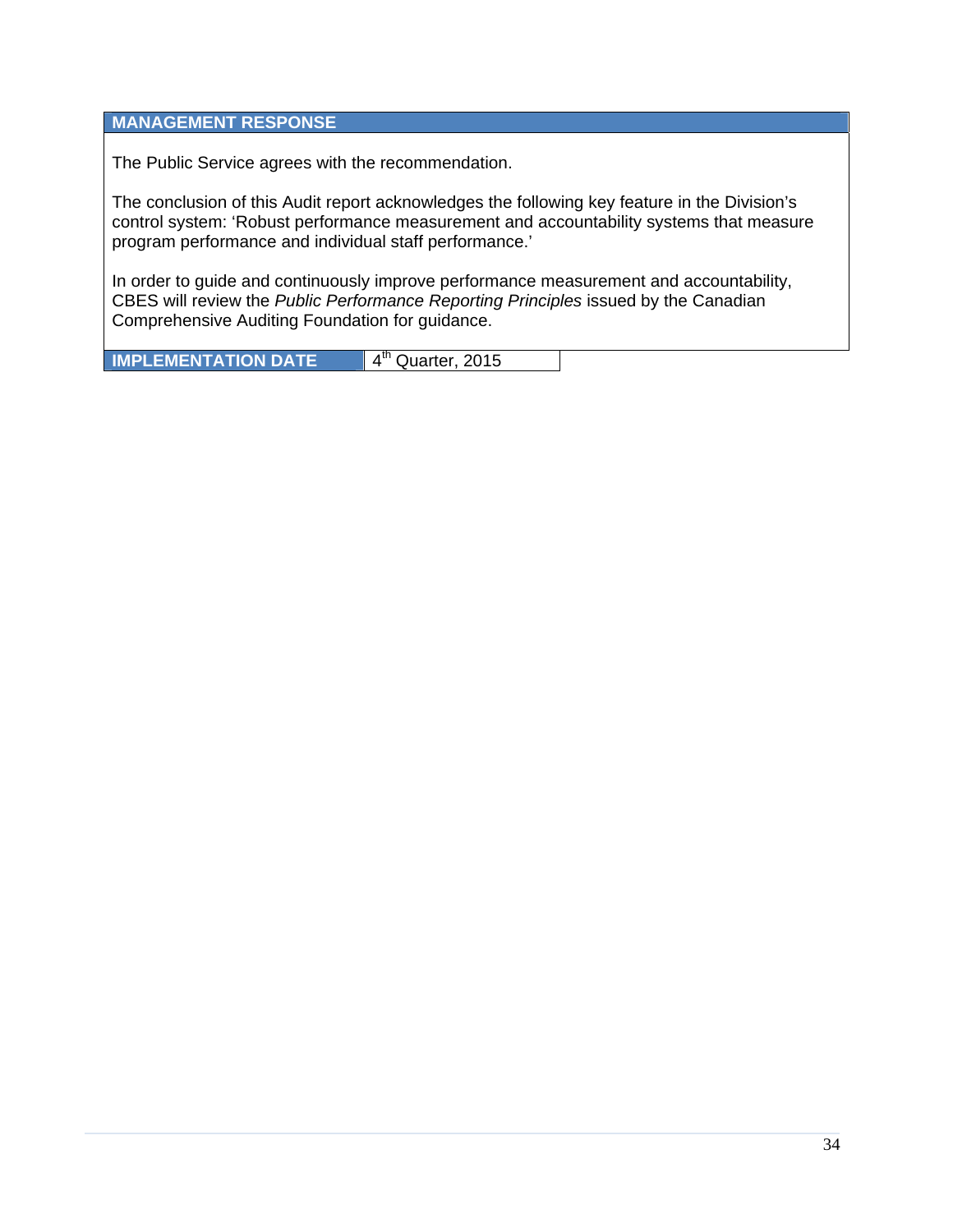#### **3.4 Human Resource Management**

#### **Issue**

◆ Is Division staff being managed effectively?

#### **Conclusions**

- Division management has conveyed to us that providing staff with good direction, training, safety, and opportunities for advancement, is a high priority for the Division.
- Both management and staff have conveyed to us that the Division has a good support system that enables staff to do their jobs effectively.
- Division management should continue to monitor workloads to prevent staff fatigue.
- Division management should also review safety training to look for opportunities to reinforce the training on a regular basis.

#### **Analysis**

#### *Overall Assessment*

- Since the creation of the Division, management has significantly increased the amount of direction and training provided to staff. Management has developed a comprehensive training manual, along with a complement of twenty-three Standard Operating Procedures and twenty-seven Safe Work Practices, to guide Community By-law Enforcement Officers in the safe conduct of their work. Training opportunities are regularly provided to staff, and regular meetings are conducted to provide feedback to, and receive feedback from staff.
- The CBEOs that we interviewed informed us that they were well aware of the training documents, and felt that they were provided with good support through on-the-job feedback and training course opportunities.
- As shown in the Performance Evaluation, the CBEOs are accomplishing the heaviest workloads of other comparable OMBI partners.

#### *Workload Management*

- We identified in our Performance Evaluation that officer workloads have been increasing between 2010 and 2013, that Winnipeg CBEOs have workloads that are about 40% higher than the OMBI median, and that Winnipeg workloads are the highest of other comparable OMBI communities.
- Management has communicated to us numerous strategies that it has implemented in order to ensure a fair and equitable division of labour between CBEOs, including:
	- o Reorganization of service districts to more equally divide the areas where service requests originate from
	- o Rotational assignment of service requests to ensure equal workloads for officers
	- o Weekly internal productivity and service time breach reports to detect areas of concern in officers' individual performance
	- o Timing proactive investigations during slower periods to help relieve workloads during peak periods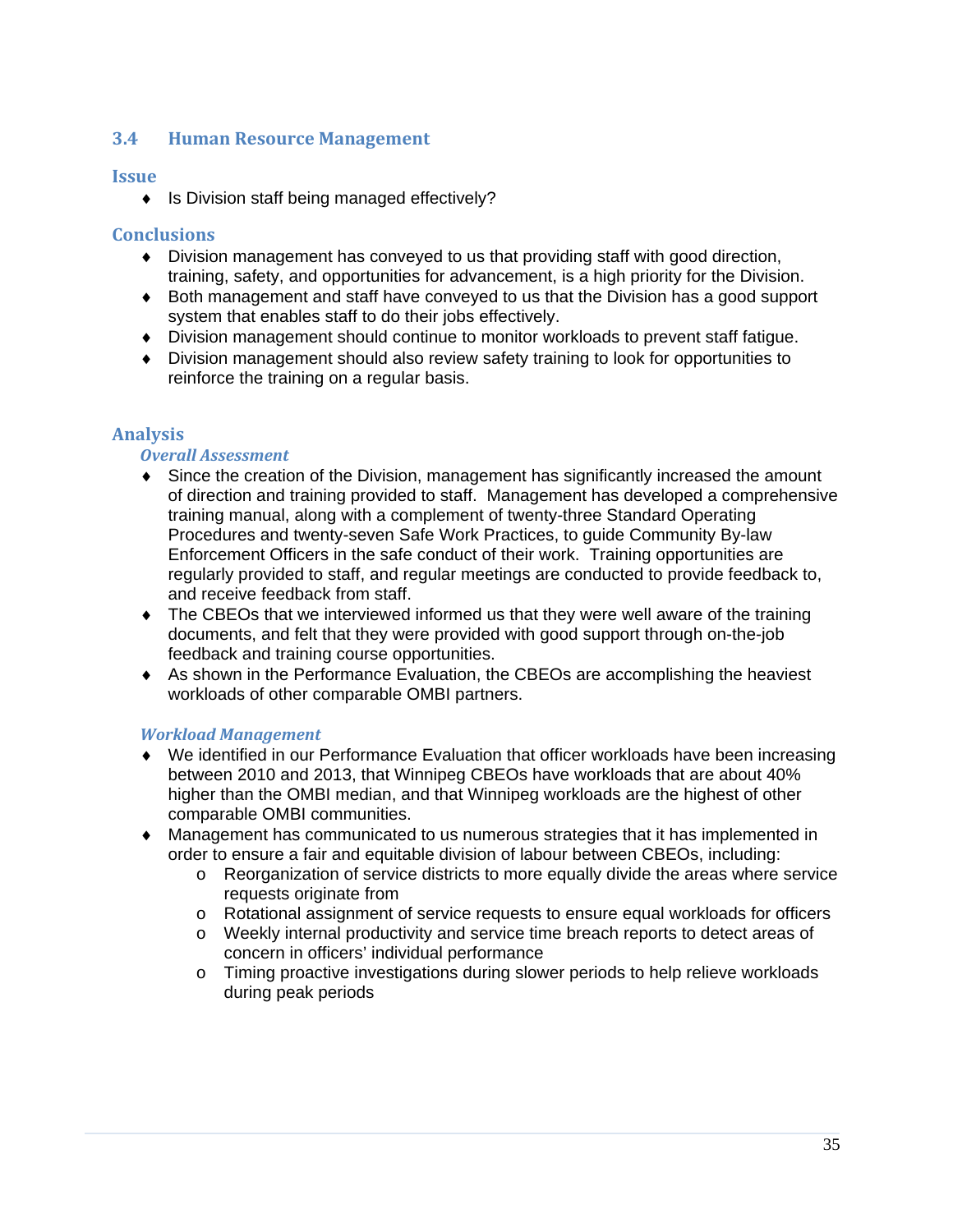- Despite implementing these strategies, our interviews with CBEOs indicated that, while they were satisfied with their jobs overall, they did feel that workloads have increased, that the increased workloads pose challenges to meeting the ten day response time target and to maintaining quality of work in general, and that they struggled to keep up with their to-do lists during peak periods.
- The frustrations that CBEOs have communicated to us have not been reflected in the employee turnover rates for the Division, as turnover for CBEOs has fluctuated between 0% and 20% between 2010 and 2013, with an average rate of 11% for the same period.
- Division management will want to continue monitoring staff workloads to ensure that staff do not become at risk of fatigue and higher turnover, which would waste the significant amount of training that CBES has invested in officers.

#### *Safety Training*

- Division management has communicated to us that officer safety is a main priority for the Division, and that officers receive thorough training to ensure that they are adequately prepared to face the challenges and risks associated with by-law enforcement.
- The Division provides a mandatory training regimen for officers designed for overall and specific job risk safety that includes training in customer service, general safe work practices, ergonomics and injury prevention, awareness while attending properties, hazardous material handling, canine bite prevention, conflict de-escalation and resolution, and respectful workplace behaviour.
- Division management has also implemented risk-based, safe workplace assessment strategies to guide CBEOs in knowing when two-person teams should be utilized to attend service requests, and when to involve the Winnipeg Police Service.
- Division management also informed us that a workplace safety review was completed by Manitoba Labour & Immigration, which affirmed that the Division was providing appropriate workplace safety to staff.
- Despite the measures noted above, our interviews with CBEOs revealed that the officers had concerns with safety and safety training, specifically for situations where officers faced acts of aggression from citizens while performing their work. CBEOs communicated to us that they did not always feel safe when performing their enforcement duties, and that they did not always feel prepared to take on the situations that they were required to.
- Based on these discussions, we discussed the safety training with the Safety Officer for the Community Services Department. He informed us that the level of safety training that is provided to CBEOs is an initiative that has occurred for the last ten years.<sup>1</sup> While the CBEOs have completed a comprehensive safety training regimen, they have not been offered refresher courses for de-escalation and conflict resolution courses to reinforce and practice the training that they have received. He also informed us the department intends to create a refresher schedule to reinforce safety training, and that management is currently reviewing the best way to implement this schedule.
- Our interviews with CBEOs indicated that their concerns came from very limited and isolated incidents of aggression from citizens, or from hearing about others' experiences, and that officers did not always feel confident about the potential for facing similar situations. Refreshing the safety training and providing regular opportunities to practice the de-escalation and resolution techniques learned in the training may help to better prepare officers for the field, and alleviate their concerns about safety.

<sup>&</sup>lt;sup>1</sup> Safety training had been in place for the enforcement branch that existed before the creation of the Division.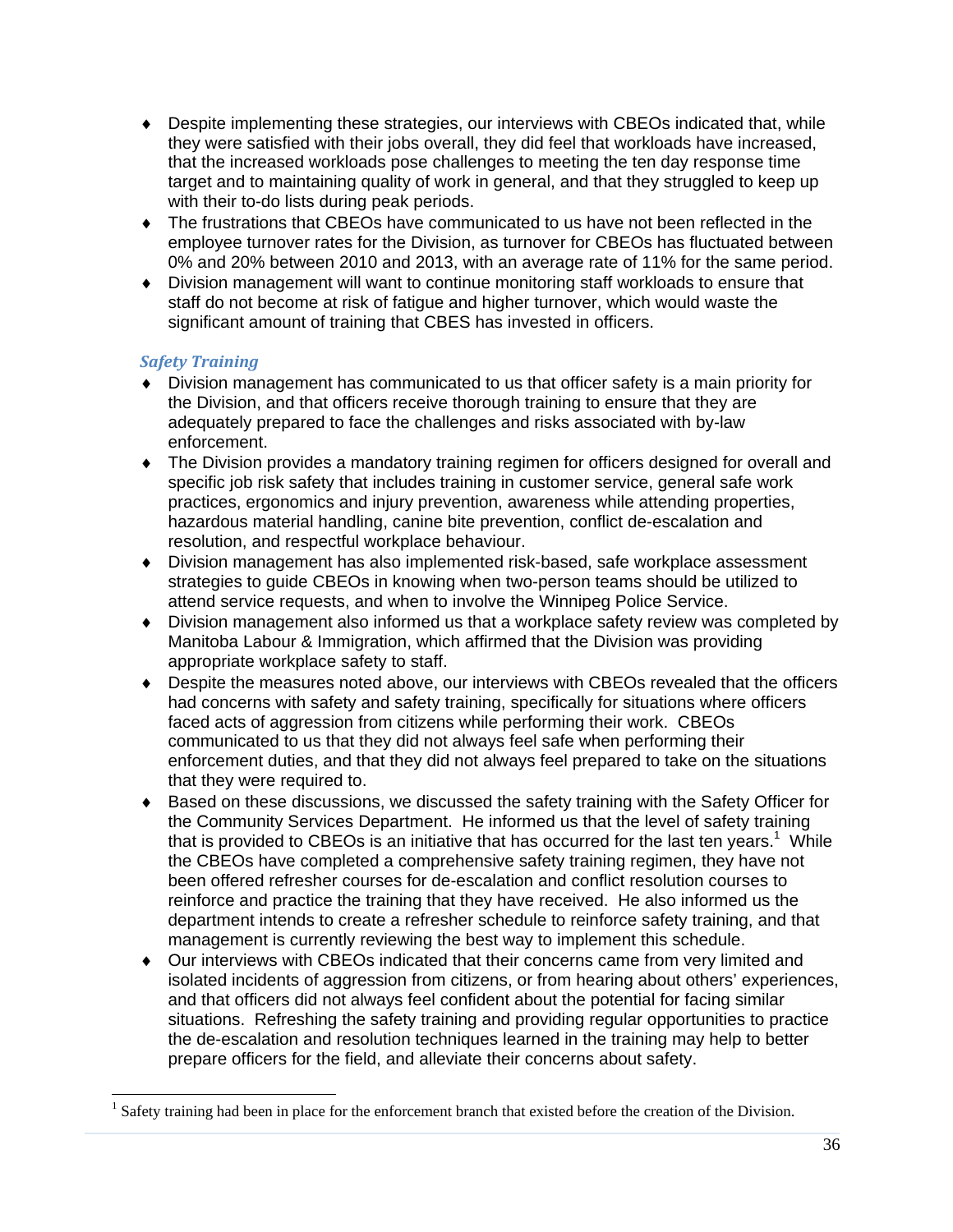#### **RECOMMENDATION 4**

*We recommend that the Community By-law Enforcement Services Division, in cooperation with the Human Resources division of the Community Services department, develop a retraining schedule for Community By-law Enforcement Officers. Also, we recommend that CBES management develop a schedule for officers to practice the de-escalation and resolution techniques associated with the risks specific to their jobs.* 

| <b>RISK AREA</b> | <b>Human Resources</b>                    | <b>ASSESSMENT</b>                                                                            | High                                                                        |
|------------------|-------------------------------------------|----------------------------------------------------------------------------------------------|-----------------------------------------------------------------------------|
| <b>BASIS OF</b>  |                                           |                                                                                              | The Division has invested a significant amount into developing guidance and |
|                  |                                           | <b>ASSESSMENT</b> training for staff. The risks of fatigue and violence towards officers are |                                                                             |
|                  |                                           | present in the service. These risks could lead to losses of time and effort if               |                                                                             |
|                  | the risks are not sufficiently addressed. |                                                                                              |                                                                             |

#### **MANAGEMENT RESPONSE**

The Public Service agrees with the recommendation.

CBES has developed and implemented comprehensive overall training programs for Community By-law Enforcement officers. The conclusions of this Audit report acknowledge the following:

'The training program includes a comprehensive safety training component, which is a primary concern for Division management. Community By-law Enforcement Officers are required to participate in a prescribed regiment of safety training courses, which is periodically reviewed and updated.'

CBES has focused its training on workplace safety and health including situation specific deescalation and resolution techniques, safe work practices, dealing with complex property issues, approaches to handling situations that involve individuals suffering from mental illnesses, standard operating procedures, legal due diligence, core values, guiding principles, and customer service.

Working collaboratively with the Departmental Safety Officer, CBES will develop and implement retraining and refresher schedules for de-escalation and resolution techniques associated with the risks specific to their jobs.

| <b>IMPLEMENTATION DATE</b> | $1th$ Quarter, 2016 and annually thereafter |
|----------------------------|---------------------------------------------|
|----------------------------|---------------------------------------------|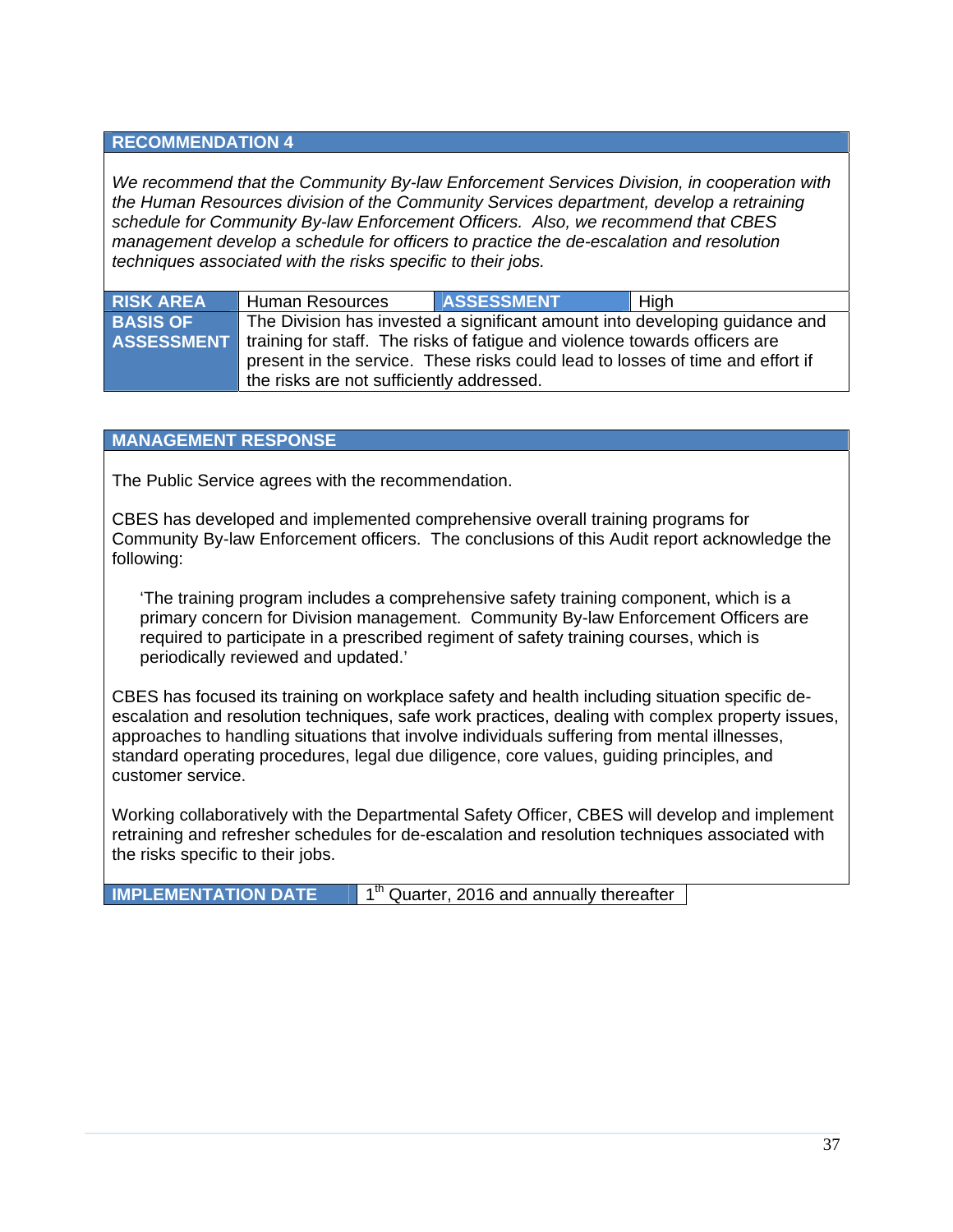#### **3.5 Operational Vehicles**

#### **Issue**

 Should the Division provide vehicles for operational use or require Community By-law Enforcement Officers to use their own vehicles while on duty?

#### **Conclusions**

 To increase officer safety, and promote community awareness, it would be appropriate for the Division to provide conspicuously marked operational vehicles to officers while they are on duty.

#### **Analysis**

- The Division currently requires Community By-law Enforcement Officers to use their own personal vehicles (which are diverse and in various states of repair) while conducting enforcement duties.
- The main reason that the City of Winnipeg would provide marked vehicles to CBEOs would be for the officers' safety. We believe conspicuous marking increases safety, serves as a warning to potential violators, and provides citizens with a feeling of security.
- Enforcement operations carry certain risks with the activities required for the job. To illustrate, CBEOs reported twenty alleged acts of aggression towards officers by citizens while performing their duties between 2012 and 2013. The descriptions logged for several of these incidents show that citizens not being able to identify CBEOs in their vehicles was a likely factor in the alleged events. Providing marked by-law enforcement vehicles can help to establish the identity, credibility and authority of CBEOs performing their duties. This can further mitigate the risks of aggression in public, and help to identify officers in need of assistance in the event that acts of aggression do occur.
- We researched other jurisdictions to gather a sense of how common it was for officers to be provided with conspicuously marked by-law enforcement vehicles in the line of duty. We found that:
	- o Many other Canadian metropolitan communities provide officers with marked bylaw enforcement vehicles, including Toronto, Montreal, Vancouver, Calgary, Edmonton, Ottawa, Hamilton, and Kitchener.
	- o Other Manitoba municipalities provide officers with marked by-law enforcement vehicles, including the cities of Brandon, Thompson, and Steinbach, and other rural municipalities in Manitoba.
	- o Other City of Winnipeg departments provide marked City of Winnipeg vehicles to their employees perform their duties when they are enforcing the by-laws that they are responsible for. $<sup>1</sup>$ </sup>

<sup>&</sup>lt;sup>1</sup> Permit Inspectors of the Planning, Property & Development Department are exceptions. Inspectors use their own vehicles to travel to inspections. However, these inspectors are invited onto the properties by the property owners to perform inspections and, consequently, face different risks than Community By-law Enforcement Officers. CBEOs are not normally invited onto the property to perform their inspections by the property owners.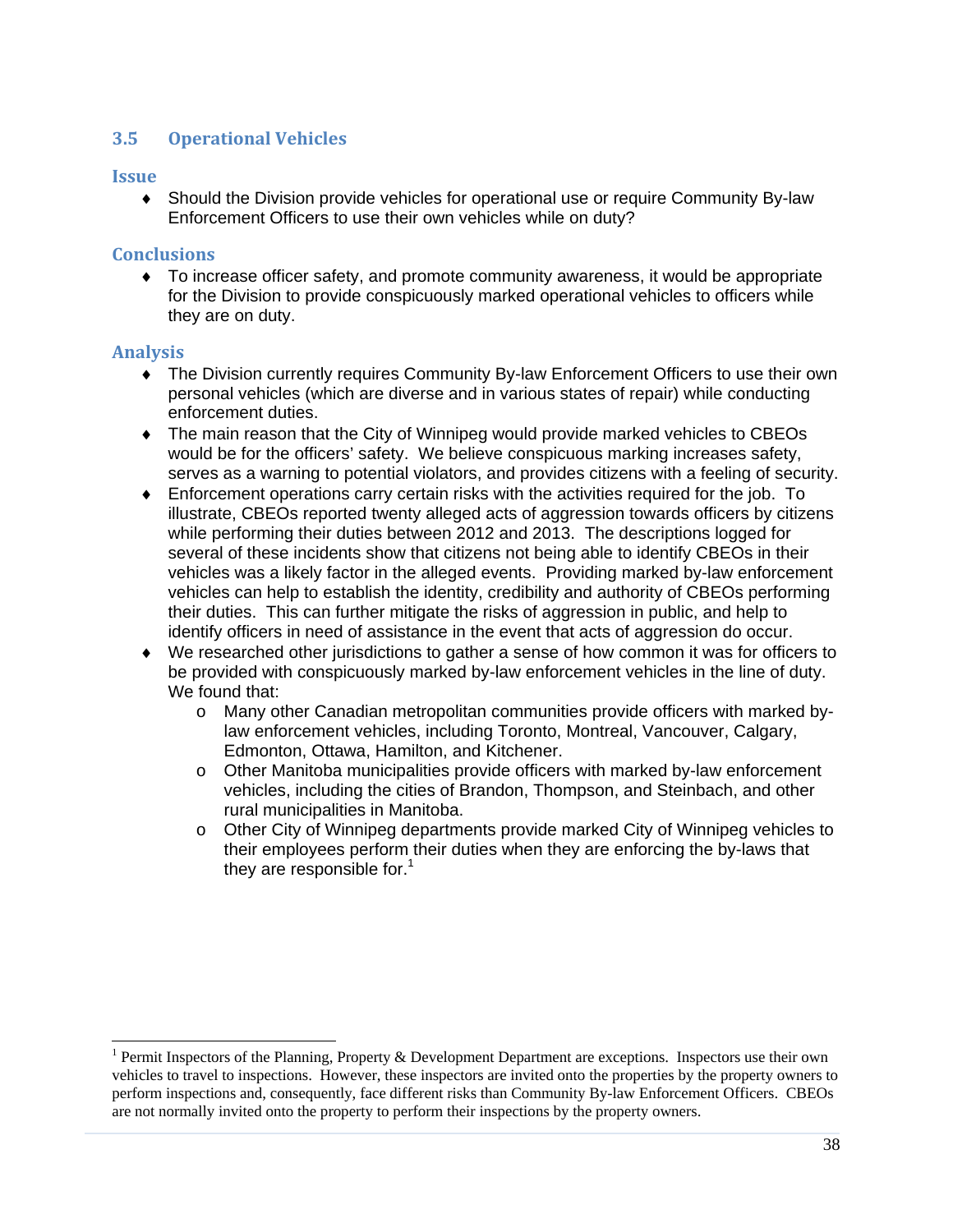Division management has informed us that requests to lease City-owned vehicles for enforcement operations have been made in the annual operating budget for the last two years, but that funding for the requests has not been provided. Whereas the Division currently pays automobile allowance and for parking spaces for eighteen officers, Division management estimates that the Division would only need to lease eighteen vehicles to support its regularly scheduled complement of officers on duty. The projected costs of providing vehicles to officers (with options for compact and hybrid "green" vehicles) compared to the current policy of requiring officers to use their own vehicles is shown below:<sup>1</sup>

| <b>Estimated</b><br><b>Expenses</b> | <b>Auto Allowance for</b><br><b>18 CBEOs</b> |    | <b>WFMA Lease Cost of</b><br><b>18 Compact Sedans</b> |    | <b>WFMA Lease Cost of</b><br><b>18 Hybrid Sedans</b> |
|-------------------------------------|----------------------------------------------|----|-------------------------------------------------------|----|------------------------------------------------------|
| <b>Auto Allowance</b>               | 50,000                                       | \$ |                                                       | \$ |                                                      |
| Lease expense                       |                                              |    | 74,110                                                |    | 100,232                                              |
| Insurance Expense                   |                                              |    | 30,395                                                |    | 30,395                                               |
| Fuel Expense (Note A)               |                                              |    | 15,000                                                |    | 10,000                                               |
| <b>Total Scenario Costs</b>         | 50,000                                       | S  | $119,504$ \$                                          |    | 140,627                                              |
| Less: Current Cost                  |                                              |    | (50,000)                                              |    | (50,000)                                             |
| <b>Incremental Cost Increase</b>    |                                              |    | 69,504                                                | S  | 90,627                                               |

*Note A* : Based on expected 7,500 km per vehicle per year

Source: WFMA lease quotes and CBES insurance/fuel/parking estimates

 Providing Community By-law Enforcement Officers with City-owned, conspicuously marked vehicles would require a reinvestment back into the service. We believe that the investment is worth the potential increase in safety that the vehicles will provide.

#### **RECOMMENDATION 5**

*We recommend that the Community By-law Enforcement Services Division continue to pursue leasing conspicuously marked enforcement vehicles for Community By-law Enforcement Officers to perform their duties.* 

| <b>RISK AREA</b>  | <b>Physical Resources</b> | <b>ASSESSMENT</b> | High                                                                          |
|-------------------|---------------------------|-------------------|-------------------------------------------------------------------------------|
| <b>BASIS OF</b>   |                           |                   | Conspicuously marked vehicles help to establish the identity and authority of |
| <b>ASSESSMENT</b> |                           |                   | enforcement officers, which in turn reduces the risk of acts of aggression on |
|                   | officers.                 |                   |                                                                               |

#### **MANAGEMENT RESPONSE**

The Public Service agrees with the recommendation.

CBES submits fleet proposals annually to the budget process for consideration.

**IMPLEMENTATION DATE** 4<sup>th</sup> Quarter, 2015 and annually thereafter

<sup>&</sup>lt;sup>1</sup> Leasing price costing has been made with the assumption that vehicles are provided for business purposes only.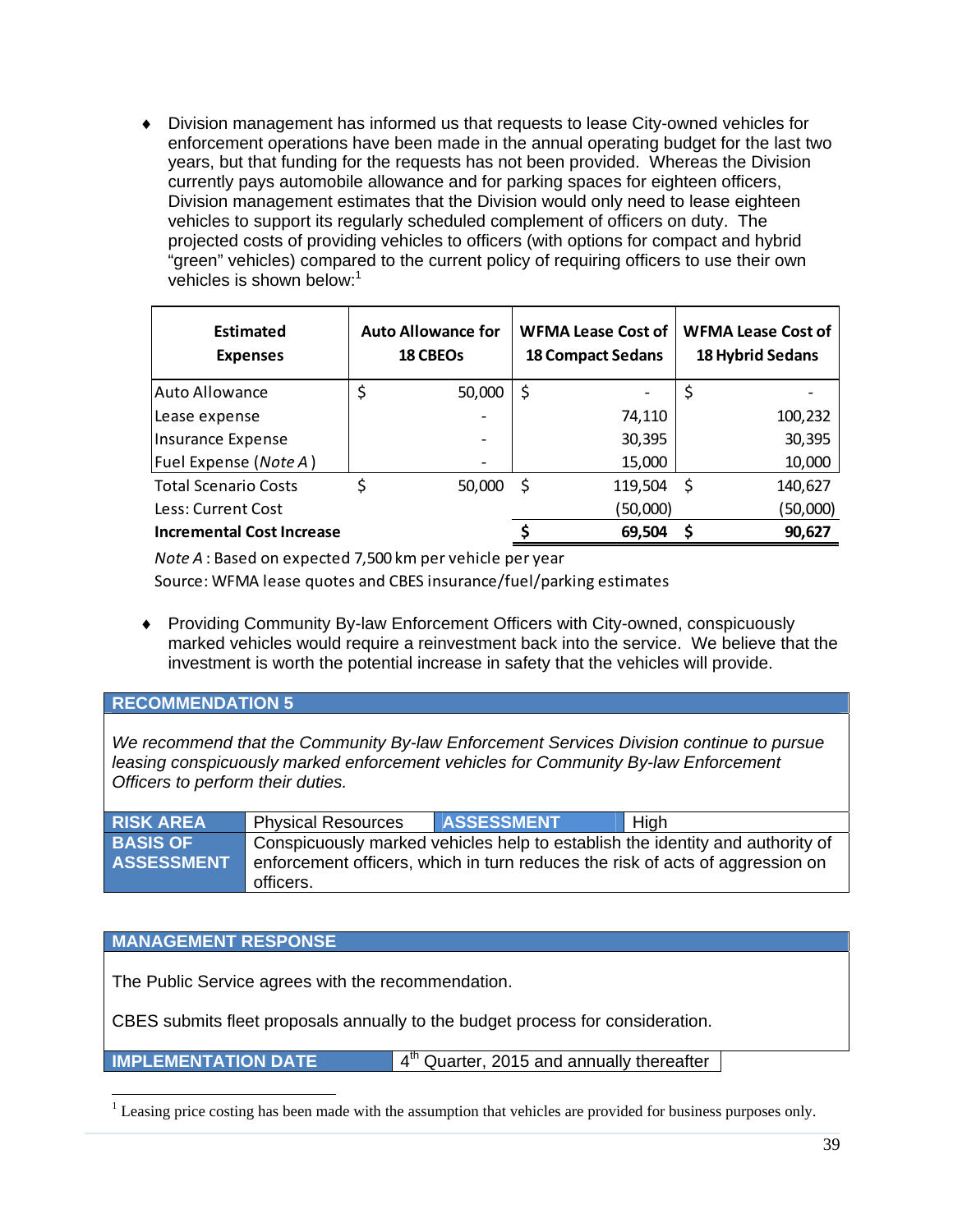#### **3.6 Use of Mobile Technology to Increase Efficiencies**

#### **Issue**

◆ Can tablets be used to increase efficiencies in the Division?

#### **Conclusions**

 Efficiencies may be achieved by Community By-law Enforcement Officers utilizing tablets in the field; however, the Division has not collected enough information to complete a reliable analysis of what the efficiencies would be.

#### **Analysis**

- All service requests and action taken as a result are documented in the City's property database information system (AMANDA).
- AMANDA provides relevant information in a timely manner on the property a CBEO is to visit. Caution folders are included on files that indicate if there have been situations at a specific property and that a two-man team should report to the property or that police assistance may be necessary.
- Community By-law Enforcement Officers use cell phones to communicate with the Division and home owners. As well, the SafetyLine system is installed on the cellphones and is the key method of communication in the event of an emergency.
- The total numbers of investigations per CBEO over a year has increased by 7% over the last four years (a total of 745 investigations per CBEO in 2010 to 798 in 2013) and the reported annual median response time has increased from 4 days in 2011 to 11 in 2013.
- Currently the Community By-law Enforcement Officers write up their notes in black books and come back to the office to enter the information into a Word document, which is then copied into AMANDA.
- To date the Division has not tracked the additional amount of time expended towards reentering field notes into AMANDA or the extra travel time between the field and office.
- To increase the amount of time that the officers spend in the field, the Division evaluated assigning laptops for the CBEOs to use in the field. These would require permanent mounting hardware be installed in the vehicles; however, since CBEOs use their personal vehicles for conducting their work this method was determined not to be feasible.
- The Division is now exploring the use of tablets in the field to enhance efficiency by reducing duplication of effort and travel time.
- Furthermore, deploying technology in the field would enable CBEOs to have immediate access to all electronic files for reference such as the SOPs and the information available in AMANDA regarding the properties they are attending.

#### **RECOMMENDATION 6**

*We recommend that the Community By-law Enforcement Division continue to explore the deployment of tablet technology by analyzing the extra capacity in service that employing tablets can achieve.* 

| <b>RISK AREA</b> | <b>Business Process</b>                                                                                                                                       | ASSESSMENT Medium |  |
|------------------|---------------------------------------------------------------------------------------------------------------------------------------------------------------|-------------------|--|
| <b>BASIS OF</b>  | Future increases in service requests are possible, and would require<br><b>ASSESSMENT</b> increases in staff levels to maintain the current level of service. |                   |  |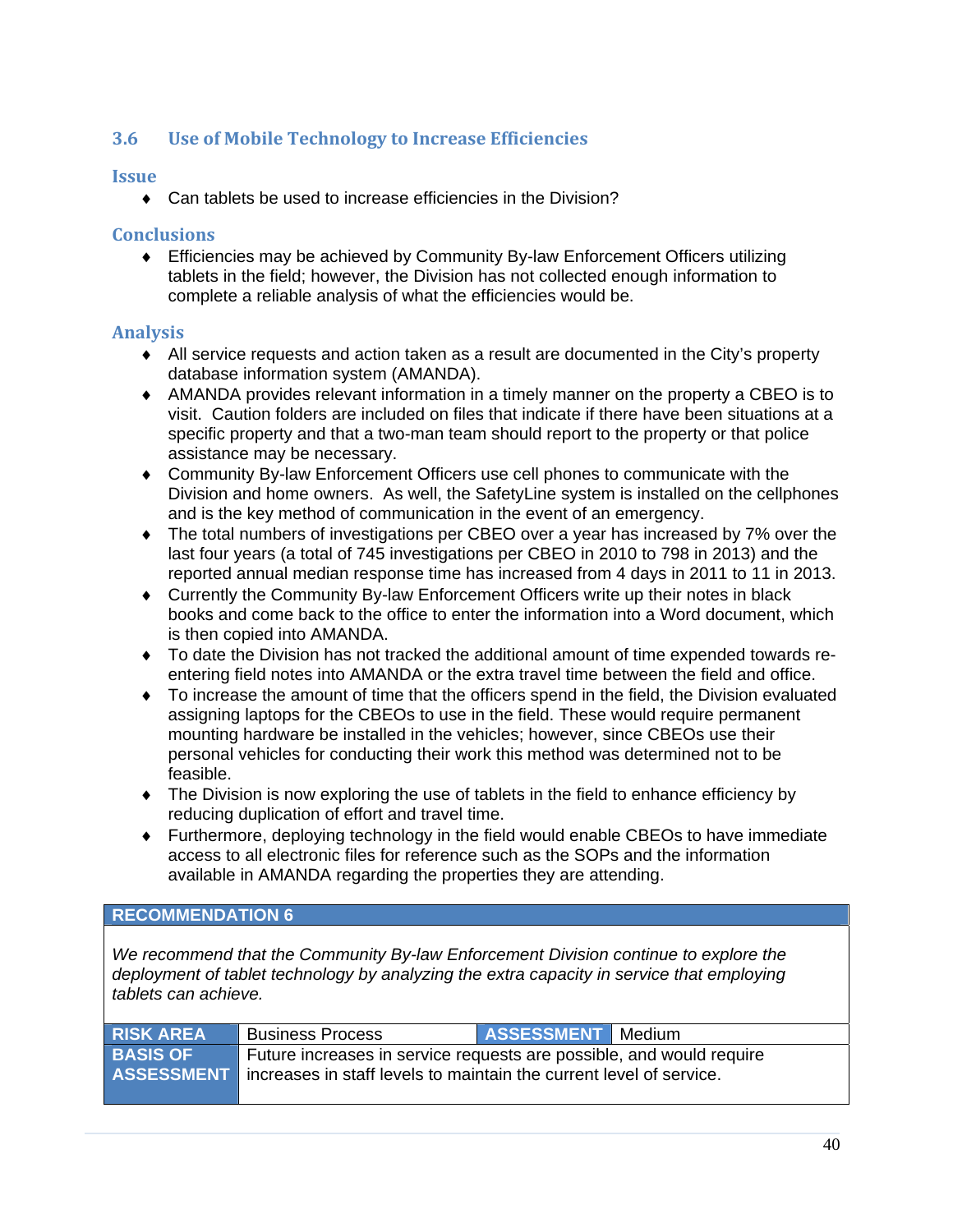### **MANAGEMENT RESPONSE**

The Public Service agrees with the recommendation.

CBES will continue to explore the deployment of mobile technology and complete a business case analysis.

**IMPLEMENTATION DATE** 4<sup>th</sup> Quarter, 2017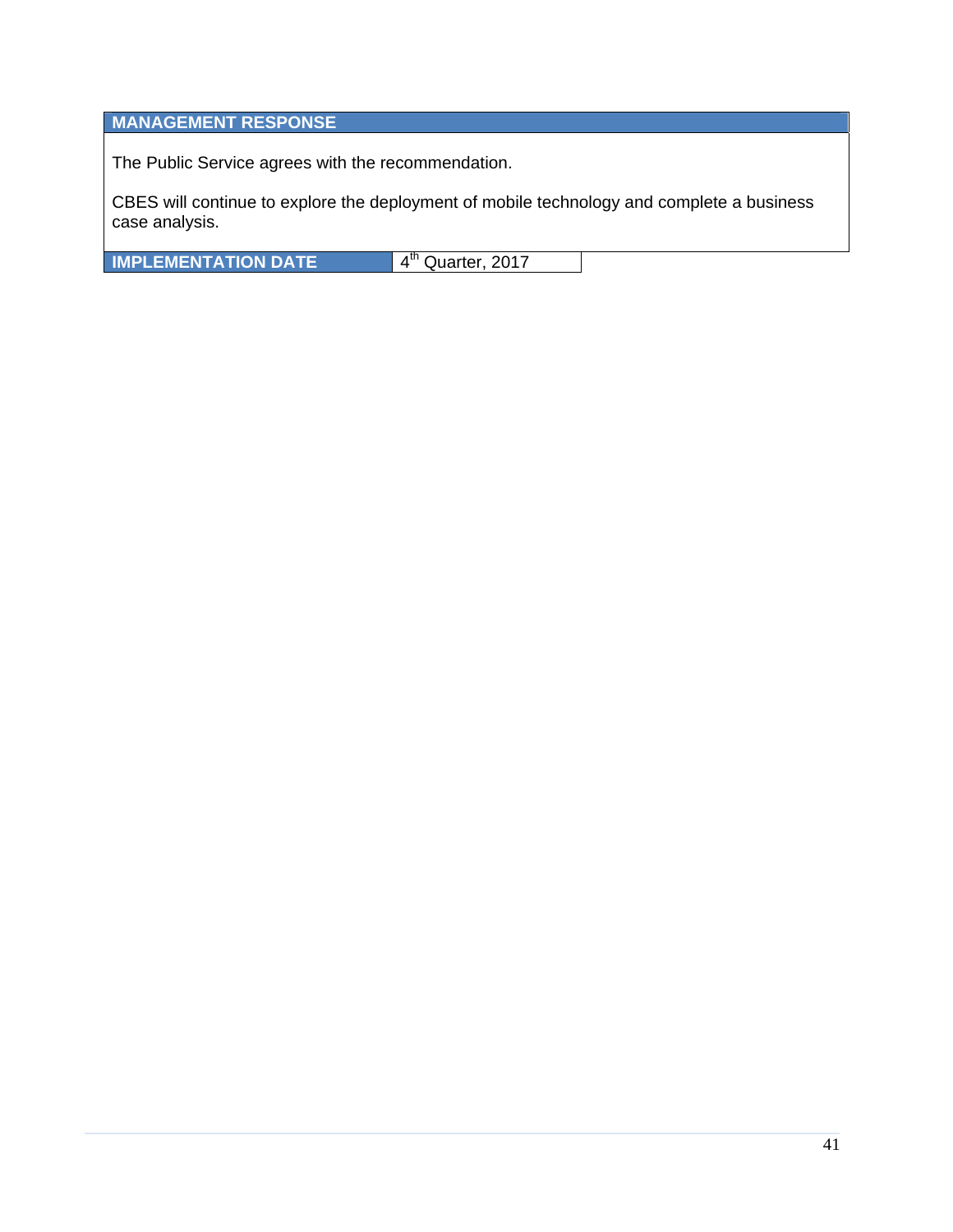## **APPENDIX 1 – Risk Assessment Worksheet**

| <b>Potential</b><br><b>Impacts</b><br>Likelihood                        | Insignificant<br>- None or minor change in services,<br>project or processes<br>- Very limited exposure of sensitive<br>information<br>- Very minor, non-permanent<br>environmental damage<br>- Financial impact < \$100K | Minor<br>- Minor change in achievement of<br>service objectives<br>- Limited exposure of sensitive<br>information<br>- Minor, non-permanent<br>environmental damage<br>- Financia impact \$100K - \$500K | Moderate<br>- Moderate change in delivery of<br>essential services<br>- Exposure of limited amount of<br>confidential information<br>- Moderate environmental damage<br>- Financial impact \$500K - \$1M | Major<br>- Significant change in delivery of<br>essential services<br>- Exposure of significant amount of<br>confidental information<br>- Significant change in quality of life<br>indicators<br>- Major environmental damage<br>- Financial impact \$1M - \$10M | Extreme<br>- Unable to perform essential<br>services for extended period<br>Exposure of critical confidential<br>information<br>- Very significant change in quality<br>of life indicators<br>- Significant damage to environment<br>- Financial impact >\$10M |
|-------------------------------------------------------------------------|---------------------------------------------------------------------------------------------------------------------------------------------------------------------------------------------------------------------------|----------------------------------------------------------------------------------------------------------------------------------------------------------------------------------------------------------|----------------------------------------------------------------------------------------------------------------------------------------------------------------------------------------------------------|------------------------------------------------------------------------------------------------------------------------------------------------------------------------------------------------------------------------------------------------------------------|----------------------------------------------------------------------------------------------------------------------------------------------------------------------------------------------------------------------------------------------------------------|
| Almost certain<br>(Excepted to occur<br>unless circumstances<br>change) | M                                                                                                                                                                                                                         | M                                                                                                                                                                                                        | H                                                                                                                                                                                                        | C                                                                                                                                                                                                                                                                | $\mathbf C$                                                                                                                                                                                                                                                    |
| Likely<br>(Probably occur in most<br>circumstances)                     | M                                                                                                                                                                                                                         | M                                                                                                                                                                                                        | H                                                                                                                                                                                                        | $\mathbf C$                                                                                                                                                                                                                                                      | $\mathbf{C}$                                                                                                                                                                                                                                                   |
| Possible<br>(Might occur under<br>different circumstances)              |                                                                                                                                                                                                                           | M                                                                                                                                                                                                        | M                                                                                                                                                                                                        | H                                                                                                                                                                                                                                                                | H                                                                                                                                                                                                                                                              |
| Unlikely<br>(Could occur if<br>circumstances change)                    |                                                                                                                                                                                                                           |                                                                                                                                                                                                          | M                                                                                                                                                                                                        | Н                                                                                                                                                                                                                                                                | H                                                                                                                                                                                                                                                              |
| Rare<br>(May occur in<br>exceptional<br>circumstances)<br>Legend        |                                                                                                                                                                                                                           |                                                                                                                                                                                                          | M                                                                                                                                                                                                        | M                                                                                                                                                                                                                                                                | M                                                                                                                                                                                                                                                              |

C Critical risk: H High risk: M Moderate risk:  $\Box$  Low risk:

Requires urgent action, monitor and review at least weekly by Senior Management and COO, inform CAO and Committee of Council<br>High impact, monitor and review at least quarterly by management, inform COO Monitor and review at least quarterly by management<br>Review periodically, no explicit action required.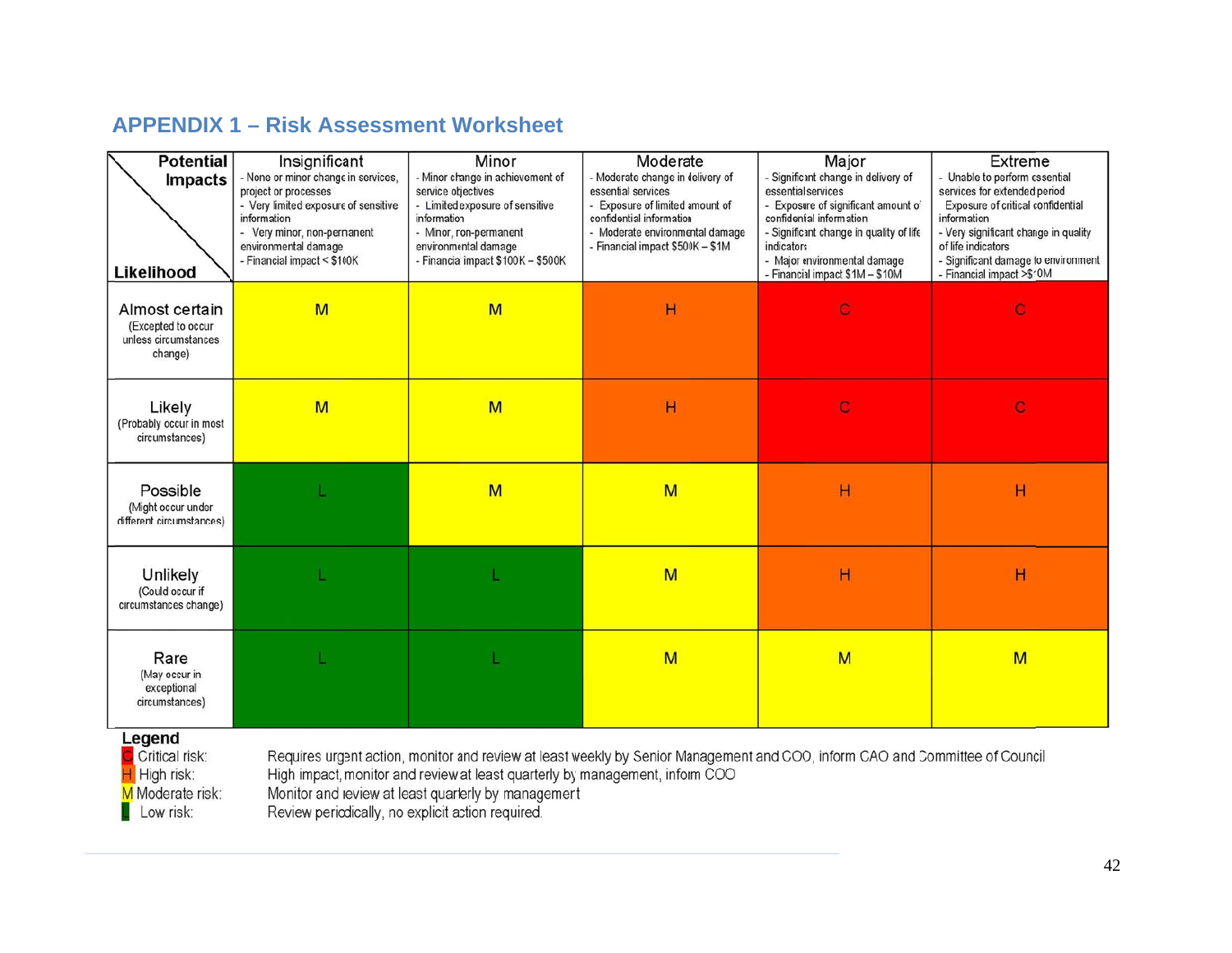# **APPENDIX 2 – Audit Process**